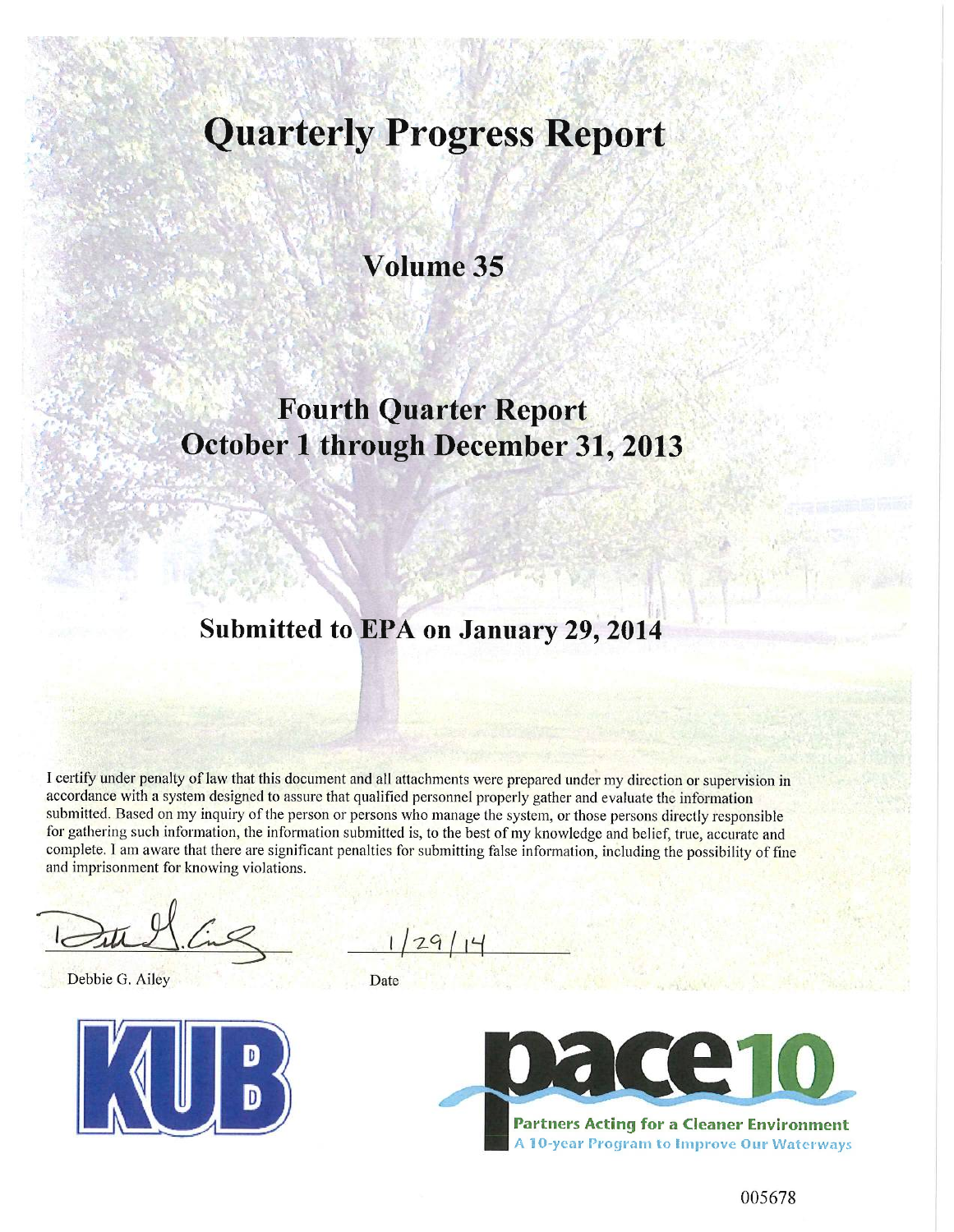# **Table of Contents**

| <b>Executive Summary</b>                                                                                 | i        |
|----------------------------------------------------------------------------------------------------------|----------|
| Section 1 Phase 1 Corrective Action Plan/Engineering Report (CAP/ER) and Phase 2 CAP/ER                  | 1        |
|                                                                                                          |          |
| Section 2 Comprehensive Performance Evaluation Program and Composite Correction Plan                     | 12       |
|                                                                                                          |          |
| <b>Section 3 Process Controls Program</b>                                                                | 13       |
| <b>Section 4 Capacity Assurance Program</b>                                                              | 14       |
| <b>Section 5 Transfers of Ownership</b>                                                                  | 15       |
|                                                                                                          |          |
| Section 6 Compliance and Non-Compliance With the Consent Decree                                          | 16       |
| 6.1 Submission of Deliverables                                                                           | 16       |
| 6.2 Violations Subject to Stipulated Penalties                                                           | 17       |
| Section 7 Sanitary Sewer Overflows (SSOs), Bypasses, Diversions, and Effluent Limit<br><b>Violations</b> | 18       |
| 7.1 SSO <sub>s</sub>                                                                                     | 18       |
| 7.2 Building Backups                                                                                     | 18       |
| 7.3 Bypasses<br>7.4 Effluent Limit Violations                                                            | 18<br>18 |
| <b>Section 8 Water Quality Monitoring Data</b>                                                           | 20       |
| 8.1 Sampling Conducted and Results                                                                       | 20       |
| 8.2 Projected Data Collection                                                                            | 21       |
| <b>Appendices</b>                                                                                        |          |
| Appendix A Capital Projects and Rehabilitation Credits<br>Appendix B SSOs                                |          |
| Appendix C Building Backups                                                                              |          |

Appendix D Water Quality Monitoring Program Sampling Results

Appendix E Unpermitted Discharges Subject to Stipulated Penalties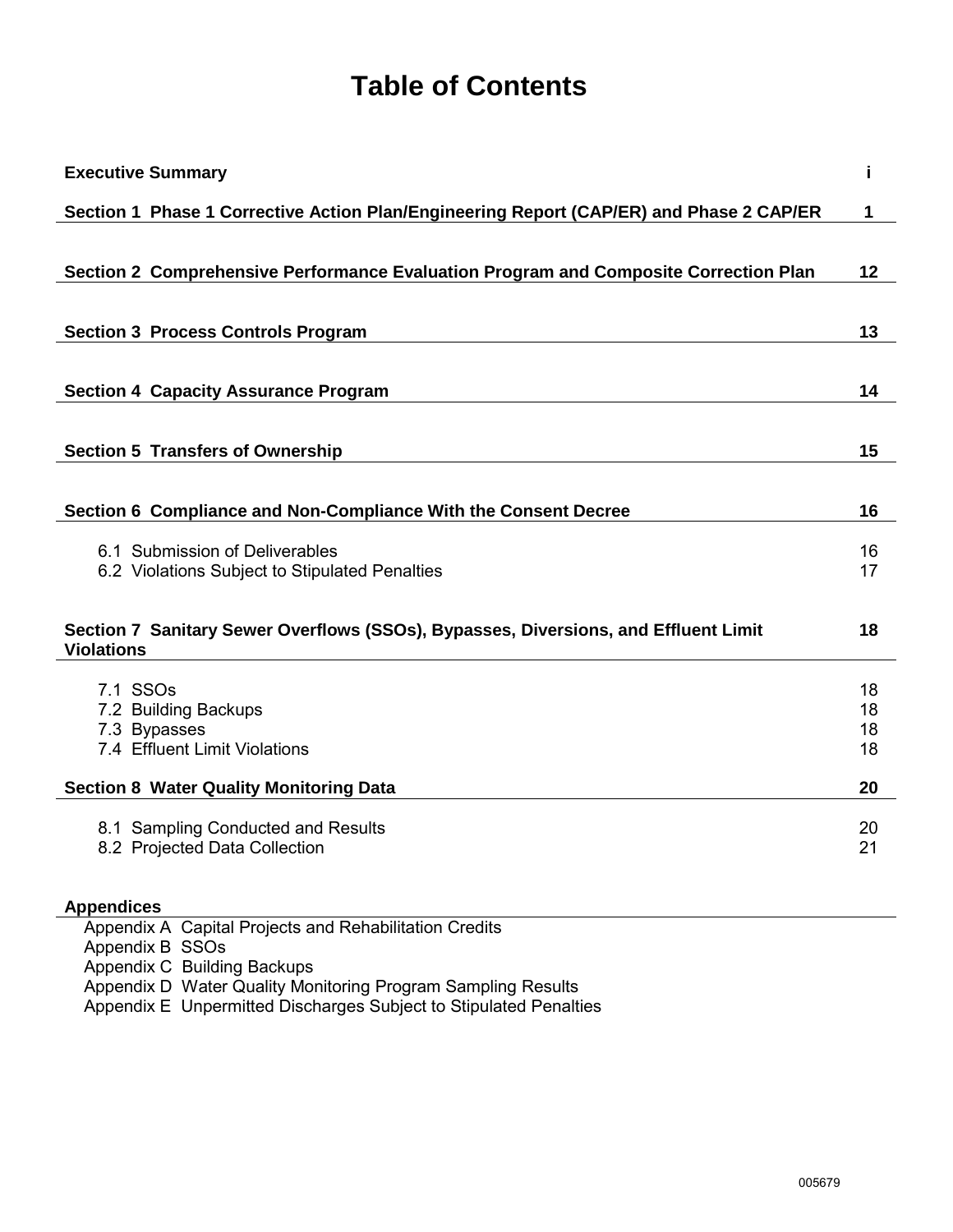## **Executive Summary**

On February 11, 2005, the Knoxville Utilities Board (KUB) entered into a Consent Decree with the United States, the State of Tennessee, the Tennessee Clean Water Network, and the City of Knoxville. The following Quarterly Progress Report is submitted to fulfill the reporting requirements described in Section XIX of the Consent Decree.

Consent Decree language, pages 82-83: *"Beginning thirty (30) Days after the first Calendar Quarter following the Date of Entry, and thirty (30) Days after each Calendar Quarter thereafter until termination of the Consent Decree, KUB shall submit to the Parties, and simultaneously place in the PDR, a Quarterly Progress Report. Quarterly Progress Reports shall not be subject to the Public Review Requirement of Section VI.A.2. However, KUB shall receive questions and comments from the public for KUB's review for a period of twenty (20) Days following placement in the PDR. Each Quarterly Progress Report shall contain:*

- *1. A summary of compliance with and activities related to implementation of the Phase 1 CAP/ER and Phase 2 CAP/ER, including: the status of construction projects in comparison to the schedules that have been established pursuant to the Consent Decree for those projects; and schedule deadlines and milestones achieved during Calendar Quarter and expected during the next Calendar Quarter;*
- *2. A summary of compliance with and activities related to implementation of the CPE and CCP;*
- *3. A summary of implementation of and compliance with the Process Controls Program;*
- *4. A summary of the implementation of the Capacity Assurance Program for the Calendar Quarter, including the number of, and anticipated flow from, sewer connections that have been authorized, by Sewerbasin, a description of the projects that have been authorized and the number of credits earned and banked by KUB that will be expended for those projects, by Sewerbasin, and any exceptions granted for connections for essential services;*
- *5. Identification of any transfer of an ownership interest, operation, management, or other control of the Treatment Works, or any portion thereof.*
- *6. A description of the status of compliance or non-compliance with the requirements of this Decree and, if applicable, the reasons for non-compliance, including a list of all violations that are subject to stipulated penalties under Section X of this Decree.*
- *7. A spreadsheet and summary of all SSOs, Bypasses, Diversions and effluent limit violations that occurred during the previous Calendar Quarter. Information on Building Backups may be provided in separate spreadsheets and summaries from other SSOs. The spreadsheets and summaries shall identify:*
	- *a. For all SSOs, the location, source, date, time, duration, pathway (if any), receiving water (if any), the reason for each SSO, the total SSO volume, the volume returned to the WCTS, and the volume not captured;*
	- *b. For all Bypasses and Diversions, the location, date, time, duration, volume and reason for each Bypass and Diversion; and the total Bypass and Diversion volumes;*
	- *c. For all effluent limit violations, all information required to be reported on KUB's Discharge Monitoring Reports.*
- *8. The water quality monitoring data and other information required pursuant to Section VII.D.1.(e).(v)."*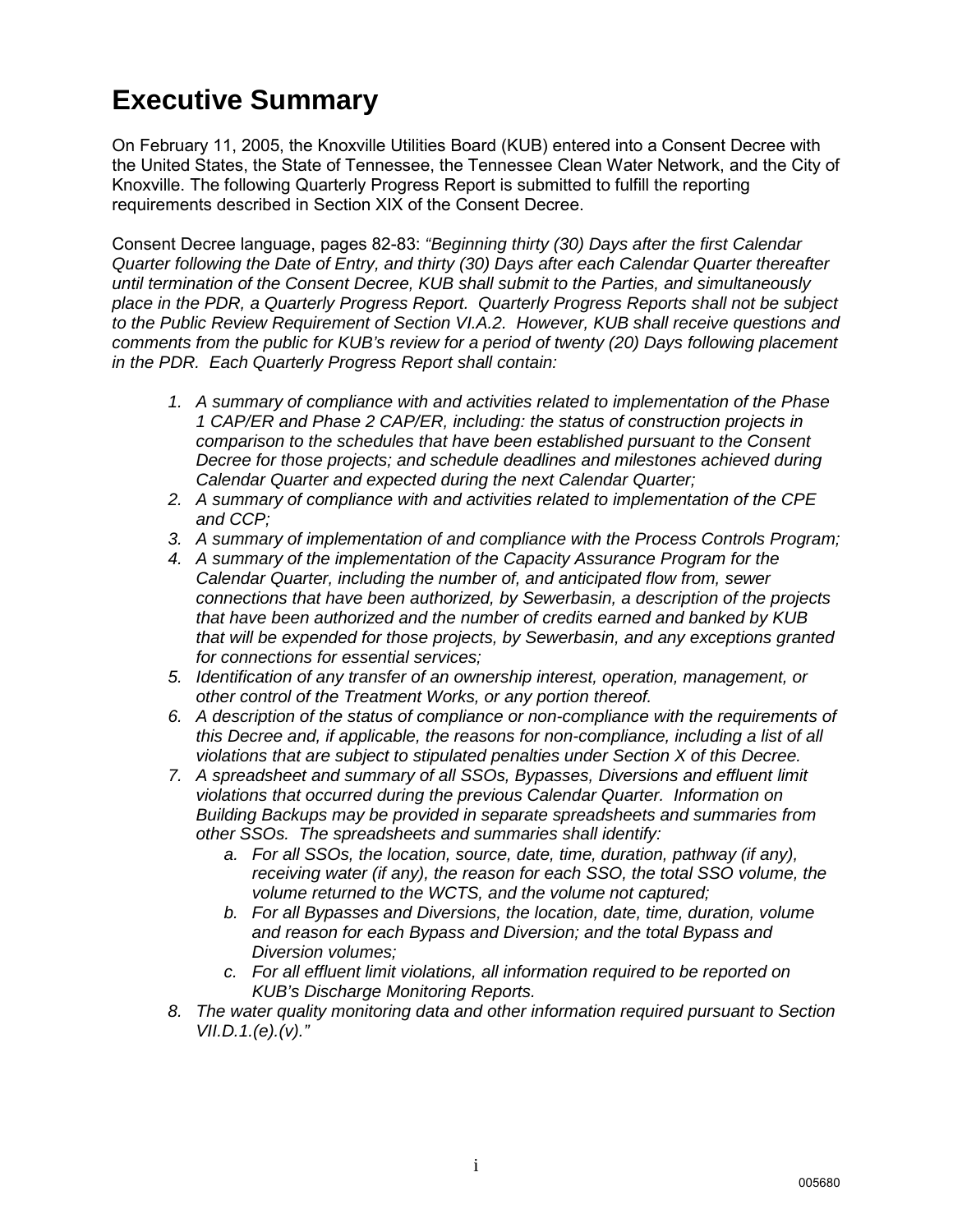KUB compiled this Quarterly Progress Report to detail the events that occurred during the fourth quarter of 2013 from October 1 through December 31. This is the thirty-fifth quarterly report required of KUB under this Consent Decree.

#### **Report Organization**

*Section 1: Phase 1 CAP/ER and Phase 2 CAP/ER* – Summarizes the compliance with and activities related to implementation of the Phase 1 CAP/ER and Phase 2 CAP/ER, including the status of construction projects in comparison to the schedules that have been established pursuant to the Consent Decree for those projects; and schedule deadlines and milestones achieved during the Calendar Quarter and expected during the next Calendar Quarter.

*Section 2: Comprehensive Performance Evaluation and Composite Correction Plan* – Summarizes the compliance with and activities related to the implementation of those deliverables.

*Section 3: Process Controls Program* – Summarizes the implementation of and compliance with the deliverable.

*Section 4: Capacity Assurance Program* – Summarizes the implementation of the Capacity Assurance Program for the Calendar Quarter, including the number of, and anticipated flow from, sewer connections that have been authorized, by sewerbasin, a description of the projects that have been authorized and the number of credits earned and banked by KUB that will be expended for those projects, by sewerbasin, and any exceptions granted for connections for essential services.

*Section 5: Transfers of Ownership* – Identifies any transfers of ownership interest, operation, management, or other control of the treatment works, or any portion thereof.

Section 6: Compliance and Non-Compliance with the Consent Decree - Describes the status of compliance or non-compliance with requirements of the Consent Decree.

*Section 7: SSOs, Bypasses, Diversions, and Effluent Limit Violations* – Provides a spreadsheet and summary of all SSOs, Bypasses, Diversions, and effluent limit violations.

*Section 8: Water Quality Monitoring Data* – Summarizes all sampling that was conducted, the results of the sampling, and the projected data collection for the reporting period.

#### **Status of Deliverables**

Below is a list of significant dates on which KUB submitted deliverables to EPA or received approval for deliverables. To date, KUB has submitted all deliverables in accordance with the schedule set forth in the Consent Decree.

#### October 30, 2013

Submitted to EPA – Quarterly Progress Report  $3<sup>rd</sup>$  quarter 2013

#### December 31, 2013

• Submitted to EPA – Fourth Revised Process Controls Program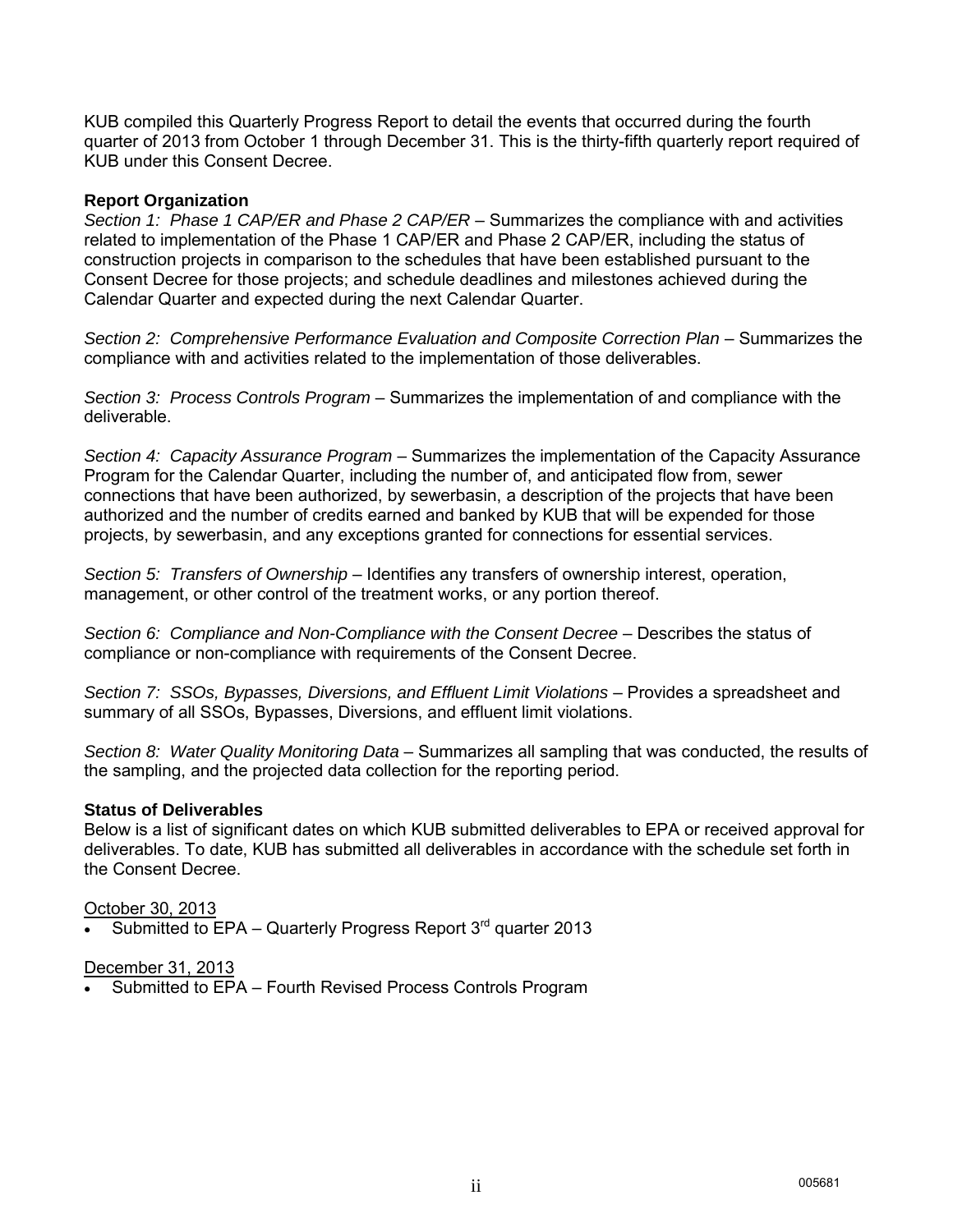## **Section 1 Phase 1 CAP/ER and Phase 2 CAP/ER**

Consent Decree language, pages 82-83: *"Each Quarterly Progress Report shall contain… A summary of compliance with and activities related to implementation of the Phase 1 CAP/ER and Phase 2 CAP/ER, including the status of construction projects in comparison to the schedules that have been established pursuant to the Consent Decree for those projects; and schedule deadlines and milestones achieved during Calendar Quarter and expected during next Calendar Quarter."*

KUB began developing a Corrective Action Plan/Engineering Report (CAP/ER) in January 2004, following the completion of the Phase I Sanitary Sewer Overflow Evaluation Report (SSOER) required by the Agreed Order with the Tennessee Department of Environment and Conservation (TDEC) and, subsequently, the Consent Decree. The objective of the Phase I CAP/ER is to identify facility improvements needed to address the conditions causing SSOs occurring in the collection system during the period of 2001–2004 with the goal of eliminating the SSO locations on the Long-Term List and to support future growth needs. KUB submitted the Phase 1 CAP/ER to EPA on October 28, 2005. Comments were received from EPA on February 23, 2006. Per EPA's letter, KUB submitted a 30-day response to EPA's comments on March 27, 2006. The Revised Phase 1 CAP/ER was submitted to EPA on May 22, 2006, and subsequently approved by EPA on June 30, 2006. All work necessary to meet the objectives of the Phase 1 CAP/ER was completed by June 30, 2013. The Phase 2 CAP/ER was submitted to EPA on September 9, 2009, and approved on March 22, 2010. All work necessary to meet the objectives of the Phase 2 CAP/ER will be completed by FY 2015.

### **EPA Approved Project Extensions and Changes**

All previously approved project extensions and changes are listed below.

- o **1-1 Upper First Creek Collector Project (Mini-basin 1A1, 2A2, and 3D1)** revised completion date was FY 08/09 and was completed on schedule.
- o **1-19 Edgewood Drive Rehabilitation Project** revised completion date was FY 11/12. Project was completed ahead of schedule.
- o **1-20 Vine Middle School Rehabilitation Project** revised completion date was FY 07/08 and project was completed as scheduled.
- o **1-21 College Park Rehabilitation Project** revised completion date was FY 11/12. An additional extension to January 31, 2013, was requested and approved. Project was completed ahead of schedule.
- o **2-1 Lower Second Creek Replacement/Rehabilitation at I40/I275 Junction** revised completion date was FY 09/10 and project was completed as scheduled.
- o **2-2 Lower Second Creek Replacement/Rehabilitation at Woodland** revised completion date was FY 10/11. Additional extensions to FY 11/12 and then to January 31, 2013, were requested and approved. Project was completed ahead of schedule.
- o **2-4 Dutch Valley Collector Rehabilitation (Sewershed 10B1)** revised completion date was September 2007 and was completed as scheduled.
- o **2-5 Rickard and Wilson Collector Rehabilitation (Sewershed 10C1)** revised completion date was September 2007 and project was completed as scheduled.
- o **3-6 Interstate 40 and Middlebrook Pike Trunk Replacement Project** revised completion date was FY 11/12. An additional extension to FY 12/13 was requested and approved and the project was completed as scheduled.
- o **3-7 Neyland Drive Trunk Replacement (Lower Third Creek Trunk Replacement)** revised completion date was FY 12/13. Project was completed ahead of schedule.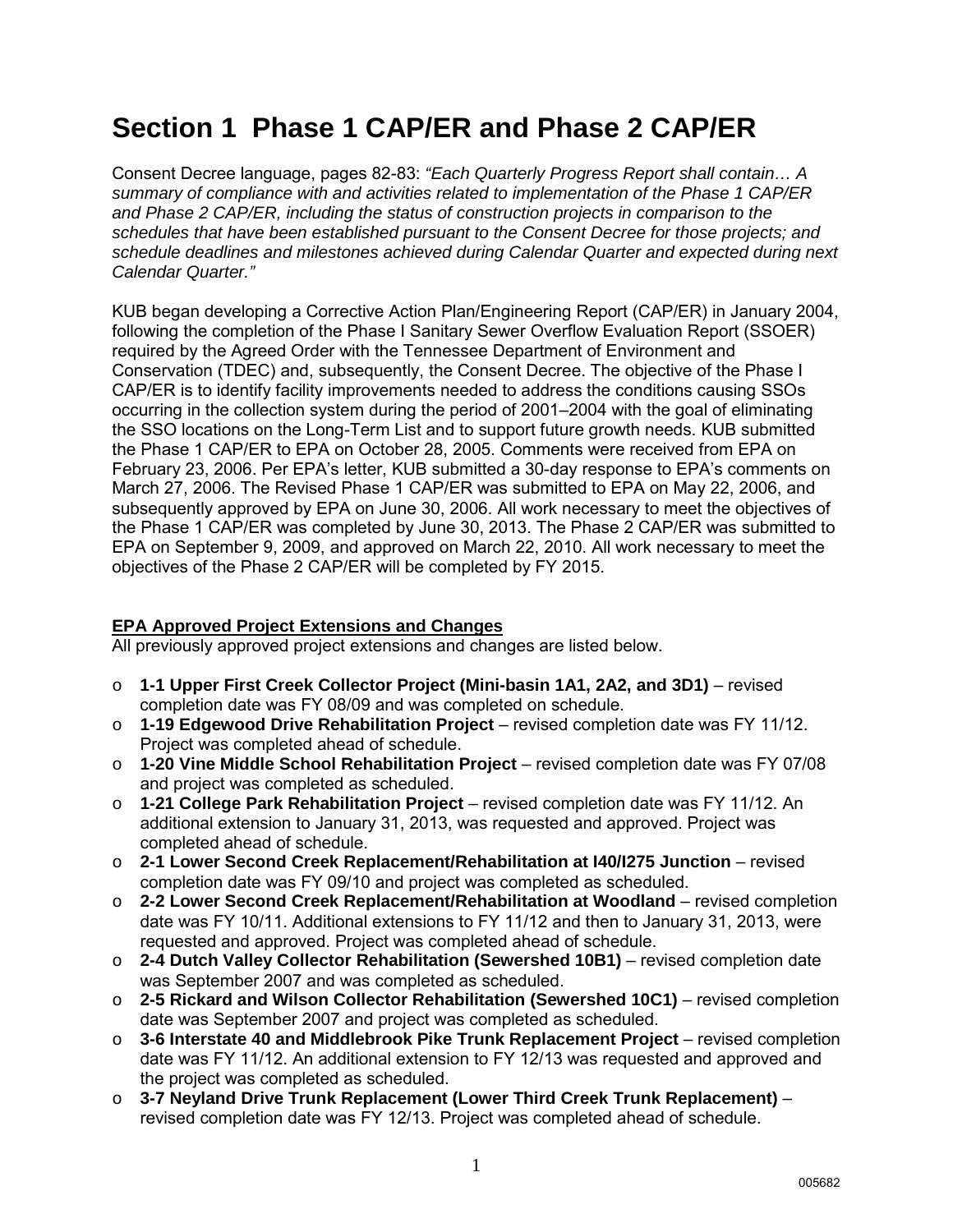- o **4-2 Gleason Drive Collector Rehabilitation Project** revised completion date was June 30, 2010, and project was completed as scheduled.
- o **4-3 Middlebrook Pike Rehabilitation (Sub-basin 27C3)** revised completion date was June 30, 2010, and project was completed as scheduled.
- o **4-4 Northshore Drive Trunk Replacement Project** revised completion date was FY 10/11. An additional extension to FY 11/12 was requested and approved. Project was completed ahead of schedule.
- o **4-6 Shadyland Drive Rehabilitation (Sub-basin 36A2) Project** revised completion date was June 30, 2010, and was completed as scheduled.
- o **4-28 Queensridge (Queensbury) Pump Station Upgrade Project** revised completion date is FY 11/12. Project was completed ahead of schedule.
- o **S-1 Ginnbrook Pump Station Rehabilitation** revised completion date was FY 08/09 and project was completed as scheduled.
- o **S-5 South Knoxville/Knob Creek Storage Facility** Project was removed from CAP/ER and replaced with the project below.
- o **Revised S-5 Neubert Springs Collector and West Ford Valley Trunk Rehabilitation** revised completion date was FY 08/09 and project was completed as scheduled.

## **Capital Improvement Plan for FY 04/05 – FY 13/14**

The following is a list of facility improvement projects included in the Capital Improvement Plan for fiscal years 04/05 to 13/14. These projects were in various stages during the reporting period, including preliminary engineering, design, construction, and completion. Many of these projects are "find and fix" rehabilitation projects. Find work is defined as the inspection (i.e. flow monitoring, CCTV, manhole inspections, smoke testing, etc.) and design phase of the project. Fix is defined as the construction phase that may include manhole rehabilitation/replacement, main line rehabilitation/replacement, and lower lateral rehabilitation/replacement. Other projects are trunkline capacity improvements or wet-weather storage. Each of these projects is considered part of the overall Phase 1 CAP/ER.

## **Phase I CAP/ER Ongoing Projects**

### **First Creek**

All Phase I CAP/ER projects in the First Creek basin have been completed.

### **Second Creek**

All Phase I CAP/ER projects in the Second Creek basin have been completed.

#### **Third Creek**

All Phase I CAP/ER projects in the Third Creek basin have been completed.

#### **Fourth Creek**

All Phase I CAP/ER projects in the Fourth Creek basin have been completed.

#### **South Knox**

All Phase I CAP/ER projects in the South Knox basin have been completed.

#### **Loves Creek and Eastbridge**

All Phase I CAP/ER projects in the Loves Creek and Eastbridge basins have been completed.

#### **Williams Creek**

All Phase I CAP/ER projects in the Williams Creek basin have been completed.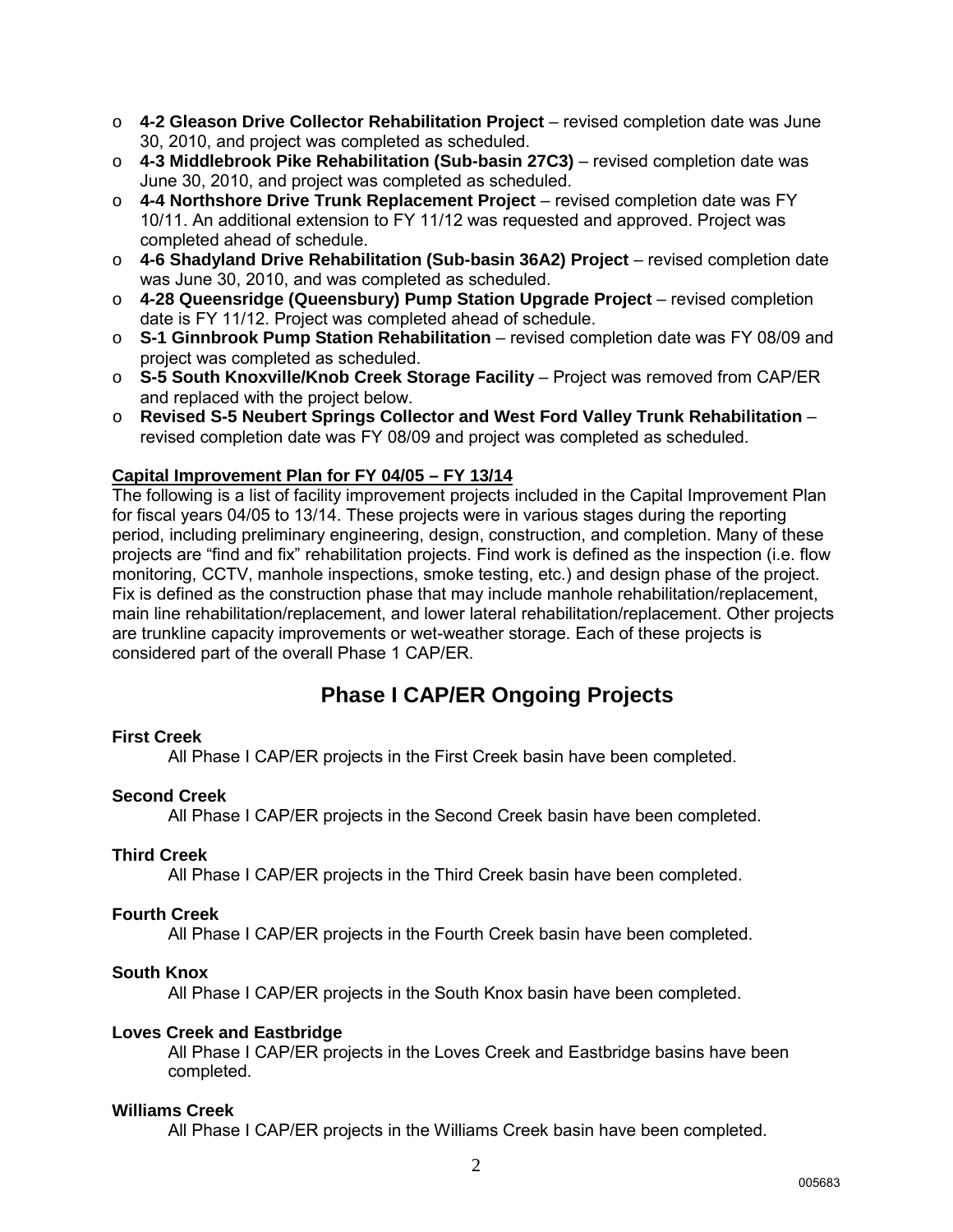## **Phase I CAP/ER Completed Projects**

## **First Creek**

- **1. 1-1 Upper First Creek Collector Project (Mini-basin 1A1, 2A2, and 3D1)** Estimated total quantities: 10,235 ft. gravity sewer replaced/rehabbed; 32 new manholes installed; 175 manholes rehabbed; 69 private laterals reinstated.
- **2. 1-2 Lower First Creek Collector Project (Sub-Basin 8B2)** Replaced approximately 10,525 ft. of 8 in. – 12 in. sewer, and rehabilitated approximately 14,000 ft. of 8 in. sewer.
- **3. 1-3 First Creek Storage Tanks** Designed and built 9 million gallon (MG) wet-weather storage tank to control sewer overflows near Old Broadway during rain events. Designed and built 5 MG wet-weather storage tank to control sewer overflows near North Hoitt Avenue during rain events.
- **4. 1-4 Lower Fountain City Pipe Replacement Project** Replaced 20 manholes. Replaced approximately 2,715 ft. of sewer mains and rehabilitated 142 ft. of sewer.
- **5. 1-5 Upper Fountain City Trunkline Replacement Project** Replaced and upgraded approximately 6,000 ft. of trunk sewer connecting lines in upper Fountain City to Upper First Creek storage tank. The project addressed SSOs along Broadway, Cedar Lane, and Fountain Road.
- **6. 1-6 Sub-basin 08A1 Rehabilitation Project** Rehabilitated approximately 21,067 ft., and replaced approximately 10,273 ft. of sewer.
- **7. 1-11 Fountain City Trunkline Replacement Phase IV Project** Replaced approximately 2,991 ft. of sewer.
- **8. 1-12 Cedar Lane Area Sanitary Sewer Rehabilitation Project** Rehabilitated approximately 8,500 ft. of sewer.
- **9. 1-13 Fair Drive Phase II** Rehabilitated 3,691 ft. and replaced 2,458 ft. of existing 8-12 in. gravity sewer along Fair Drive.
- **10. 1-14 Wilderness Road Area Gravity Sewer Replacement Project** Replaced approximately 5,440 ft. of sewer.
- **11. 1-15 Replace trunk sewer upstream of lower storage unit Replaced 1,600 ft. of** existing 42 in. and 130 ft. of 24 in. pipe.
- **12. 1-16 Clearview Street Sewer Project** Replaced approximately 4,468 ft. of sewer.
- **13. 1-17 Fountain Road Trunkline Sewer Improvement Project** Upsized 3,700 ft. of gravity sewer using open cut and pipe bursting methods. Replaced manholes and services.
- **14. 1-18 Greenfield Drive Rehabilitation Project** Replaced approximately 3,300 ft. of existing sewer with 8 in. and 12 in. PVC and ductile iron pipe.
- **15. 1-19 Edgewood Drive Rehabilitation Project** Replaced 519 ft. of 8 in. sewer, 179 ft. of 12 in. sewer; rehabilitated 22,300 ft. of 8 in. sewer, and 60 ft. of 12 in. sewer using CIPP and pipe bursting. Project also included rehabilitation of 662 vertical ft. and replacement of 10 manholes.
- **16. 1-20 Vine Middle School Rehabilitation Project** Completed find and fix work to identify cause of overflow in the vicinity of 214 Bertrand Street. Replaced approximately 200 ft. of 8 in. and 100 ft. of 15 in. sewer and rehabilitated 987 ft. of 16 in. sewer.
- **17. 1-21 College Park Rehabilitation Project** Replaced approximately 446 ft. of 8 in. PVC and rehabilitated 1,581 ft. of 8 in. sewer using pipe bursting. Project also included replacement of six manholes.
- **18. 1-22 E. Jackson Avenue Rehabilitation Project** Replaced 3,485 ft. of 8 in. sewer using pipe bursting, replaced another 84 ft. of 8 in. gravity sewer, rehabilitated 425 ft. of sewer using CIPP, and replaced 17 manholes.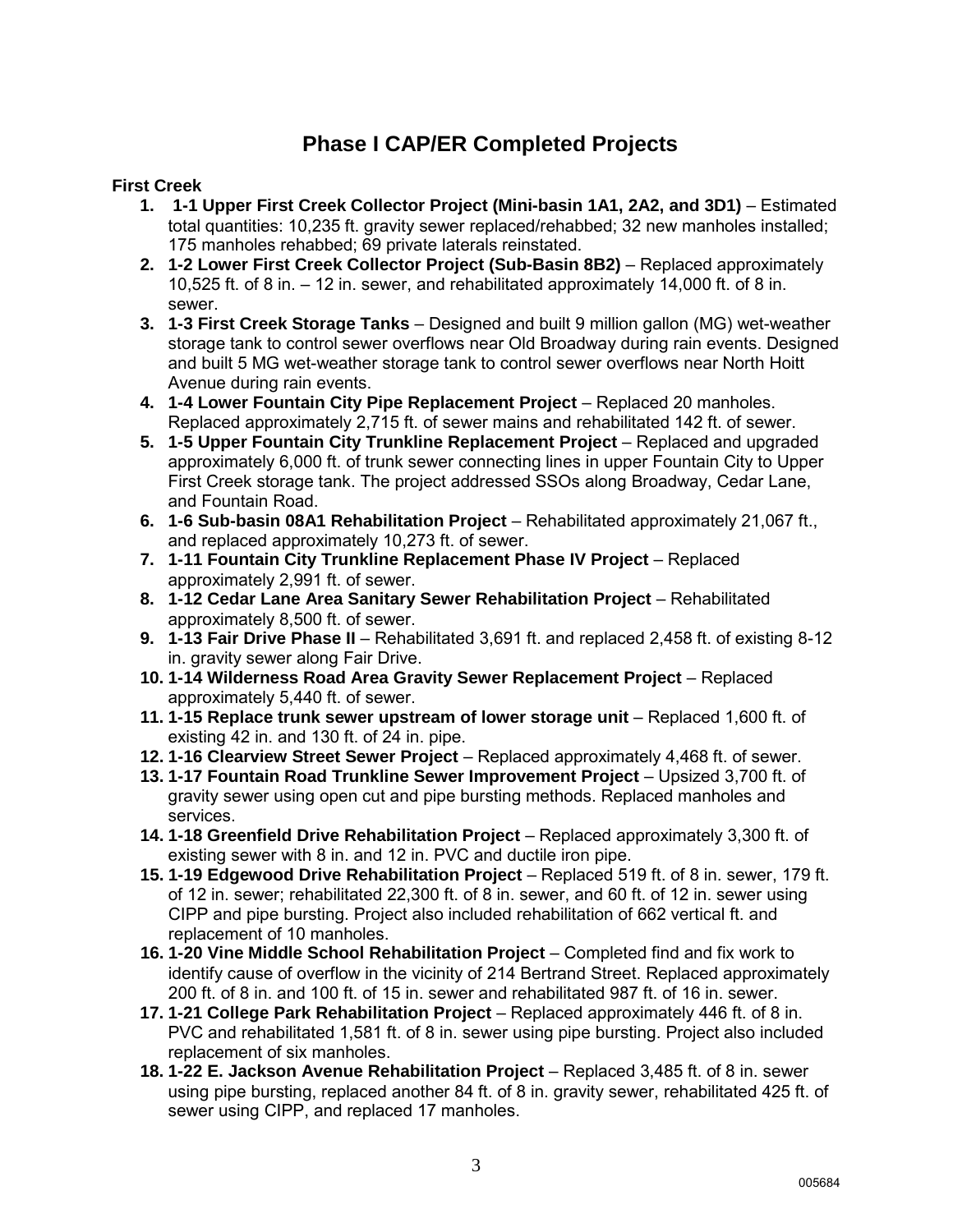- **19. 1-23 Oglewood Avenue Rehabilitation Project** The summary above for the Edgewood Drive Rehabilitation Project includes the Oglewood Avenue Rehabilitation Project, since those projects were combined.
- **20. 1-24 Fulton Short Line Project** Replaced approximately 520 ft. of sewer that contributes to the cause of overflow in the vicinity of 214 Bertrand Street.
- **21. 1-25 First Creek Sub-basins 3 and 4 Rehabilitation Project** Rehabilitated 26,500 ft. of line and replaced 10,500 ft. Project included CCTV, smoke testing, and manhole inspections.
- **22. 1-26 Cherry Street Rehabilitation Project** Upsized approximately 1,150 ft. of sewer trunklines and replaced two manholes and rehabilitated two manholes.
- **23. 1-27 Fair Drive Rehabilitation Project** Preliminary engineering work discovered that 567 ft. of 8 in. gravity main and three manholes were rehabilitated after the SSO occurred. No additional work is necessary to address the overflow at this location.

## **Second Creek**

- **1. 2-1 Lower Second Creek Replacement/Rehabilitation at I40/I275 Junction** Replaced 280 ft. and three manholes, pipe burst 1,959 ft.; CIPP was used to rehab 2,313 ft., 29 manholes were rehabbed, and 50 laterals were reinstated.
- **2. 2-2 Lower Second Creek Replacement/Rehabilitation at Woodland** Replaced approximately 1,700 ft. of trunk sewer and rehabilitated approximately 600 ft. of trunk sewer and replaced ten manholes.
- **3. 2-3 Second Creek 23E1** Inspected a total of 28,067 ft. of pipe for find and design rehabilitation needs for Mini-basin 23E1. Project included inspection (CCTV, smoke test, manhole inspections), design, and rehabilitation of lines requiring repair.
- **4. 2-4 Dutch Valley Collector Rehab (Mini-basin 10B1)** Assessed and rehabilitated, where needed, approximately 16,400 ft. of collector pipe. This project was combined with the Rickard and Wilson Collector Rehab project below.
- **5. 2-5 Rickard and Wilson Collector Rehab (Mini-basin 10C1)** Assessed and rehabilitated, where needed, approximately 19,000 ft. of collector pipe. Project was combined with Mini-basin 10B1.
- **6. 2-6 Second Creek Pilleaux PS Collector** Rehabilitated 19,600 ft. of collection system piping in mini-basin 05A4. Project included inspection (CCTV, smoke test, manhole inspections), design, and rehabilitation of lines requiring repair.
- **7. 2-8 Second Creek Sub-basin 15 Rehabilitation** Rehabilitated approximately 23,500 ft. of pipe in mini-basin 15D2. Project included inspection (CCTV, smoke test, manhole inspections), design, and rehabilitation of lines requiring repair.
- **8. 2-9 Second Creek Trunk Sewer Improvements Phase I** Replaced approximately 4,100 ft. of existing trunkline with 30 in. sewer.
- **9. 2-10 Second Creek Trunk Sewer Improvements Phase II** Replaced approximately 3,700 ft. of existing trunkline with 30 in. sewer and replaced approximately 1,400 ft. of existing trunkline with 36 in. sewer
- **10. 2-11 Burnside Rehabilitation Project** Replaced 517 ft. of 8 in. sewer and 1,651 ft. of 12 in. sewer using pipe bursting. Six manholes were replaced and 3 were rehabbed.
- **11. 2-12 Camelia Road Rehabilitation Project** Replaced 430 ft. of 8 in. pipe and two manholes. 220 ft. of 8 in. pipe was rehabbed using CIPP.
- **12. 2-13 Cedar Heights Road Rehabilitation Project**  Replaced 123 ft. of 8 in. pipe and rehabbed 263 ft. of 8 in. pipe with CIPP.
- **13. 2-14 Central Avenue Pike Rehabilitation Project**  Replaced 102 ft. of 10 in. pipe, 25 ft. of 18 in. pipe, two manholes. CIPP was used to rehab 659 ft. of 8 in. pipe.
- **14. 2-15 1000 Block Elm Street Rehabilitation Project**  Replaced 632 ft. of 8 in. sewer and nine manholes. Rehabbed 1,400 ft. of 8 in. sewer using CIPP and rehabbed three manholes. One lateral was reinstated.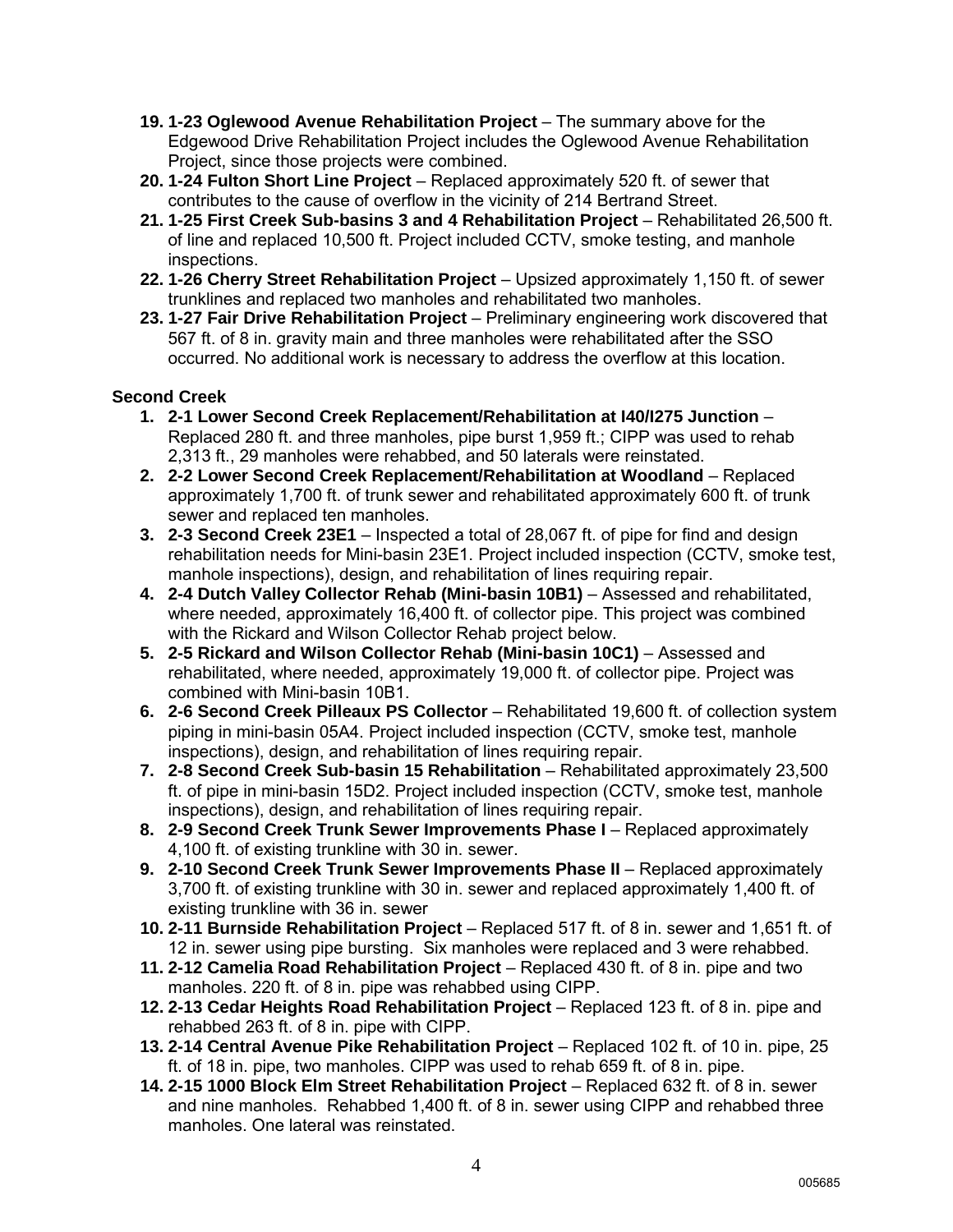- **15. 2-16 1600 Block Elm Street Rehabilitation Project**  Pipe burst 285 ft. of existing 8 in. sewer and replaced two manholes.
- **16. 2-17 Shasta Drive Rehabilitation Project**  Replaced 714 ft. of 8 in. pipe and 6 manholes. CIPP was used to rehab 2,149 ft. of 8 in. pipe.
- 17. 2-18 Nicholas Road Clinton Highway Rehabilitation Project Replaced 405 ft. of 8 in. pipe and one manhole.
- **18. 2-19 Cumberland Avenue Rehabilitation Project**  Replaced 1,448 ft. of 8 in. sewer and 10 manholes. Rehabbed 525 ft. of 8 in. sewer using CIPP and reinstated 12 laterals.
- **19. 2-20 Sierra Road Rehabilitation Project**  CIPP was used to rehab 969 ft. of 8 in. pipe.
- **20. 2-21 Morelia Avenue Rehabilitation Project** Replaced 382 ft. of 8 in. sewer and two manholes. Rehabbed three manholes, 2,375 ft. of 8 in. sewer using CIPP, and reinstated 74 laterals.
- **21. 2-22 Dale Avenue Rehabilitation Project**  The 8 in main was replaced in 2003 with a 12 in. ductile iron main in Dale Avenue. No additional overflows have occurred.

## **Third Creek**

- **1. 3-2 Third Creek Basin 11** Assessed and rehabilitated approximately 129,657 ft. in Sub-basin 11. Project included inspection (CCTV, smoke test, manhole inspections), design, and rehabilitation of lines requiring repair.
- **2. 3-3 Third Creek Basin 9 Phase I** Assessed and rehabilitated collector sewer in 9A1, 9A2, 9A4, and 9D1 (CAP/ER Scope). **Phase II** – Designed rehabilitation methods for collectors in Sub-basin 9 (approximately 177,900 ft.). Project included inspection (CCTV, smoke test, manhole inspections), design, and rehabilitation of lines requiring repair.
- **3. 3-4 Upper McKamey Trunk Sewer Replacement** Project replaced approximately 1,600 ft. of 12 in. and 15 in. trunk sewer. This project further enhanced improvements already made in Third Creek to address overflows along McKamey Road. **Third Creek Road Trunk Sewer Replacement** – Project included approximately 3,100 ft. of 24 in. and 30 in. trunkline. The project replaced and upgraded the trunkline from Western Avenue along Third Creek to the Third Creek storage facility. It addressed overflows occurring at 5600 Western Avenue. Project was extended approximately 2,000 ft. to reach the new location of the Third Creek Storage Facility at the KUB Hoskins Center.
- **4. 3-5 Third Creek Storage Facility** Designed and constructed 4.5 MG wet-weather storage tank to control sewer overflows near Western Avenue and Third Creek Road during rain events.
- **5. 3-6 Interstate 40 and Middlebrook Pike Trunk Replacement Project (East Fork of Third Creek Trunk Replacement)** – Replaced 11,973 ft. of sewer, rehabilitated 783 ft., of sewer, replaced 77 manholes, and rehabilitated eight manholes.
- **6. 3-7 Neyland Drive Trunk Replacement (Lower Third Creek Trunk Replacement)** Replaced approximately 4,600 ft. of sewer with 48 in. CCFMP, slip-lined 685 ft. of sewer with 42 in. CCFMP and replaced 34 manholes. The inverted siphon near the mouth of Third Creek was also replaced.
- **7. 3-8 Third Creek Bike Trail Trunk Replacement** Improvements to the sewer hydraulics were made at the connection of the 12 in. main to a 36 in. trunk sewer running south of Sutherland Avenue along Third Creek bike trail. Improvements included approximately 50 ft. of 12 in. line and a new manhole. Additionally, rehabilitation in SB 28B1 has reduced the peaks to the 12 in line.
- **8. 3-11 Sutherland Avenue Collector Rehabilitation Project (Sub-basin 28B1)** Replaced 303 ft. of existing sewer and rehabilitated 3,332 ft. of existing sewer collectors in mini-basin 28B1. Project included inspection (CCTV, smoke test, manhole inspections), design, and rehabilitation of lines requiring repair.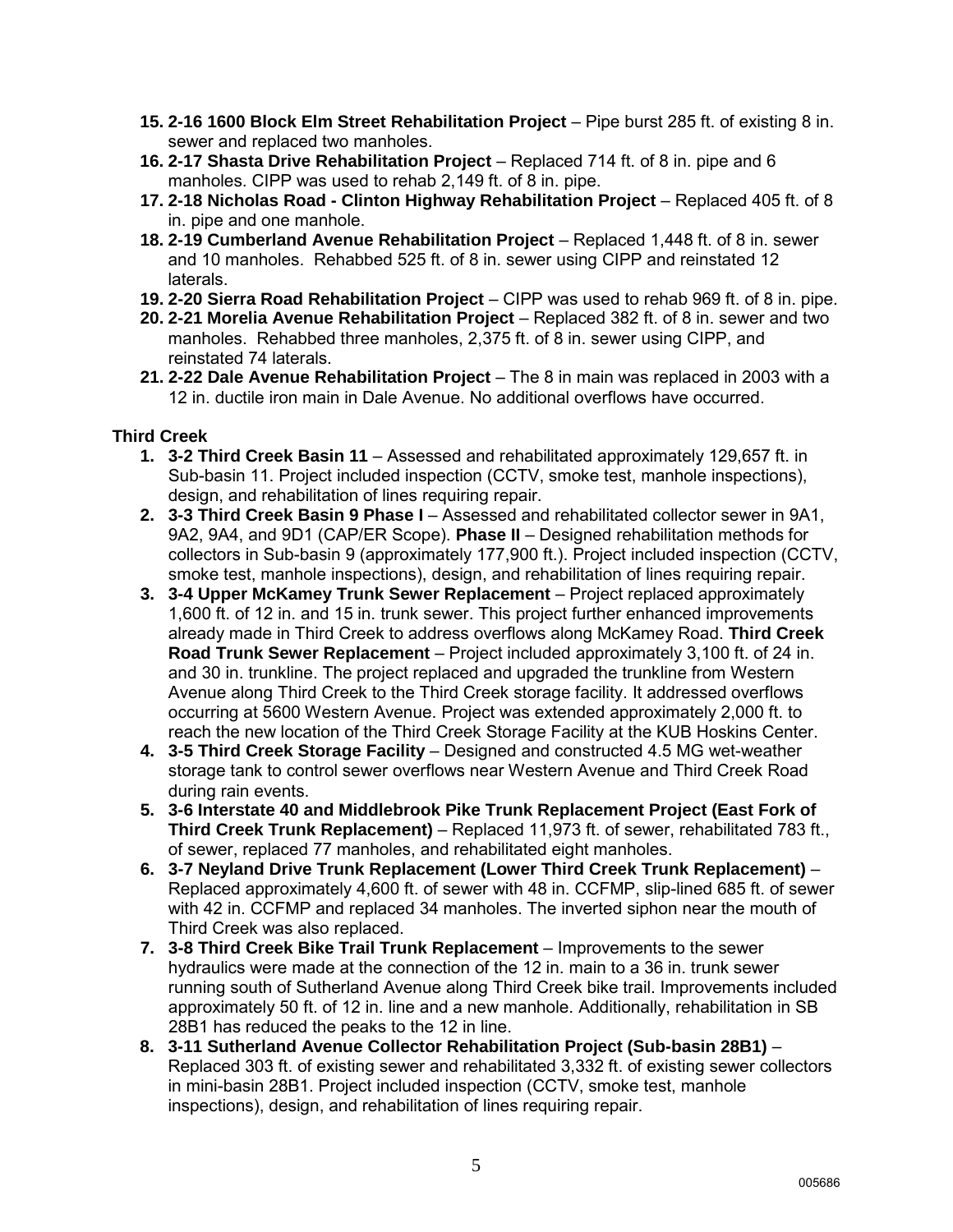- **9. 3-12 Clinch and 21st Street Collector Rehabilitation Project (Sub-basin 35B3)** Replaced approximately 2,563 ft. of existing sewer, rehabilitated 3,094 ft. and replaced/rehabbed 25 manholes.
- **10. 3-14 McKamey Road Interconnection Project** Analysis that occurred during preliminary engineering for this project determined that it had been adequately addressed by previous construction work.
- **11. 3-15 Ball Camp Pike Improvement Project** Analysis that occurred during preliminary engineering for this project determined that it had been adequately addressed by previous construction work.
- **12. 3-16 Painter Avenue Trunk Replacement Project** Original scope was changed from trunkline upsizing to collection system rehabilitation/replacement in Mini-basin 28B1. Pipe burst approximately 17,800 ft. of existing sewer, rehabilitated 550 ft. and replaced/rehabbed 61 manholes
- **13. 3-17 McKamey Road Relief Project** Replaced approximately 3,600 ft. of 15 in. and 1,400 ft. of 18 in. sewer.
- **14. 3-20 Citico Street Rehabilitation Project** Project was combined with 3-23 Hillvale Circle Rehabilitation Project, 3-24 Montgomery Avenue Rehabilitation Project, and 3-27 Montgomery Avenue Rehabilitation Project. Combined projects replaced approximately 22,500 ft. of 8 in. sewer and 28 manholes.
- **15. 3-21 Deerfield Road Rehabilitation Project** Pipe burst approximately 600 ft. of existing gravity sewer and replaced two manholes.
- **16. 3-22 Fountain Drive Rehabilitation Project** Replaced approximately 750 ft. of existing sewer, rehabilitated 800 ft. and replaced/rehabbed nine manholes.
- **17. 3-23 Hillvale Circle Rehabilitation Project** Project was combined with 3-20 Citico Street Rehabilitation Project, 3-24 Montgomery Avenue Rehabilitation Project, and 3-27 Montgomery Avenue Rehabilitation Project. Combined projects replaced approximately 22,500 ft. of 8 in. sewer and 28 manholes.
- **18. 3-24 Montgomery Avenue Rehabilitation Project**  Project was combined with 3-20 Citico Street Rehabilitation Project, 3-23 Hillvale Circle Rehabilitation Project, and 3-27 Montgomery Avenue Rehabilitation Project. Combined projects replaced approximately 22,500 ft. of 8 in. sewer and 28 manholes.
- **19. 3-25 Rolling Ridge Interconnection Project** Pump station was decommissioned and 1,950 ft. of new gravity sewer was installed to divert flow from the station into existing gravity sewer.
- **20. 3-26 PCP, CPE and CCP** Completed wastewater evaluation studies of the Kuwahee WWTP.
- **21. 3-27 Montgomery Avenue Rehabilitation Project** Project was combined with 3-20 Citico Street Rehabilitation Project, 3-23 Hillvale Circle Rehabilitation Project, and 3-24 Montgomery Avenue Rehabilitation Project. Combined projects replaced approximately 22,500 ft. of 8 in. sewer and 28 manholes.
- **22. 3-29 Highland Hills Road Rehabilitation Project** Project was combined with 3-20 Citico Street Rehabilitation Project, 3-23 Hillvale Circle Rehabilitation Project, 3-24 Montgomery Avenue Rehabilitation Project, and 3-27 Montgomery Avenue Rehabilitation Project. Combined projects replaced approximately 22,500 ft. of 8 in. sewer and 28 manholes.

## **Fourth Creek**

- **1. 4-1 Chukar Road Rehabilitation** Replaced 1,600 ft. of pipe and nine manholes; rehabbed 900 ft. of pipe and nine manholes.
- **2. 4-2 Gleason Road Rehabilitation** Replaced 980 ft. of 8 in. pipe and 12 manholes. CIPP was used to rehab 640 ft. of 8 in. pipe and 480 ft. of 12 in. pipe.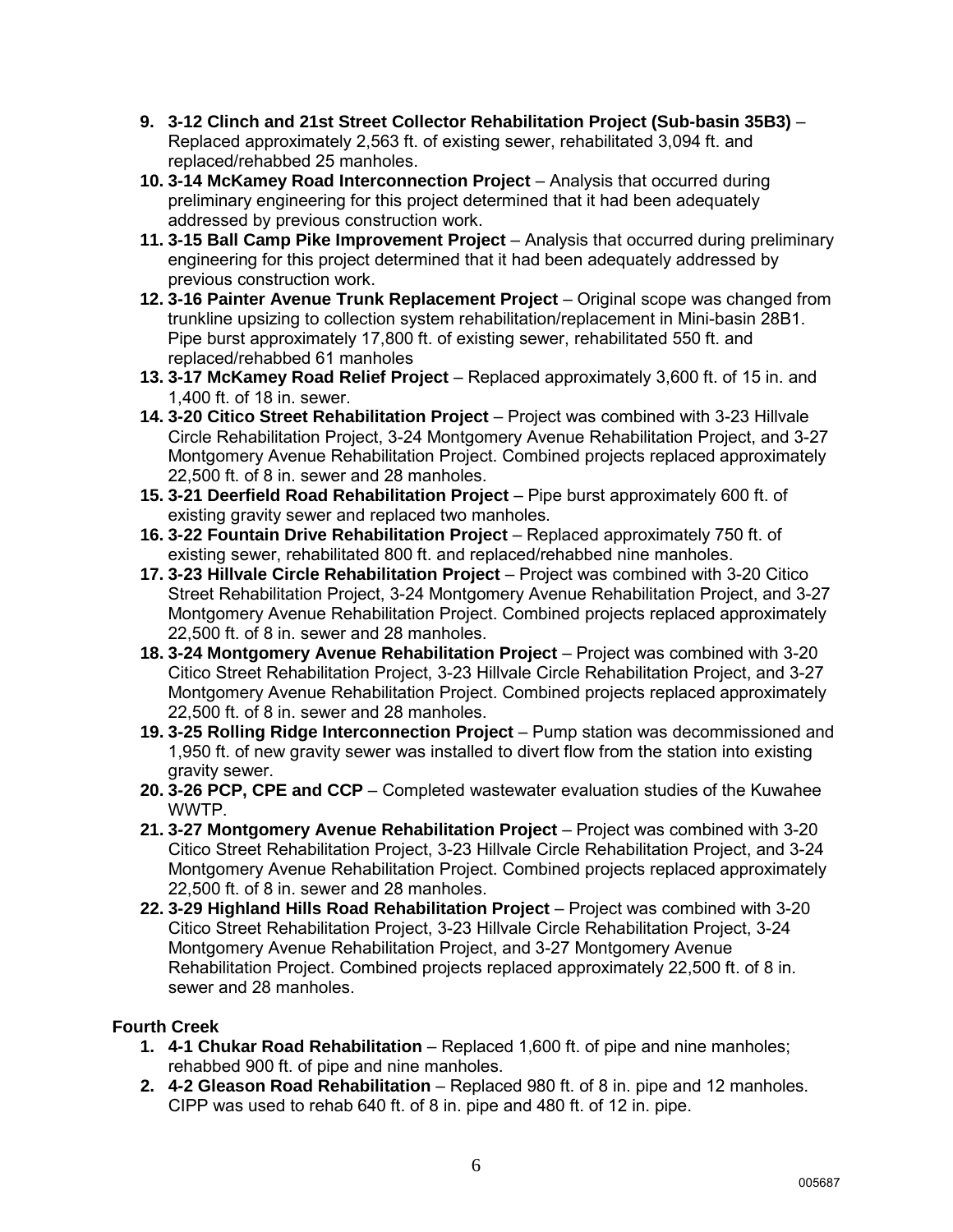- **3. 4-3 Middlebrook Pike Rehabilitation** Replaced 190 ft. of 8 in. pipe and two manholes. CIPP was used to rehab 2,000 ft. of 8 in. pipe. Two manholes were rehabbed as well.
- **4. 4-4 Northshore Drive Trunk Sewer Replacement** Installed approximately 3,375 ft. of 36 in. trunk sewer, 260 ft. of smaller diameter trunk sewer, and replaced 29 manholes.
- **5. 4-6 Shadyland Drive Rehabilitation** Replaced 1,700 ft. of 10 in. pipe and 9 manholes. CIPP was used to rehab 1,000 ft.
- **6. 4-17 Walker Springs Storage Facility** Designed and constructed 3.25 MG wetweather storage tank to control sewer overflows near Walker Springs Pump Station during rain events.
- **7. 4-18 Papermill Drive Phases I, II, and III** Designed and constructed replacement of approximately 4,000 ft. of 15 in., 18 in., and 2,100 ft. of 36 in. sewer in the Papermill Drive area to increase conveyance capacity and reduce sewer overflows.
- **8. 4-19 Northshore Drive Rehabilitation Project** Raised manholes 6, 7, and 8 to create additional storage in the trunkline upstream of the Fourth Creek WWTP.
- **9. 4-21 Black Bear Road Project** Replaced approximately 261 ft. of existing 8 in. sewer and rehabilitated one manhole. Project included CCTV, manhole inspections, and smoke testing.
- **10. 4-22 Nightingale Lane Project** Completed repairs of two manholes to address overflows in the vicinity of 6614 and 6617 Nightingale Lane.
- **11. 4-23 5205 Bent River Blvd Project** Replaced air release valves, flushed the low pressure force main, and replaced the grinder pump at 5205 Bent River Blvd.
- **12. 4-24 Kerri Way Project** Replaced approximately 439 ft. of existing 8 in. sewer and five manholes. Approximately 92 ft. of existing 8 in. sewer was rehabilitated. Project included CCTV, manhole inspections, and smoke testing.
- **13. 4-25 Lonas Drive Project** Replaced approximately 326 ft. of existing 8 in. sewer and five manholes. Approximately 4,688 ft. of existing 8 in. sewer and nine manholes were rehabilitated. Project included CCTV, manhole inspections, and smoke testing.
- **14. 4-26 Midpark Drive Project** Replaced two manholes. Approximately 440 ft. of existing 8 in. sewer and three manholes were rehabilitated. Project included CCTV, manhole inspections, and smoke testing.
- **15. 4-27 Southfork Project** Project was completed in conjunction with 4-1 Chukar Road Rehabilitation Project. Replaced 88 ft. of 8 in. pipe and two manholes. Rehabilitated 140 ft. of 8 in. pipe using CIPP.
- **16. 4-28 Queensridge (Queensbury) Pump Station Upgrade Project** The terminal manhole for the Queensbury force main has been replaced and the piping configuration for this manhole was also adjusted to lessen pressure restrictions allowing access to the force main for cleaning. Both pumps were also replaced.
- **17. 4-31 Kingston Pike @ Gallaher View Project** Replaced one manhole. Approximately 1,068 ft. of existing 8 in. sewer and six manholes were rehabilitated. Project included CCTV, manhole inspections, and smoke testing.
- **18. 4-32 PCP, CPE and CCP** Completed wastewater evaluation studies of the Fourth Creek WWTP.

## **South Knox**

- **1. S-1 Ginnbrook Pump Station** Evaluated pump station and force main to ensure adequate capacity. Also included improvements to wet-well, pump system, and valve vault. The force main was re-routed.
- **2. S-2 Blount Avenue Trunkline and Goose Creek Siphon Upgrade** The trunkline upgrades between the siphon inlet structure and manhole 63-2 are complete. This work was included in phases I and II of the Blount Avenue Trunkline Replacement/ Rehabilitation Project. This construction successfully addressed historical overflows.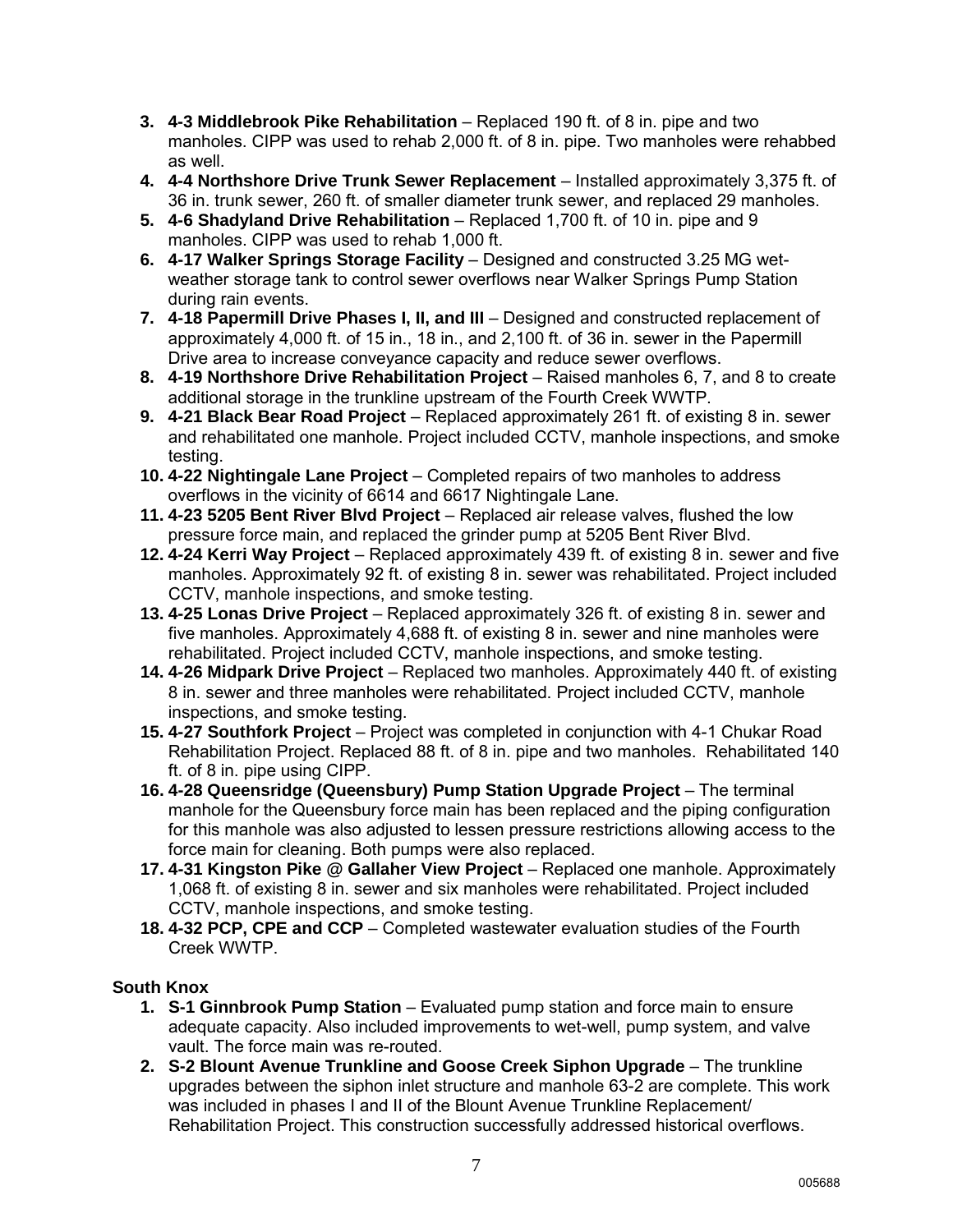- **3. S-5 (Revised) Neubert Springs Collector and West Ford Valley Trunk Rehabilitation** – Rehabilitated 10,000 ft. of 15 in. to 18 in. trunk sewer along West Ford Valley Road. Completed find work in sub-basins 41C1, 41C2, and 41A2. Completed trunkline rehabilitation on West Ford Valley. Rehabilitated collector line in sub-basin 41C1, C2, and A2.
- **4. S-6 Sevier Avenue and Jones Street Collector Project** Rehabilitated approximately 3,100 ft. of existing sewer and rerouted approximately 352 ft. of 8 in. sewer.
- **5. S-9 Ellis Road Rehabilitation Project** Rehabilitated 2,250 ft. of gravity sewer and replaced six MHs.
- **6. S-10 Mini-basin 41A6 Rehabilitation Project** Rehabilitated approximately 21,000 ft. of sewer in Sub-basin 41A6.
- **7. S-11 Ford Valley Pump Station Rehabilitation Project** Replaced pump station and added additional pump and generator to convey two-year storm within Capacity Assurance Program requirements.
- **8. S-14 Stone Road Rehabilitation** Rehabilitated approximately 13,500 ft. of sewers in Mini-basin 41B1. Project included inspection (CCTV, smoke test, manhole inspections), design, and rehabilitation of lines requiring repair.
- **9. S-15 Trunk Replacement in Sub-basin 40A2 Project** 3411 ft. of gravity sewer was replaced, 16 manholes were rehabbed, and 13 laterals were reinstated as part of this completed project.
- **10. S-16 Woodson Drive Trunk Replacement and Pump Station Upgrade Project** Replaced approximately 260 ft. of existing sewer and performed upgrades at the pump station.
- **11. S-17 Island Home Rehabilitation** Rehabilitated 9,400 ft. and replaced 1,200 ft. of collector sewers to reduce I/I.
- **12. S-18 South Haven Phase I and Phase II** Relocated, rehabilitated, and upsized approximately 4,700 ft. of existing collector sewers to increase conveyance capacity and reduce inflow and infiltration (I/I).
- **13. S-19 Maryville Pike** Designed and replaced 800–1,200 ft. of 24 in. sewer located in Witherspoon Superfund site. Design rerouted sewer around site.
- **14. S-20 Avenue A Rehabilitation Project** CIPP was used to rehabilitate 1,585 ft. of sewer. Seven manholes were rehabilitated, and 25 service lines were replaced.
- **15. S-21 Alpine Avenue Rehabilitation Project** Replaced approximately 2,790 ft. of sewer, and used CIPP to rehabilitate approximately 600 ft. Twenty-four manholes were rehabilitated and ten were replaced.
- **16. S-24 East Ford Valley Rehabilitation R**ehabilitated approximately 16,000 ft. of sewers in Mini-basin 41A4. Project included inspection (CCTV, smoke test, manhole inspections), design, and rehabilitat**i**on of lines requiring repair.
- **17. S-25 South Haven Rehabilitation Phase III** Rehabilitated approximately 21,700 ft. of sewers in Mini-basin 40F1. Project included inspection (CCTV, smoke test, manhole inspections), design, and rehabilitation of lines requiring repair.
- **18. S-26 Trunk Sewer Replacement Project in Sub-basin 40F1** This project was constructed as part of the South Haven Phase III work. Replaced 704 ft. of 8 in. sewer and six manholes. Five laterals were reinstated.
- **19. S-27 Trunk Sewer Replacement Project in Sub-basin 41A4** Replaced approximately 175 ft. of existing sewer with 12 in. sewer and 3,700 ft. of existing sewer with 15 in. sewer.
- **20. S-28 Trunk Sewer Project** This project was combined with Project S-2. Please see description above.
- **21. S-29 4500 Block Sevierville Pike Rehabilitation Project** Completed find and fix work to identify and address cause of overflow in the vicinity of 4523 Sevierville Pike.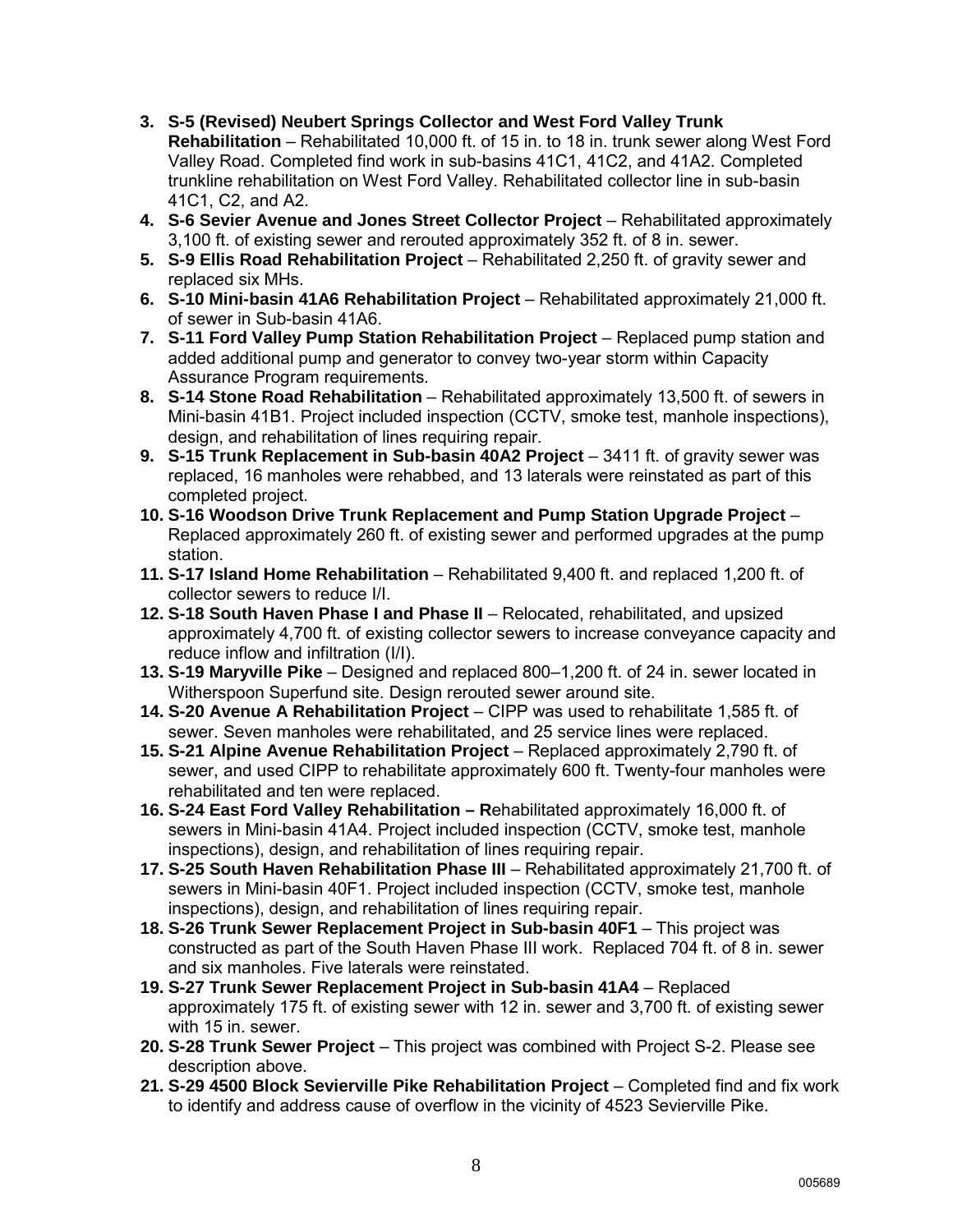## **Loves Creek and Eastbridge**

- **1. L-1 Asheville Highway West of I-40 Trunk Replacement Upgraded 4,688 ft. of** existing pipe and replaced 20 manholes. Project was completed in FY 09/10, two years ahead of schedule.
- **2. L-2 Boyds Bridge Pike and Holston Hills Trunk Replacement** Replaced 4,456 ft. of trunkline and 31 manholes.
- **3. L-3 River View Rehabilitation** Rehabilitated 4,627 ft. of gravity sewer along with eight manholes and replaced one manhole. This work addressed the SSO located on Riverview Drive. Project was completed in FY 09/10.
- **4. L-4 Asheville Highway Rehabilitation** Rehabilitated 1,560 ft. of sewer mains and 12 manholes.
- **5. L-5 Brentwood Shortline Repair** Rehabilitated 440 ft. of gravity sewer. This work addressed the SSO located on Brentwood Road. Project was completed in FY 09/10.
- **6. L-6 Holston Hills Road Rehabilitation** Rehabilitated 1,356 ft. of sewer mains.
- **7. L-7 Magnolia Avenue Rehabilitation**  Replaced 7,378 ft. of sewer, rehabilitated 1,271 ft. of sewer, replaced two manholes, and rehabilitated 22 manholes.
- **8. L-8 McDonald Drive Rehabilitation** Rehabilitated 285 ft. of sewer main, replaced 316 ft. of sewer main and two manholes.
- **9. L-9 Shelbourne Road Rehabilitation** 26,900 ft. of gravity sewer was rehabilitated along with 30 manholes in sub-basins 6A4 and 6A5. This work addressed the SSO located on Shelbourne Road.
- **10. L-10 Washington Court Rehabilitation**  Rehabilitated 872 ft. of gravity sewer. This work addressed the SSO located on Washington Court. Project was completed in FY 09/10.
- **11. EB-1 Maloneyville Road Rehabilitation** Mechanical grinder was installed at Knox County Detention Facility to remove paper debris prior to discharge. Paper debris clogging the pumps was the cause of previous SSOs at Maloney Road pump station.
- **12. EB-2 Strawberry Plains Pike Rehabilitation Project** Replaced approximately 750 ft. of 8 in. PVC and three manholes.

## **Williams Creek**

- **1. W-1 Sub-basin 19A2 Rehabilitation** Performed rehabilitation in Sub-basin 19A1, 19B1, and19A2/A3 to reduce R-value to 2 percent. Investigative work was performed on the approximately 105,000 ft. in the entire Sub-basin 19 area. Completed rehabilitation projects in 19A1, 19B1, and 19A2/A3. The original CAP/ER completion date for the 19A2 project was in FY 10/11. This project was shifted to higher priority due to the large number of private lateral problems and CSSAP rating. Project coincided with water quality monitoring program work in Williams Creek. Replaced approximately 14,000 ft. of 8 in. – 12 in. sewer and rehabilitated approximately 9,500 ft. of 8 in. – 12 in. sewer.
- **2. W-2 Williams Creek Trunk Line Replacement** Designed and replaced approximately 3,700 ft. of 24 in. sewer to correct structural problems. In addition, the following project was completed to address force main issues in the area. **Delrose Force Main Replacement** – Replaced approximately 5,000 ft. of 16 in. ductile iron pipe force main that had severe structural problems.
- **3. W-3 Trunk Sewer Rehabilitation** Replaced approximately 6,100 ft. of existing sewer with 24 in. sewer.
- **4. W-4 E. Fifth Avenue Sewer Replacement Project** Replaced 956 ft. with 8 in. PVC and four manholes.
- **5. W-5 Groner Avenue Rehabilitation Project** Replaced approximately 1,000 ft. of sewer and rehabilitated approximately 3,600 ft. of sewer and replaced 14 manholes.
- **6. W-6 Selma Avenue Harrison Street Rehabilitation Project** Replaced 650 ft. with 8 in. PVC and four manholes, and rehabbed 600 ft. of 8 in. concrete.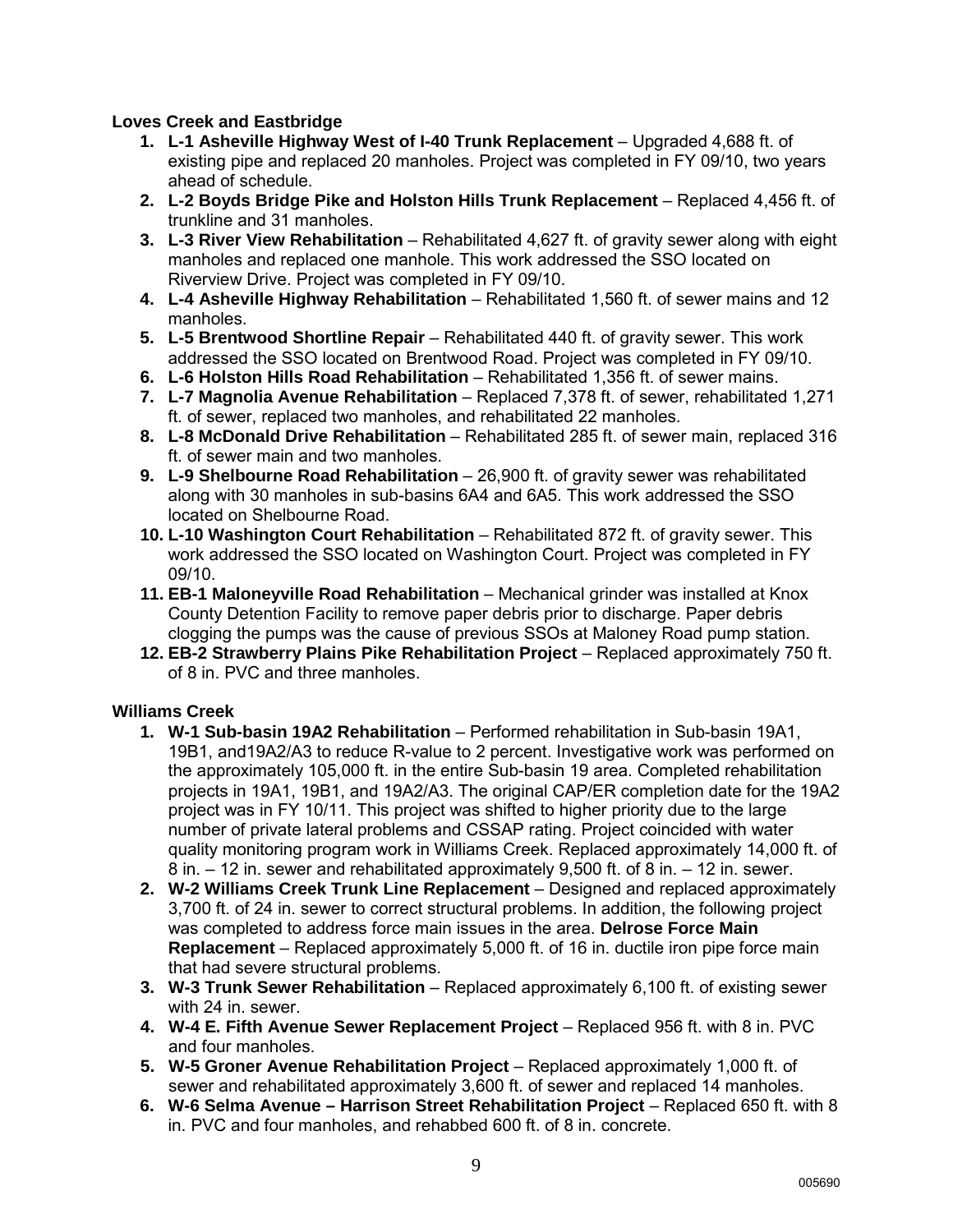- **7. W-7 Sunset Avenue Rehabilitation Project** Replaced 102 ft. with 8 in. PVC.
- **8. W-8 South Elmwood Street Rehabilitation Project** Replaced 200 ft. with 8 in. PVC and three manholes, and rehabbed 400 ft. of 8 in. concrete.
- **9. W-9 Williams Creek Trunk Line Replacement (Sub-basin 19A1)** Performed rehabilitation in Sub-basin 19A1, 19B1, and19A2/A3 to reduce R-value to 2 percent. Investigative work was performed on the approximately 105,000 ft. in the entire Subbasin 19 area. Completed rehabilitation projects in 19A1, 19B1, and 19A2/A3. The original CAP/ER completion date for the 19A2 project was in FY 10/11. This project was shifted to higher priority due to the large number of private lateral problems and CSSAP rating. Project coincided with water quality monitoring program work in Williams Creek. In lieu of replacement of 360 ft. of 12 in. concrete with 15 in. sewer, problem was addressed by comprehensive rehab of Mini-basin 19A1. Project included replacement with 8,900 ft. of 8 in. PVC, 97 ft. with 10 in. PVC, 179 ft. with 12 in. PVC, and 76 manholes. Also rehabbed 21,200 ft. of 8 in. concrete and 180 ft. of 12 in. concrete.

## **Phase II CAP/ER**

The Phase II CAP/ER was submitted to EPA on September 9, 2009, and subsequently approved on March 22, 2010.

## **Phase II CAP/ER Ongoing Projects**

### **First Creek**

All Phase II CAP/ER projects in the First Creek basin have been completed.

### **Second Creek**

**1. SCR-1 4105 Central Avenue Pike** – Find and fix work to identify and address overflow in vicinity of 4105 Central Avenue Pike. CCTV, smoke testing, and manhole inspection have been completed. Construction is underway and this project is expected to be completed in FY 2014.

#### **Fourth Creek**

All Phase II CAP/ER projects in the Fourth Creek basin have been completed.

#### **South Knox**

All Phase II CAP/ER projects in the South Knox basin have been completed.

## **Phase II CAP/ER Completed Projects**

#### **First Creek**

- **1. FCR-1 1235 Watercress Drive**  Rehabilitated 32,500 ft. of pipe through use of CIPP and pipe bursting, and replaced 2,500 ft. of sewer by open cut replacement. Replaced 39 manholes, rehabilitated 1,050 vertical ft. of manholes (approximately 150 manholes), and replaced 350 laterals.
- **2. FCR-2 4600 Upchurch Road** Completed in conjunction with FCR-1 1235 Watercress Drive project, see above for details.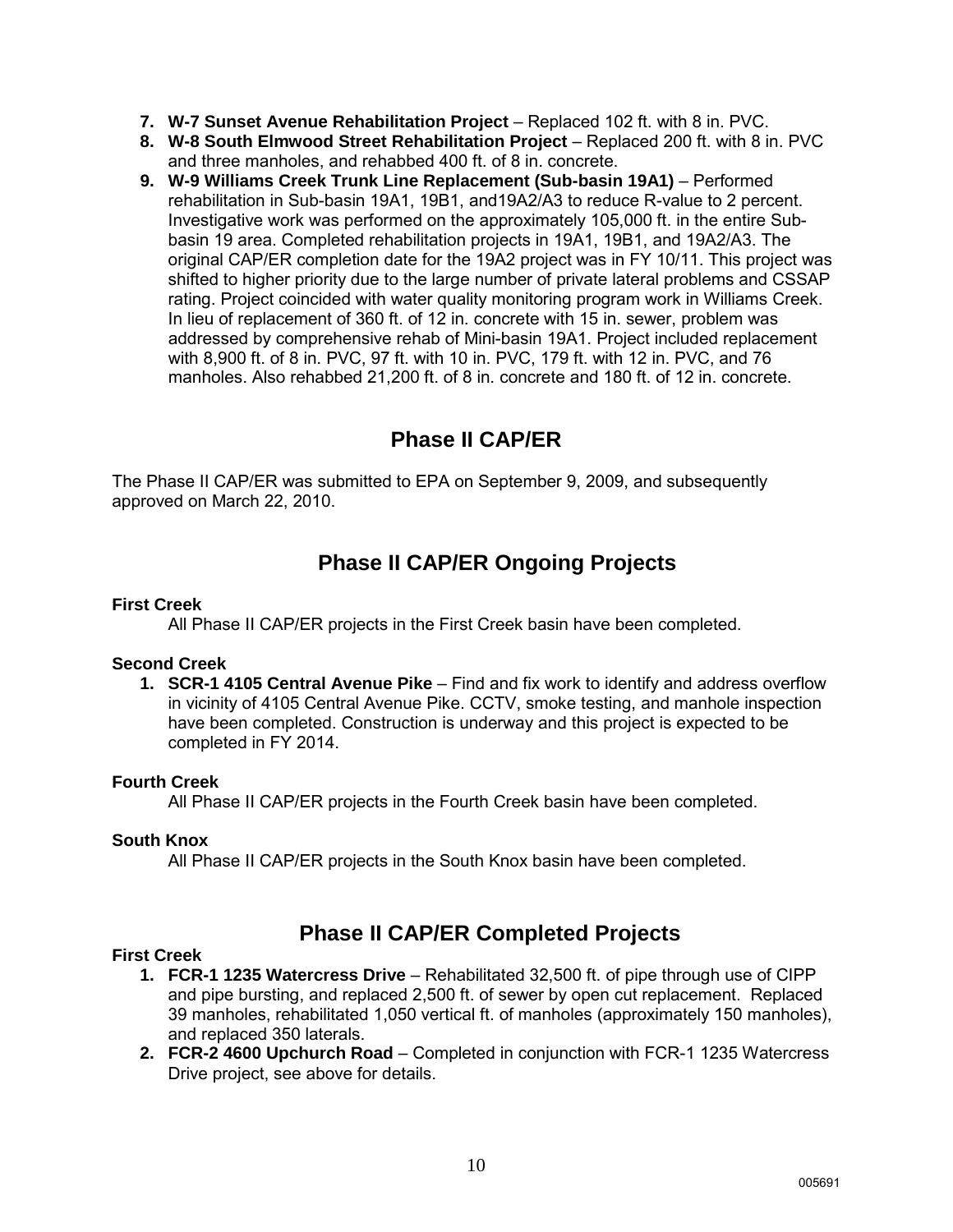### **Fourth Creek**

- **1. 4TH-1 6540 Creekhead Drive** Sewer rehabilitation completed in Mini-basin 32A4.
- **2. Pinebrook Drive Sewer Replacement** Replaced 330 ft. of 8 in. gravity sewer partially exposed by erosion of the bank of the adjacent drainage channel.
- **3. Walker Springs Rehabilitation (Mini-Basin 32A4)** Performed a two-phased construction project to address issues in Mini-basin 32A4. Replaced approximately 275 ft. of 8 in. gravity sewer.
- **4. 4TH-2 Ten Mile Pump Station Removal** –Decommissioned the Ten Mile Pump Station and force main.

### **Loves Creek and Eastbridge**

- **1. LVS-1 1815 Wayland Road**  Replaced approximately 19,000 ft. of 10 in. and 12 in. sewer.
- **2. EBR-1 7612 Bud Hawkins Road** Replaced the pump station with a gravity sewer system consisting of approximately 1,400 ft. of 8 in. sewer, 2,100 ft. of 12 in. sewer, 7,100 ft. of 18 in. sewer and 6,000 ft. of 20 in. sewer.

## **South Knox**

**1. STH-1 820 Goldfinch Drive** – Replaced approximately 1,700 ft. of 8 in. sewer and rehabilitated 2,800 ft. of sewer using CIPP. Four manholes were replaced and 24 were rehabilitated.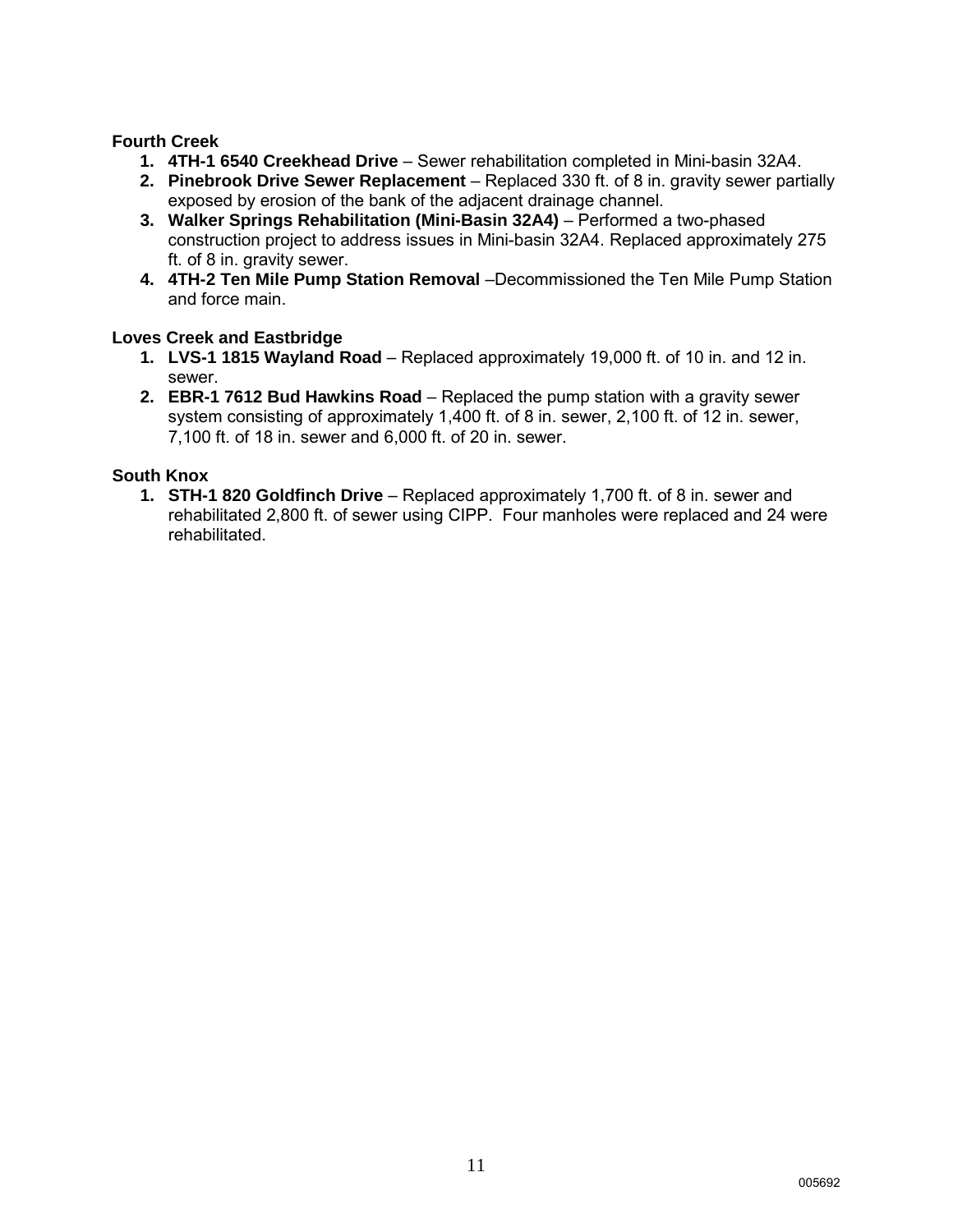## **Section 2 Comprehensive Performance Evaluation Program (CPE) and Composite Correction Plan (CCP)**

Consent Decree language, pages 82-83: *"Each Quarterly Progress Report shall contain… A summary of compliance with and activities related to implementation of the CPE and CCP."*

The CPE was submitted to EPA on February 24, 2006, and was approved on July 24, 2006.

The CCP was submitted to the EPA on July 23, 2007. EPA disapproved it on January 4, 2008. The Revised CCP was submitted to EPA on January 5, 2009, and subsequently approved on January 20, 2009.

#### **Kuwahee Wastewater Treatment Plant (WWTP) Phase I, Contract I**

Construction started in June 2011 and is complete. This construction project was completed prior to the December 30, 2012, deadline.

#### **Kuwahee WWTP Phase I, Contract II**

Construction started in August 2011 and is complete. This construction project was completed prior to the December 30, 2012, deadline.

#### **Fourth Creek WWTP Phase I**

The Fourth Creek WWTP Phase I reached substantial completion on November 7, 2013, prior to the December 30, 2013, deadline. The high rate clarification (HRC) System, Generator, TSK pumps, CEPT System, and Hydraulic Improvements at the Chlorine Contact Tank are now available for use..

#### **Fourth Creek WWTP Phase II**

Evaluation of Fourth Creek WWTP HRC performance and evaluation of overall system performance following Phase 1 CAP/ER completion is underway.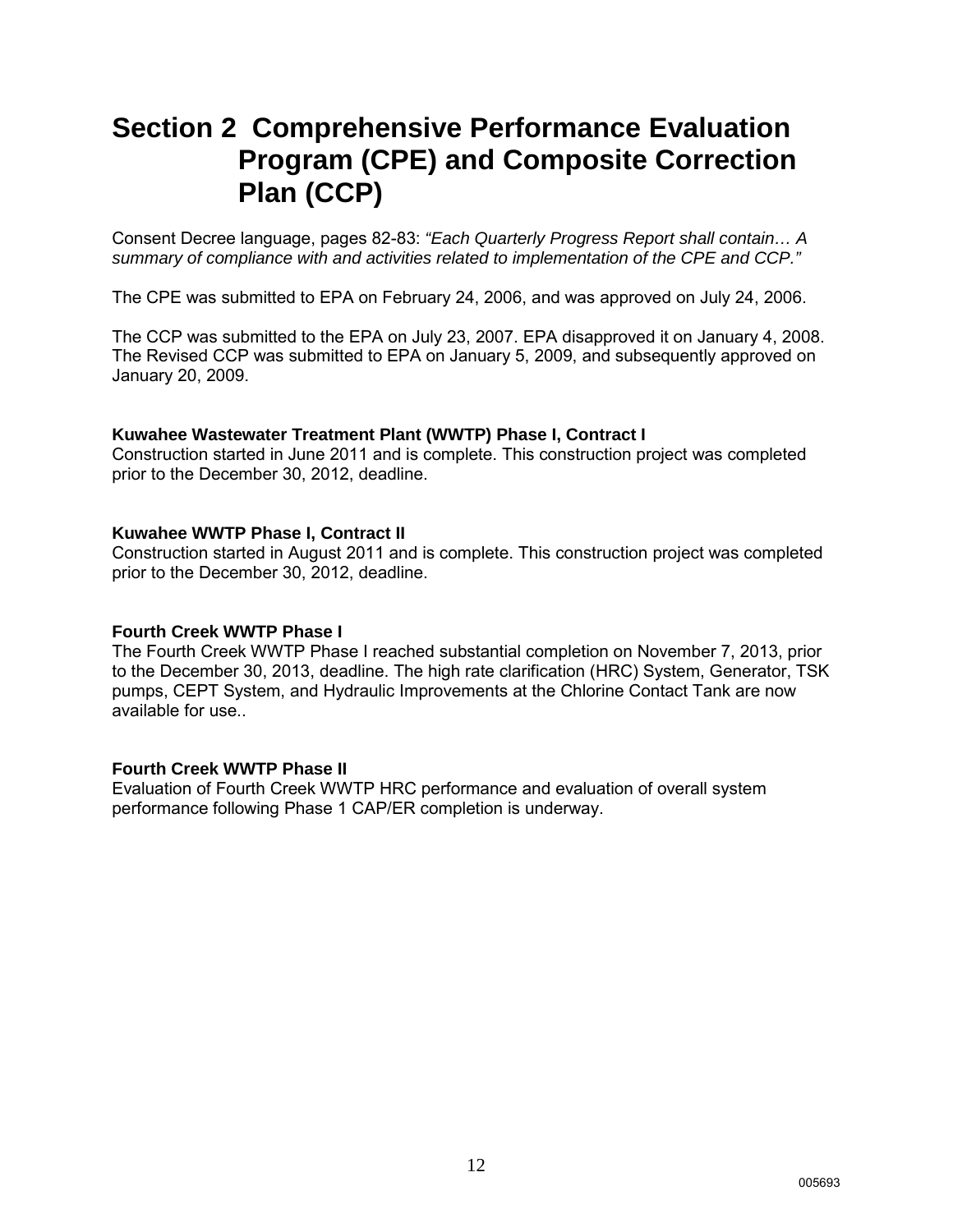## **Section 3 Process Controls Program**

Consent Decree language, pages 82-83: *"Each Quarterly Progress Report shall contain… A summary of implementation of and compliance with the Process Controls Program."*

The Process Controls Program (PCP) was initiated 8 times during this reporting period. No Diversion events occurred.

As noted in Section II.C of the Third Revised PCP, KUB committed to further substantial revisions of the Program upon completion of future CCP project phases at Kuwahee and Fourth Creek WWTPs to reflect the process upgrades and revised applicable permit language. KUB has completed the Kuwahee Phase I, Contract I & II projects and the Fourth Creek Phase I project. In response to these process improvements, the wet weather checklists and flow charts were updated. KUB submitted the Fourth Revised PCP to the EPA and placed it in the PDR on December 31, 2013.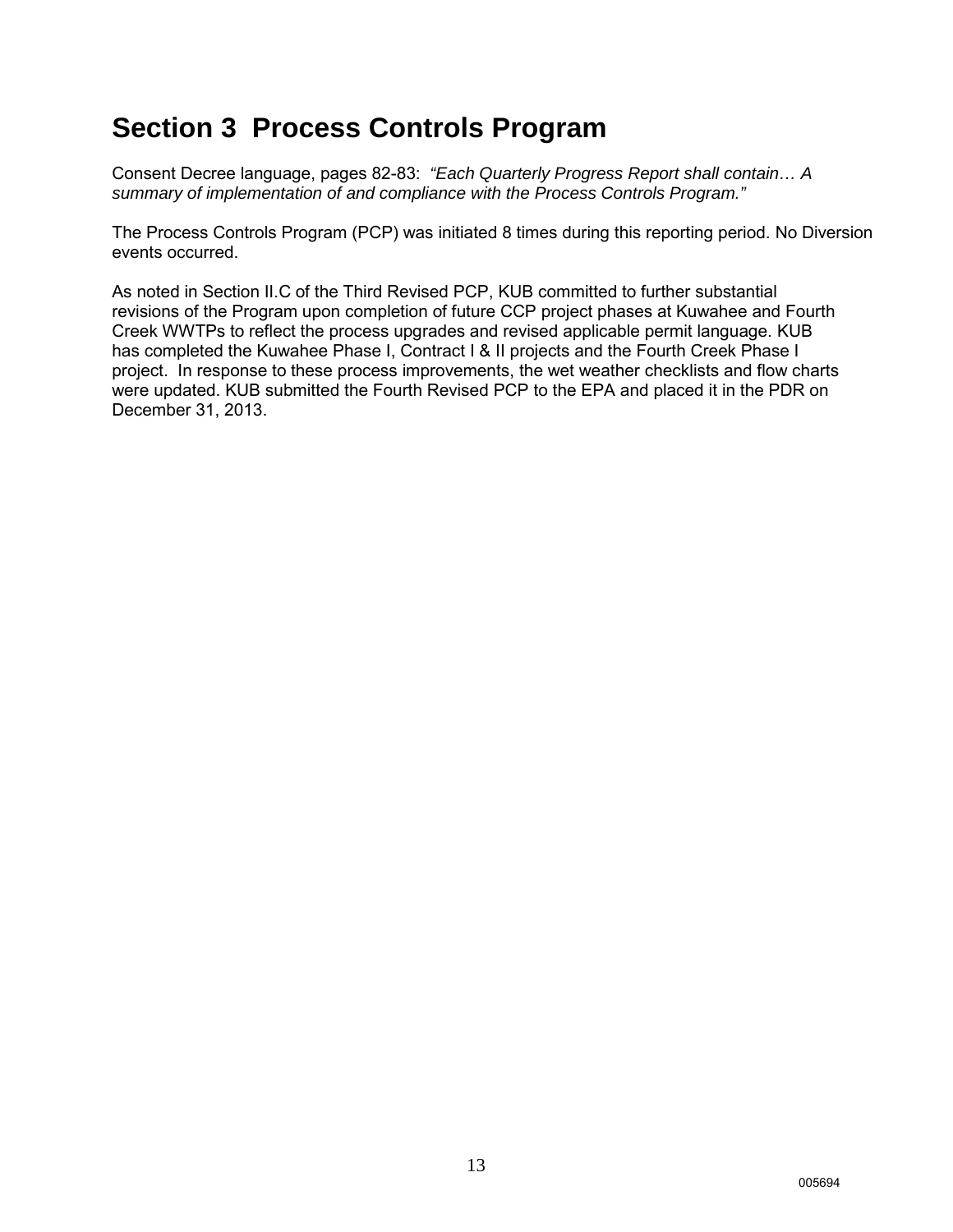## **Section 4 Capacity Assurance Program**

Consent Decree language, pages 82-83: *"Each Quarterly Progress Report shall contain… A summary of the implementation of the Capacity Assurance Program for that Calendar Quarter, including the number of, and anticipated flow from, sewer connections that have been authorized, by Sewerbasin, a description of the projects that have been authorized and the number of credits earned and banked by KUB that will be expended for those projects, by Sewerbasin, and any exceptions granted for connections for essential services."*

The Capacity Assurance Program (CAP) was submitted to EPA for review on February 8, 2006. EPA reviewed and approved the program on April 7, 2006. KUB started reviewing building permits based on the approved CAP on June 6, 2006, which was within the 60-day timeframe for implementing the program after receiving EPA approval.

To review building permits more efficiently using the CAP criteria agreed on with the EPA, KUB worked with a consultant, Camp, Dresser, & McKee, to develop an Information Management System (IMS). The IMS assists KUB in managing the CAP program by determining the amount of wastewater each proposed building would add to KUB's wastewater system based on its location. The IMS also helps track rehabilitation credits that KUB earns through its CAP/ER and Management, Operations, and Maintenance (MOM) programs.

Appendix A includes a list of capital projects that KUB performed to gain rehabilitation credit in its sewer system. As stated in the Consent Decree, the list of authorized sewer connections was maintained and updated as necessary until full implementation of the CAP as approved by EPA. Therefore, the list will no longer be included as part of this quarterly report.

There were no exceptions granted for connections for essential services during this reporting period.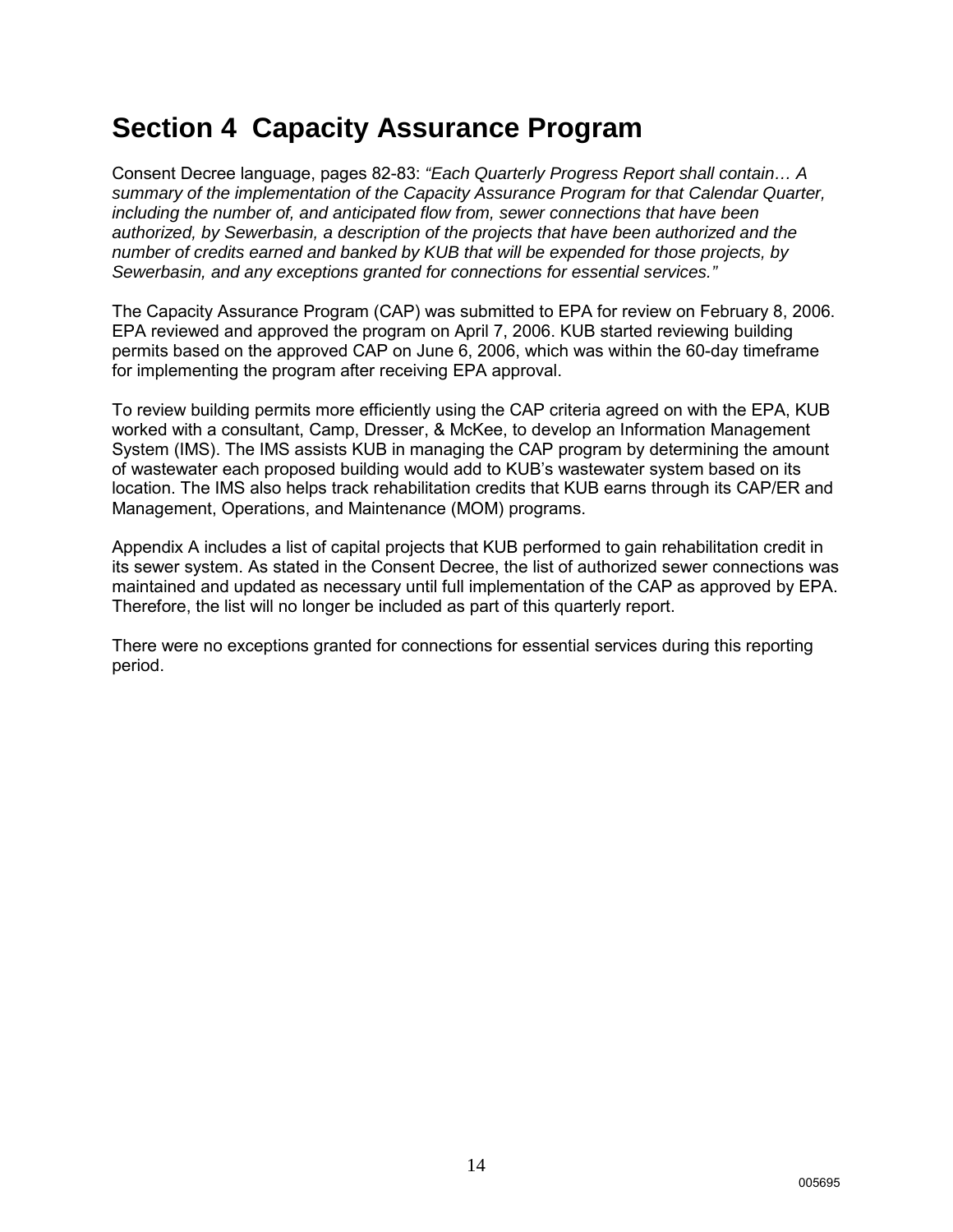## **Section 5 Transfers of Ownership**

Consent Decree language, pages 82-83: *"Each Quarterly Progress Report shall contain… Identification of any transfer of an ownership interest, operation, management, or other control of the Treatment Works, or any portion thereof."*

There has been no transfer of an ownership interest, operation, management, or other control of the Treatment Works, or any portion thereof, during this reporting period as defined by Section III, Part C of the Consent Decree. However, as mentioned in the previous Quarterly Progress Report, KUB decommissioned its Ten Mile Pump Station and force main. Flows from two KUB mini-basins, a total of approximately 1,000 customers, are now handled by a new First Utility District (FUD) Pump Station, which went into service in June 2013. KUB's flows are metered by stations at the base of each mini-basin, and FUD bills KUB monthly for its flow volumes. After draining the force main and salvaging equipment, the property was transferred to FUD in December 2013.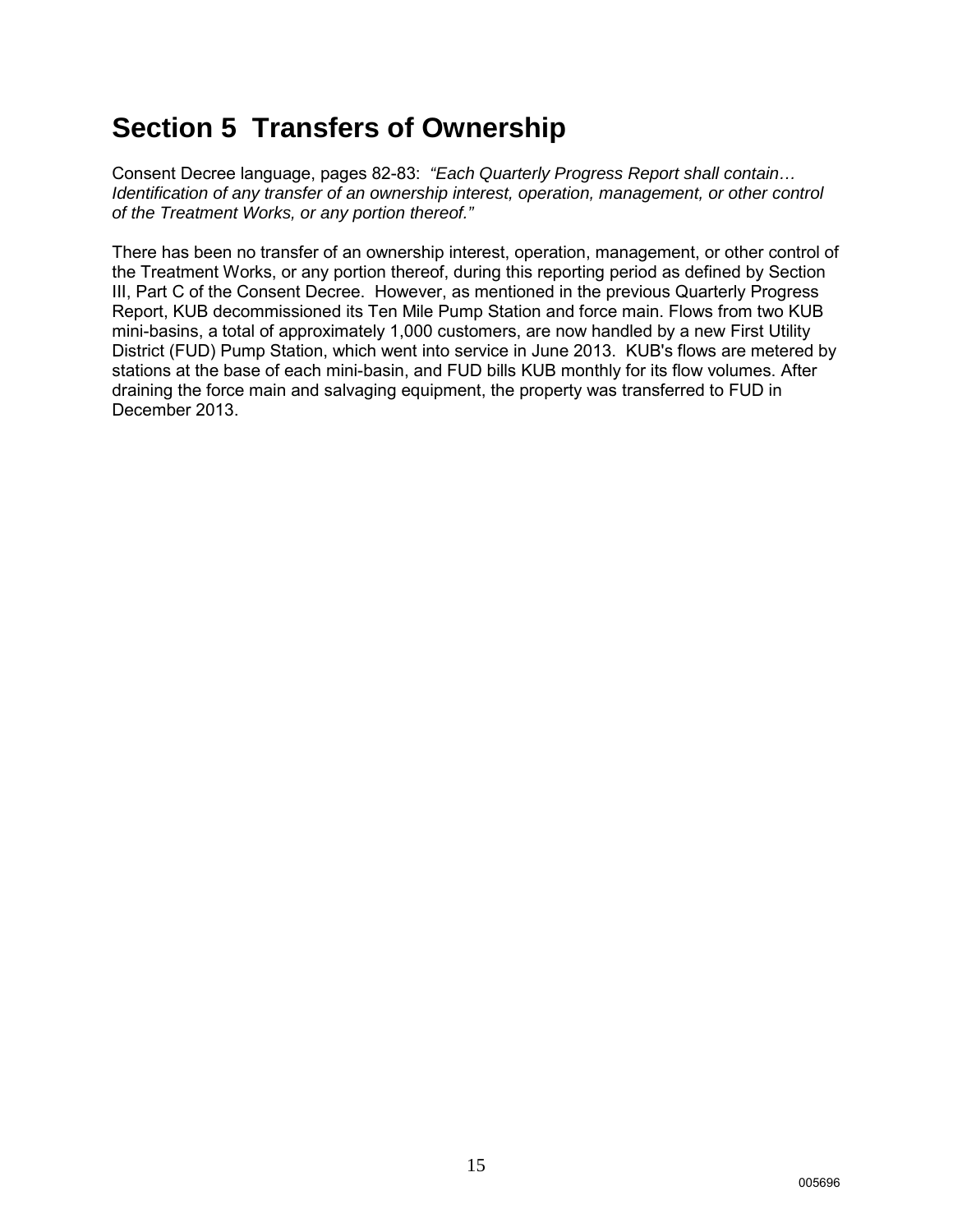## **Section 6 Compliance and Non-Compliance With the Consent Decree**

Consent Decree language, pages 82-83: *"Each Quarterly Progress Report shall contain…A description of the status of compliance or non-compliance with the requirements of this Decree and, if applicable, the reasons for non-compliance, including a list of all violations that are subject to stipulated penalties under Section X of this Consent Decree."*

### **6.1 Submission of Deliverables**

To date, KUB has submitted all deliverables in accordance with the schedule set forth in the Consent Decree. The following sections detail all activity related to deliverables that occurred during the past quarter. Also noted are the dates each submittal was available for public comment in the Public Document Repository (PDR), when the deliverable was submitted to EPA, when EPA responded with comments, when KUB responded to those comments, and when EPA approval was received.

## **6.1.1 Quarterly Progress Report Third Quarter 2013**

Consent Decree language, pages 82-83: *"Beginning thirty (30) Days after the first Calendar Quarter following the Date of Entry, and thirty (30) Days after each Calendar Quarter thereafter until termination of the Consent Decree, KUB shall submit to the Parties, and simultaneously place in the PDR, a Quarterly Progress Report."*

On October 30, 2013, KUB submitted to EPA and placed in the PDR the Quarterly Progress Report for the third quarter 2013. This deliverable was not subject to the Public Review Requirement of Section VI.A.2, but was available for public comment from October 30, 2013, until November 18, 2013. No comments were received during that period.

## **6.1.2 Fourth Revised Process Controls Program**

Consent Decree language, page 19: *"KUB must obtain EPA's prior written approval of any revision to the substance of a Deliverable and shall place copies of any such revised Deliverable in the PDR in accordance with provisions of Sections VI.A.2 and 3. KUB may revise the form of any Deliverable without consulting EPA and shall place a copy of any such revised Deliverable in the PDR within seven (7) Days after making such revision."*

As noted in Section 3 of this document, KUB submitted to the EPA and placed in the PDR the Fourth Revised PCP on December 31, 2013. This deliverable was available for public comment from December 31, 2013, until January 30, 2014. As of the date of this report, no comments were received.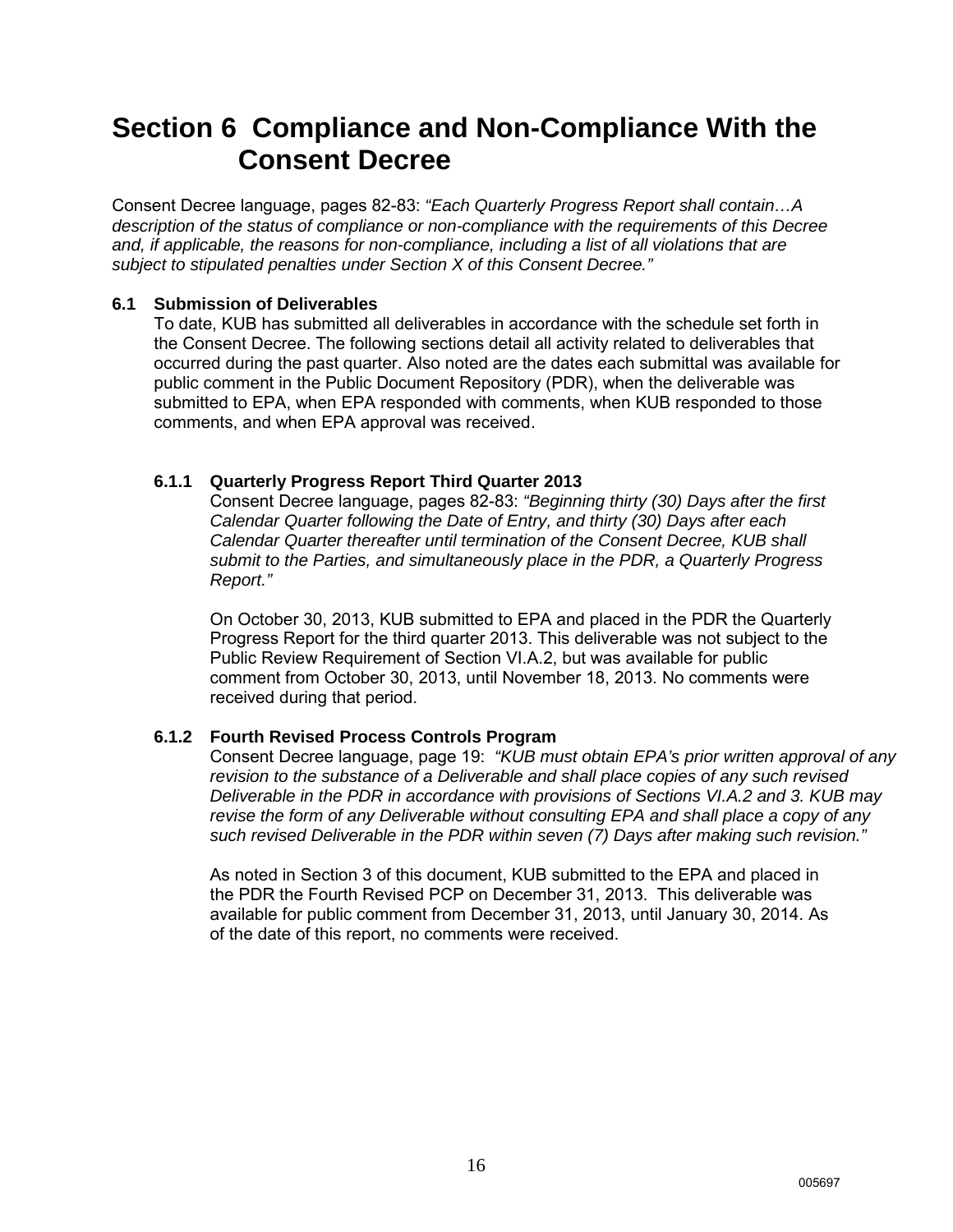## **6.2 Violations Subject to Stipulated Penalties**

During this reporting period, KUB incurred one Unpermitted Discharge. Table 1 below lists all violations subject to stipulated penalties as outlined in the Consent Decree. Appendix E lists any SSO that occurred during 2013 that resulted in an unpermitted discharge along with its cause, volume, one- and three-day rainfall totals, and rainfall intensity.

### **Table 1. Violations Subject to Stipulated Penalties**

| Violation             | <b>Date</b> | <b>Address</b>               | Cause                                                     |
|-----------------------|-------------|------------------------------|-----------------------------------------------------------|
| Unpermitted discharge | 12/9/2013   | 600 North Gallaher View Road | <b>Mechanical Failure -</b><br><b>WW Storage Facility</b> |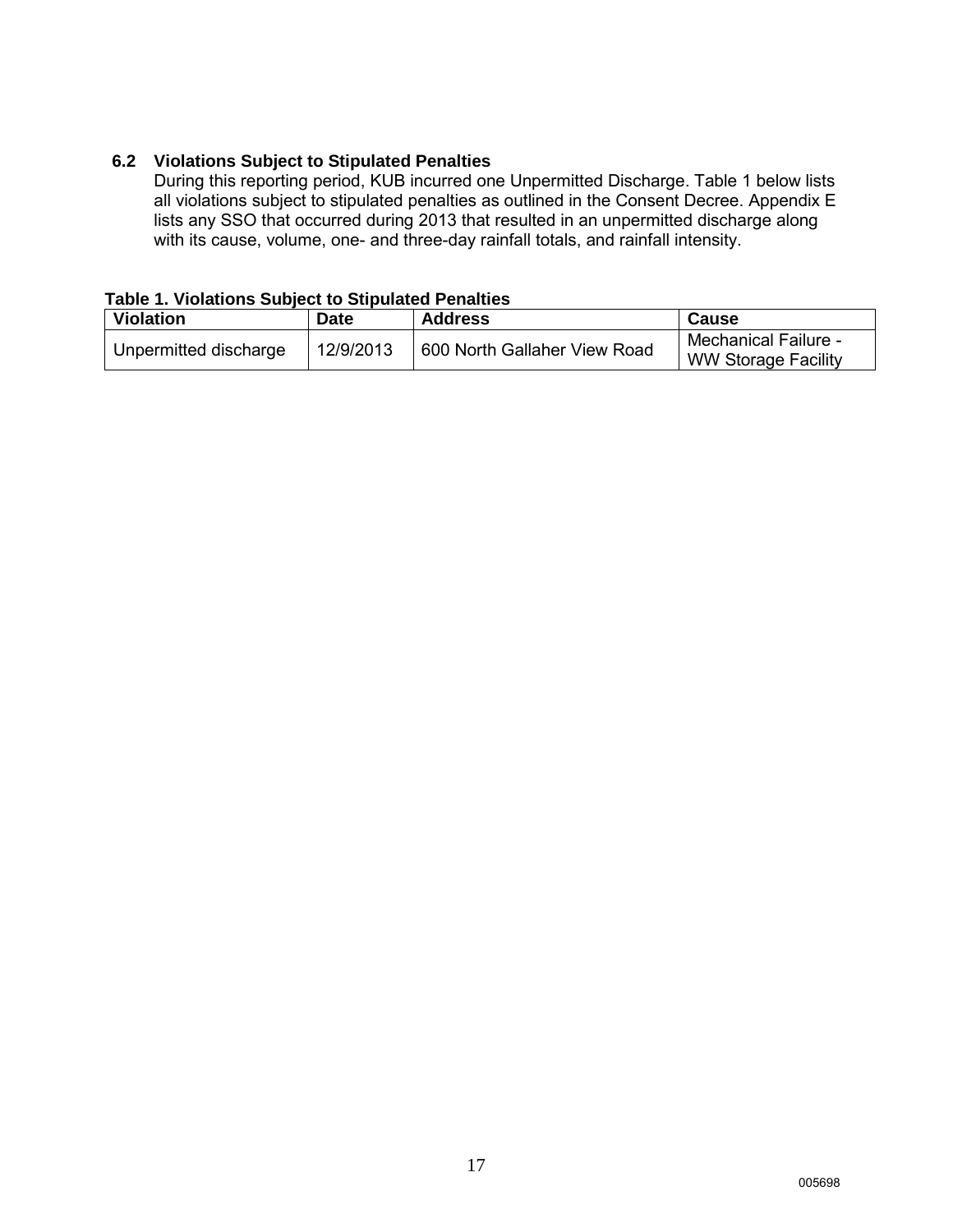## **Section 7 SSOs, Bypasses, Diversions, and Effluent Limit Violations**

Consent Decree language, pages 82-83: *"Each Quarterly Progress Report shall contain… A spreadsheet and summary of all SSOs, Bypasses, Diversions, and effluent limit violations that occurred during the previous Calendar Quarter. Information on Building Backups may be provided in separate spreadsheets and summaries from other SSOs. The spreadsheets and summaries shall identify:* 

- *a. For all SSOs, the location, source, date, time, duration, pathway (if any), receiving water (if any), the reason for each SSO, the total SSO volume, the volume returned to the WCTS, and the volume not captured;*
- *b. For all Bypasses and Diversions, the location, date, time, duration, volume and reason for each Bypass and Diversion; and the total Bypass or Diversion volumes;*
- *c. For all effluent limit violations, all information required to be reported on KUB's Discharge Monitoring Reports."*

### **7.1 SSOs**

Appendix B lists all SSOs that occurred during this reporting period. During this period, there were 20 SSO events. Of that number, five were due to construction failure, 11 were due to blockage, one was due to broken pipe, two were due to grinder pump failure, and one was due to mechanical failure.

Of the 20 SSO events, 19 were in the  $0 - 1,000$  gallons volume range, and one event totaled greater than 10,000 gallons. Durations for events during this period are as follows: 18 ranged from 0 – 2 hours, one ranged from 2.1 – 5 hours, and one was greater than five hours.

### **7.2 Building Backups**

Appendix C lists all Building Backups that occurred during this reporting period. During this period, there were five Building Backups. Of those, three were due to construction failures and two were caused by blockages.

### **7.3 Bypasses**

All Bypasses that occurred during this reporting period were in compliance with the Process Controls Program. For purposes of this report, any Bypass in compliance with the Process Controls Program shall be referred to as a "Diversion" (see below). All Bypasses not in compliance with the Process Controls Program shall be referred to as a "Bypass."

Table 2 contains all Diversion event information for the fourth quarter 2013. No Diversions or Bypasses occurred during this reporting period.

### **7.4 Effluent Limit Violations**

Table 3 contains all effluent limit violations that occurred during this reporting period. The table contains the information as it is reported in KUB's Discharge Monitoring Reports. During this reporting period, there were two permit violations. One occurred at Kuwahee WWTP and one occurred at Fourth Creek WWTP.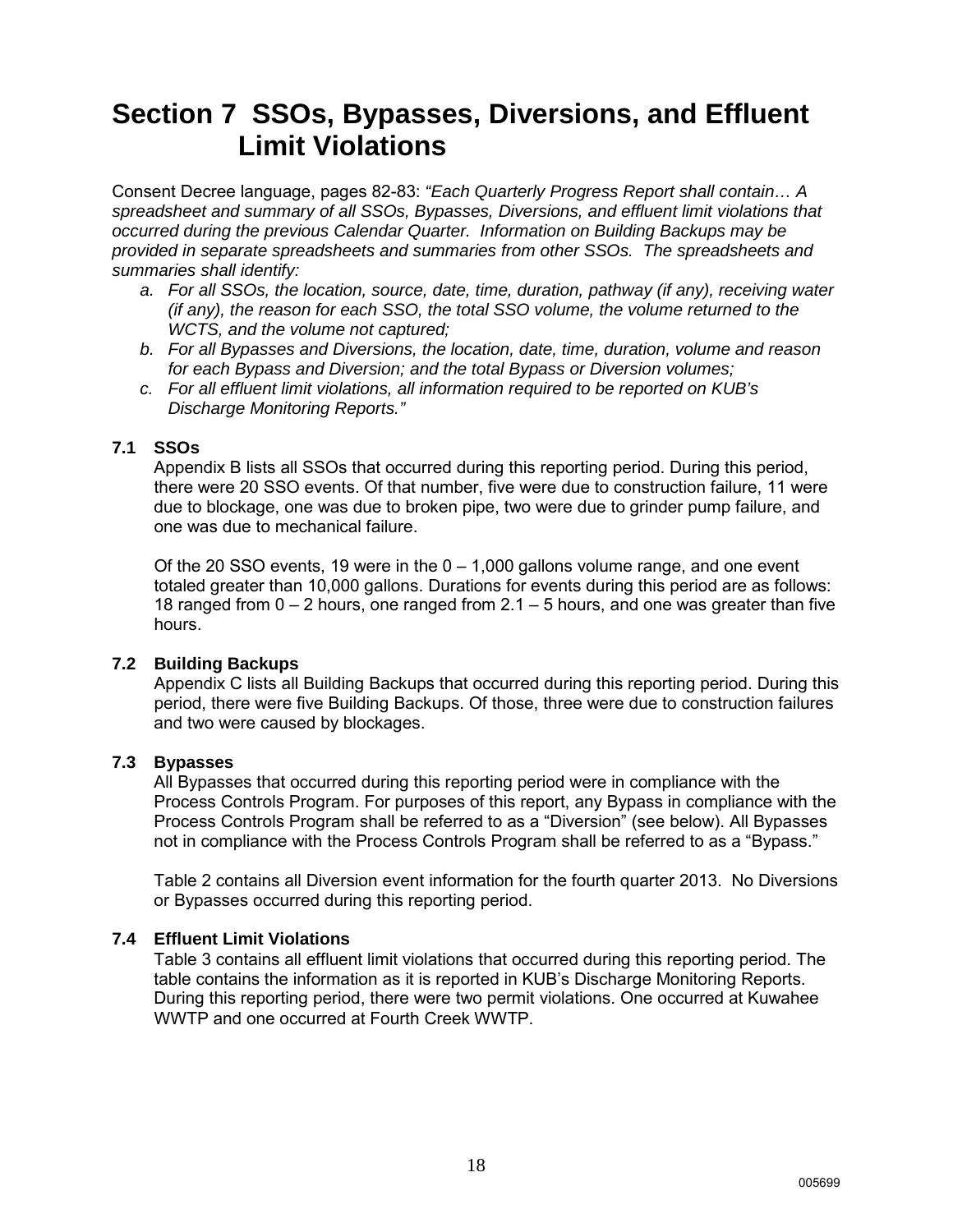## **Table 2: Diversions**

| <b>WWTP</b>         | Did a<br><b>Diversion</b><br>occur? | <b>Date</b><br><b>Diversion</b><br>gate opened | Time<br><b>Diversion</b><br>gate<br>opened | Date<br><b>Diversion</b><br>gate<br>closed | Time<br><b>Diversion</b><br>gate<br>closed | Date<br><b>Diversion Duration Volume</b><br>flow<br>reported | (hrs) | (MG) | Total<br>Event<br><b>Duration Volume</b><br>(hrs) | <b>Total</b><br>Event<br>(MG) | <b>Reason for Event</b> |
|---------------------|-------------------------------------|------------------------------------------------|--------------------------------------------|--------------------------------------------|--------------------------------------------|--------------------------------------------------------------|-------|------|---------------------------------------------------|-------------------------------|-------------------------|
| <b>Fourth Creek</b> | <b>No</b>                           |                                                |                                            |                                            |                                            |                                                              |       |      |                                                   |                               |                         |
| Kuwahee             | No                                  |                                                |                                            |                                            |                                            |                                                              |       |      |                                                   |                               |                         |
| Loves Creek         | No                                  |                                                |                                            |                                            |                                            |                                                              |       |      |                                                   |                               |                         |
| Eastbridge          | No                                  |                                                |                                            |                                            |                                            |                                                              |       |      |                                                   |                               |                         |

## **Table 3: Effluent Limit Violations**

| <b>WWTP</b>                         | Did an<br>event<br>occur?   | <b>Date</b> | <b>Parameter</b> | Type                       | Limit      | Value       |
|-------------------------------------|-----------------------------|-------------|------------------|----------------------------|------------|-------------|
| Kuwahee                             | Yes                         | 11/27/2013  | Daily Max        | Chlorine<br>Residual       | $0.4$ mg/l | $0.85$ mg/l |
| <b>Fourth Creek</b>                 | Yes                         | 12/31/2013  | Daily Max        | E. coli                    | 487 mpn    | 610 mpn     |
| Loves Creek                         | No                          |             |                  |                            |            |             |
| Eastbridge                          | No                          |             |                  |                            |            |             |
| <b>SS</b> - Settleable Solids       | mg/l - milligrams per liter |             |                  | mpn – Most Probable Number |            |             |
| <b>TSS - Total Suspended Solids</b> | cfu-Colony Forming Unit     |             |                  |                            |            |             |
| $ m /l$ – milliliters per liter     | Ibs - Pounds                |             |                  |                            |            |             |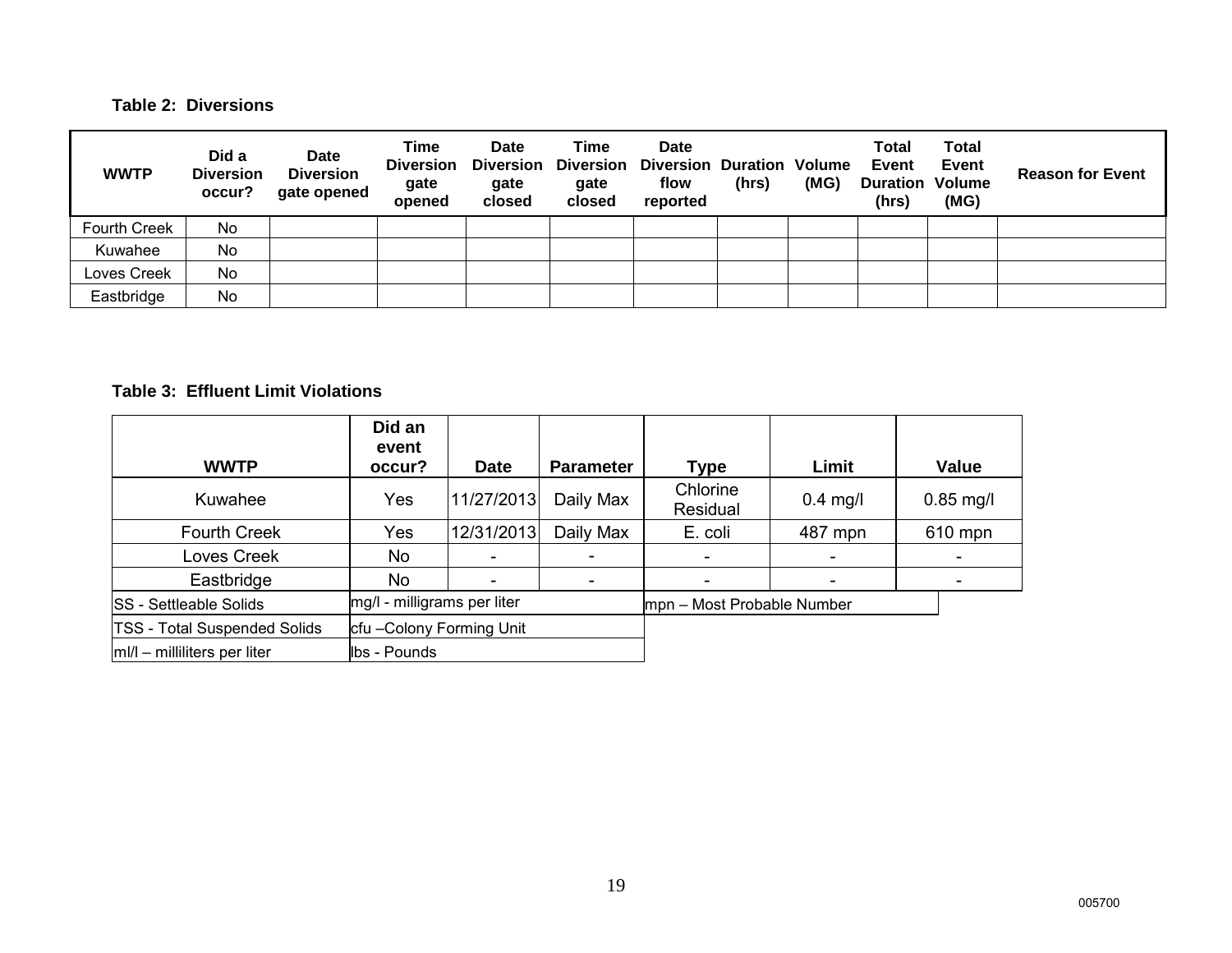## **Section 8 Water Quality Monitoring Data**

Consent Decree language, pages 82-83: *"Each Quarterly Progress Report shall contain… The water quality monitoring data and other information required pursuant to Section VII.D.1.(e).(v)."*

### **8.1 Sampling Conducted and Results**

Appendix D lists all sampling that was conducted during this reporting period and the results thereof. In addition to routine monitoring in all creeks, and responding to Sanitary Sewer Overflows (SSO), KUB Water Quality Personnel conducted some investigative sampling in Goose Creek. KUB continues to use RT-PCR Bacteroides analysis, if necessary, to investigate the source of any high *E. coli* counts that persist.

#### First Creek

One routine sample collected on 11/13/13 at site 6.33 had an *E. coli* result of 1100cfu/100ml, which was above the water quality standard of 941cfu/100 ml (Routine Water Quality Monitoring Report – Appendix D). Since this result was only slightly above the water quality standard and the results for December were not elevated, no investigation was conducted.

#### Second Creek

All *E. coli* results were below the water quality standard of 941cfu/100 ml for routine monitoring of Second Creek this quarter (Routine Water Quality Monitoring Report – Appendix D).

#### Third Creek

There were no *E. coli* results associated with the routine monitoring for Third Creek (Routine Water Quality Monitoring Report – Appendix D) that were above the water quality standard of 941cfu/100 ml. There has not been any additional investigative monitoring on Third Creek.

### Fourth Creek

No *E. coli* results were above the water quality standard of 941cfu/100 ml for the routine monitoring done on Fourth Creek (Routine Water Quality Monitoring Report – Appendix D) during this quarter.

#### Loves Creek

All of the *E. coli* results associated with the routine monitoring for Loves Creek (Routine Water Quality Monitoring Report – Appendix D) were well below the water quality standard of 941cfu/100 ml.

#### Williams Creek

There were no samples for this quarter that had *E. coli* results above the water quality standard of 941cfu/100 ml, for Williams Creek (Routine Water Quality Monitoring Report – Appendix D). This creek is not currently under investigation, and no additional monitoring is necessary at this time.

#### Baker Creek

One routine sample collected on 11/5/13 at site 0.53 had an *E. coli* result of 1000cfu/100ml, which was above the water quality standard of 941cfu/100 ml (Routine Water Quality Monitoring Report – Appendix D). Since this result was only slightly above the water quality standard and the results for December were not elevated, no investigation was conducted.

20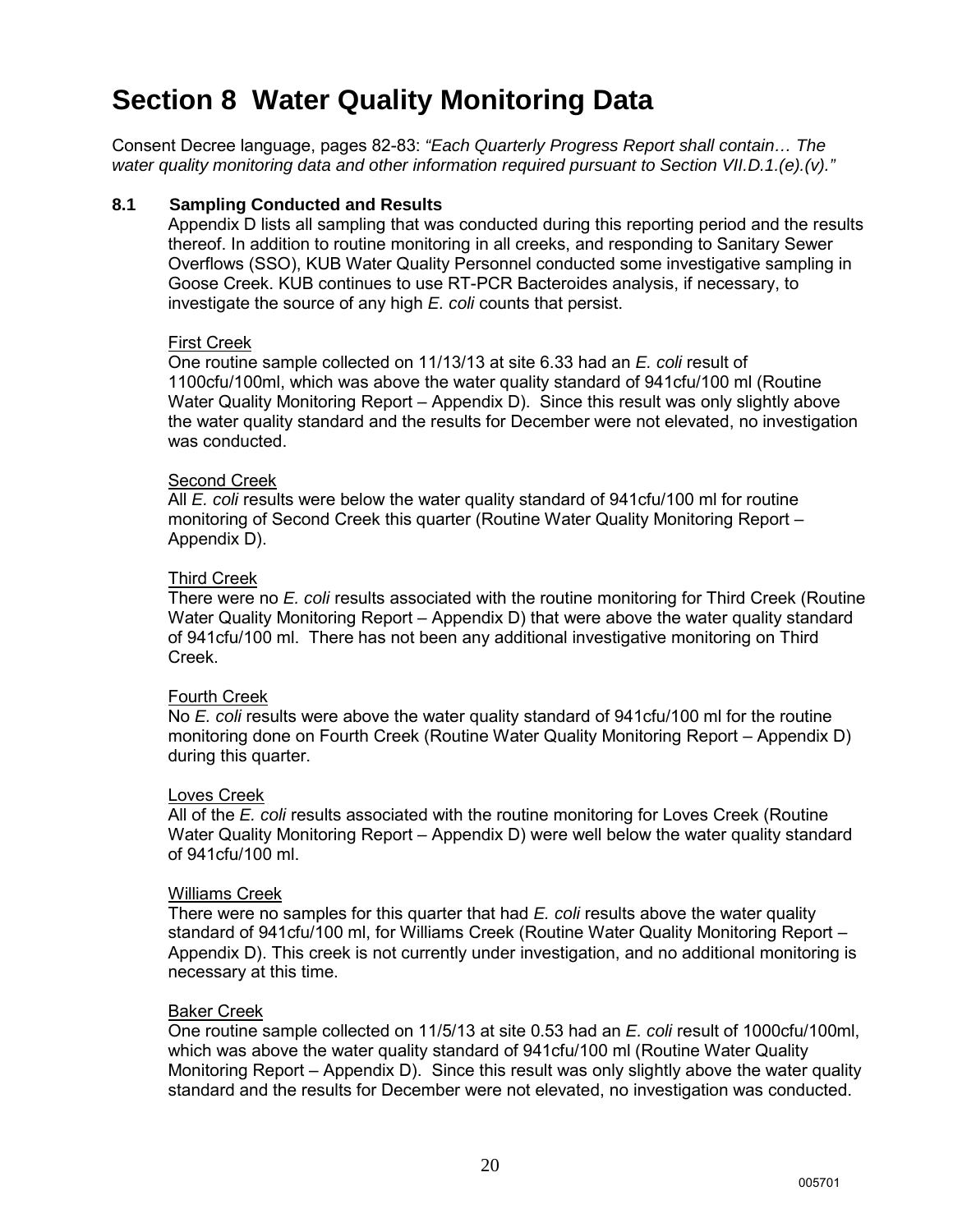#### Goose Creek

All of the *E. coli* results associated with the routine monitoring for Goose Creek (Routine Water Quality Monitoring Report – Appendix D) were well below the water quality standard of 941cfu/100 ml.

#### **Spill Impact Reporting**

There were no unpermitted discharges during the fourth quarter of 2013 that required stream monitoring and posting. Thus, there is no Spill Impact Report in Appendix D. KUB did monitor a stream near one location in response to the SSO on West Fifth Avenue on 10/3/13. However, the spill did not impact the stream as Table 1 in Appendix D indicates.

#### **8.2 Projected Data Collection**

During the first quarter of 2014, KUB will continue to monitor the 24 routine sampling locations in the sewer basins of eight area creeks. KUB will collect samples from the following locations during the first quarter of 2014:

| <b>Sample Locations by Creek Mile or Site Number</b> |  |  |
|------------------------------------------------------|--|--|
|------------------------------------------------------|--|--|

| <b>Creek Name</b>     | <b>Creek Mile #</b> | <b>Creek Mile #</b> | <b>Creek Mile #</b> |
|-----------------------|---------------------|---------------------|---------------------|
| <b>First Creek</b>    | 1.74                | 2.57                | 6.33                |
| <b>Second Creek</b>   | 0.30                | 1.54                | 5.11                |
| <b>Third Creek</b>    | 0.87                | 2.08E               | 4.80W               |
| <b>Fourth Creek</b>   | 1.75                | 2.79                | 3.29                |
| <b>Baker Creek</b>    | 0.36                | 0.53                | 1.45                |
| <b>Goose Creek</b>    | 0.40                | 1.19E               | 1.80E               |
| <b>Loves Creek</b>    | 0.85                | 1.89                | 3.45                |
| <b>Williams Creek</b> | 0.89                | 1.70                | 2.02                |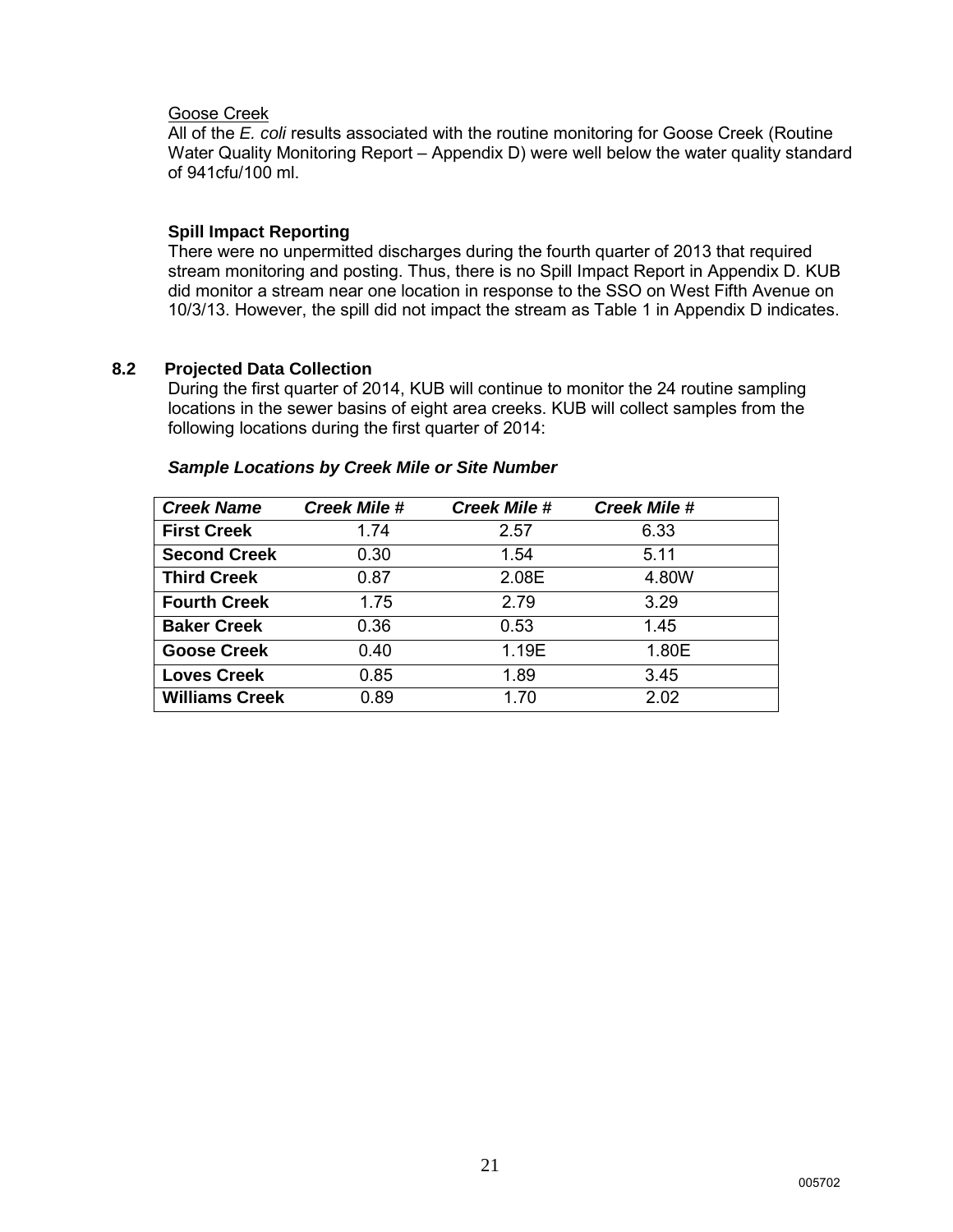# **Appendix A**

# **Capital Projects and Rehabilitation Credits**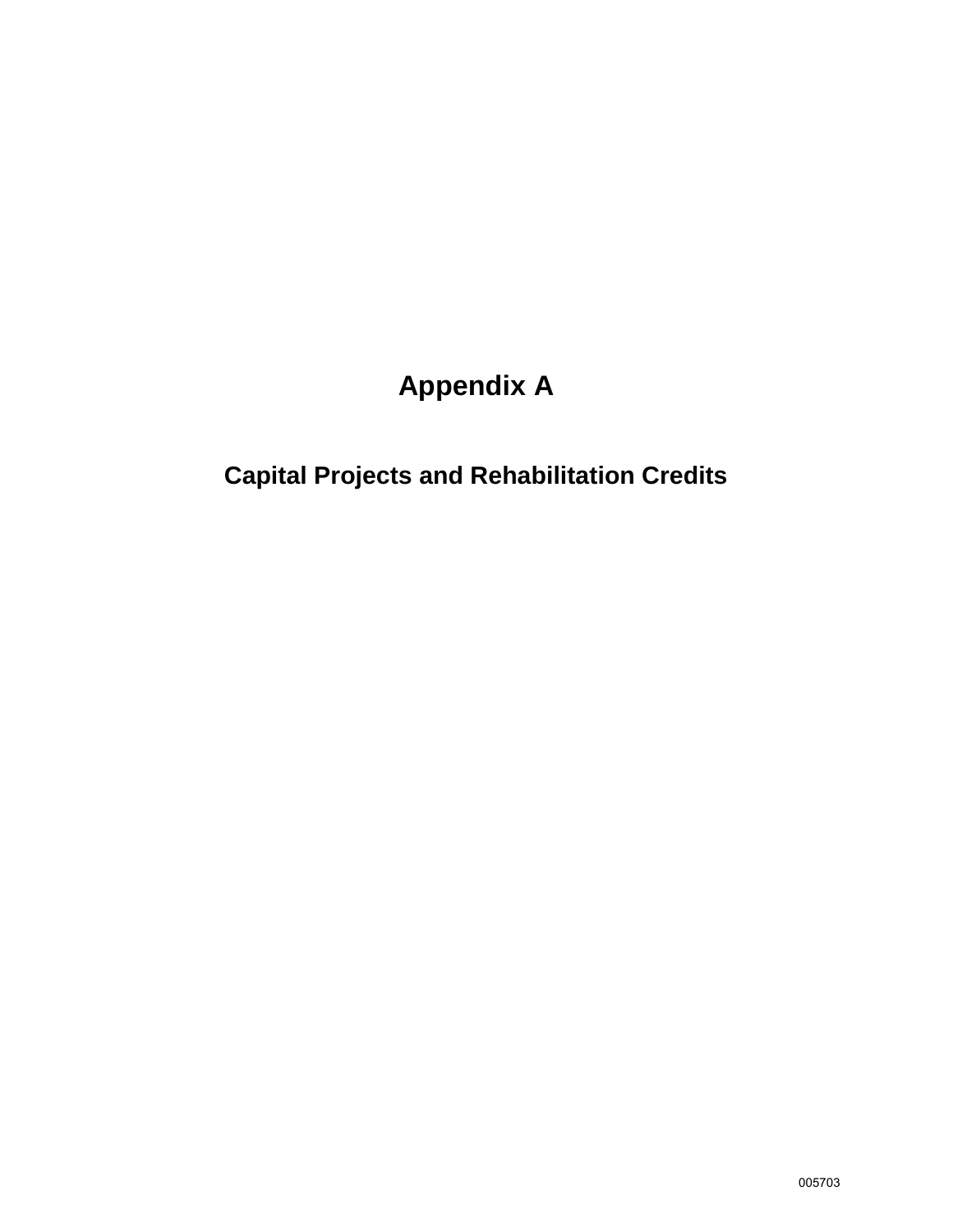#### Capital Projects and Rehabilitation Credits

|                                                                                                      |                                                              |                                        | <b>Credits</b>                 |                     |                                      |
|------------------------------------------------------------------------------------------------------|--------------------------------------------------------------|----------------------------------------|--------------------------------|---------------------|--------------------------------------|
|                                                                                                      |                                                              |                                        |                                | Banked              |                                      |
| <b>Project Name</b>                                                                                  | <b>Credit Type</b>                                           | Basin                                  | <b>WWTP</b>                    | (gpd)               | <b>Status</b>                        |
| 1 Comprehensive Rehab 03B1a<br>2 Comprehensive Rehab 03B2a                                           | Comprehensive Rehabilitation<br>Comprehensive Rehabilitation | 1st Creek<br>1st Creek                 | Kuwahee<br>Kuwahee             | 321,030<br>302,366  | Project Complete<br>Project Complete |
| 3 Comprehensive Rehab 04B1a                                                                          | Comprehensive Rehabilitation                                 | 1st Creek                              | Kuwahee                        | 334,626             | Project Complete                     |
| 4 Comprehensive Rehab 08A1                                                                           | Comprehensive Rehabilitation                                 | 1st Creek                              | Kuwahee                        | 1,589,952           | Project Complete                     |
| 5 McCampbell Lane Sewer Replacement                                                                  | Find & Fix Gravity Main                                      | 1st Creek                              | Kuwahee                        | 25,543              | Project Complete                     |
| 6 Knox Road Trunkline Replacement                                                                    | Find & Fix Gravity Main                                      | 1st Creek                              | Kuwahee                        | 36,728              | Project Complete                     |
| 7 vented manhole cover replacement (7A1)                                                             | Manhole Cover<br>Manhole Cover                               | 1st Creek                              | Kuwahee                        | 13,333              | Project Complete                     |
| 8 vented manhole cover replacement (7A1)<br>9 vented manhole cover replacement (7A1)                 | Manhole Cover                                                | 1st Creek<br>1st Creek                 | Kuwahee<br>Kuwahee             | 13,333<br>13,333    | Project Complete<br>Project Complete |
| 10 Comprehensive Rehab 15D2                                                                          | Comprehensive Rehabilitation                                 | 2nd Creek                              | Kuwahee                        | 1,450,008           | Project Complete                     |
| 11 Comprehensive Rehab 05A4 & 05A3                                                                   | Comprehensive Rehabilitation                                 | 2nd Creek                              | Kuwahee                        | 43,904              | Project Complete                     |
| 12 Comprehensive Rehab 09A2                                                                          | Comprehensive Rehabilitation                                 | 3rd Creek                              | Kuwahee                        | 296,664             | Project Complete                     |
| 13 Comprehensive Rehab 09A1                                                                          | Comprehensive Rehabilitation                                 | 3rd Creek                              | Kuwahee                        | 219,345             | Project Complete                     |
| 14 Walker Springs Storage Tank<br>15 Comprehensive Rehab 40F1                                        | Storage Tank<br>Comprehensive Rehabilitation                 | 4th Creek<br>South Knox / Knob Creek   | Fourth Creek<br>Kuwahee        | 3,250,000<br>83,600 | Project Complete<br>Project Complete |
| 16 Comprehensive Rehab 41A4                                                                          | Comprehensive Rehabilitation                                 | South Knox / Knob Creek                | Kuwahee                        | 371,994             | Project Complete                     |
| 17 Comprehensive Rehab 41B1                                                                          | Comprehensive Rehabilitation                                 | South Knox / Knob Creek                | Kuwahee                        | 152,958             | Project Complete                     |
| 18 Wilson Ave, Chesnut St., Donnell St. (Asset Replacement)                                          | Find & Fix Gravity Main                                      | <b>Williams Creek</b>                  | Kuwahee                        | 28                  | Project Complete                     |
| 19 Williams Creek Trunkline Replacement<br>20 Rushland Park Off Site Sewer Rehabilitation            | Find & Fix Gravity Main                                      | Williams Creek                         | Kuwahee                        | 168,667<br>3,803    | Project Complete<br>Project Complete |
| 21 Emily Avenue Pump Station Abandonment                                                             | Find & Fix Gravity Main<br>Find & Fix Gravity Main           | Loves Creek<br>Loves Creek             | Loves Creek<br>Loves Creek     | 141,600             | Project Complete                     |
| 22 Fair Drive - Phase I                                                                              | Find & Fix Gravity Main                                      | 1st Creek                              | Kuwahee                        | 130,928             | Project Complete                     |
| 23 Comprehensive Rehab 23E1                                                                          | Comprehensive Rehabilitation                                 | 2nd Creek                              | Kuwahee                        | 4,215,003           | Project Complete                     |
| 24 vented manhole cover replacements (08B2)                                                          | Manhole Cover                                                | 1st Creek                              | Kuwahee                        | 4,669               | Project Complete                     |
| 25 vented manhole cover replacement (16B1)                                                           | Manhole Cover                                                | 1st Creek                              | Kuwahee                        | 667<br>1,334        | Project Complete                     |
| 26 vented manhole cover replacements (28C1)<br>27 10" mainline replacement (33A2)                    | Manhole Cover<br>Find & Fix Gravity Main                     | 3rd Creek<br>4th Creek                 | Kuwahee<br><b>Fourth Creek</b> | 5,409               | Project Complete<br>Project Complete |
| 28 vented manhole cover replacements (22C2)                                                          | Manhole Cover                                                | 3rd Creek                              | Kuwahee                        | 16,002              | Project Complete                     |
| 29 vented manhole cover replacements (63)                                                            | Manhole Cover                                                | Sinking Creek                          | Loves Creek                    | 66,665              | Project Complete                     |
| 30 10" mainline replacement (6C1)                                                                    | Find & Fix Gravity Main                                      | Loves Creek                            | Loves Creek                    | 24,620              | Project Complete                     |
| 31 Comprehensive Rehab 06A5<br>32 Comprehensive Rehab 06A4                                           | Comprehensive Rehabilitation<br>Comprehensive Rehabilitation | Loves Creek<br>Loves Creek             | Loves Creek<br>Loves Creek     | 263,358<br>386,304  | Project Complete<br>Project Complete |
| 33 vented manhole cover replacement (39D2)                                                           | Manhole Cover                                                | South Knox / Knob Creek                | Kuwahee                        | 667                 | Project Complete                     |
| 34 vented manhole cover replacement (39D4)                                                           | Manhole Cover                                                | South Knox / Knob Creek                | Kuwahee                        | 667                 | Project Complete                     |
| 35 vented manhole cover replacement (39D3)                                                           | Manhole Cover                                                | South Knox / Knob Creek                | Kuwahee                        | 2,668               | Project Complete                     |
| 36 vented manhole cover replacement (20A6)                                                           | Manhole Cover                                                | Loves Creek                            | <b>Loves Creek</b>             | 1,334               | Project Complete                     |
| 37 vented manhole cover replacement (20A7)                                                           | Manhole Cover<br>Manhole Cover                               | Loves Creek<br>3rd Creek               | Loves Creek<br>Kuwahee         | 667<br>667          | Project Complete<br>Project Complete |
| 38 vented manhole cover replacement (13A2)<br>39 vented manhole cover replacement (13B1)             | Manhole Cover                                                | 3rd Creek                              | Kuwahee                        | 13,335              | Project Complete                     |
| 40 vented manhole cover replacement (28B1)                                                           | Manhole Cover                                                | 3rd Creek                              | Kuwahee                        | 1,334               | Project Complete                     |
| 41 12" mainline replacement (44)                                                                     | Find & Fix Gravity Main                                      | South Knox / Knob Creek                | Kuwahee                        | 4,278               | Project Complete                     |
| 42 manhole frame seal repair (67)                                                                    | Manhole Repair                                               | Loves Creek                            | oves Creek                     | 2,304               | Project Complete                     |
| 43 Whites Creek Trunk Line Replacement (02)<br>44 Comprehensive Rehab 09D1                           | Find & Fix Gravity Main<br>Comprehensive Rehabilitation      | 1st Creek<br>3rd Creek                 | Kuwahee<br>Kuwahee             | 50,106<br>381,376   | Project Complete<br>Project Complete |
| 45 Comprehensive Rehab 09A4                                                                          | Comprehensive Rehabilitation                                 | 3rd Creek                              | Kuwahee                        | 408,317             | Project Complete                     |
| 46 Lower First Creek Storage Tank                                                                    | Storage Tank                                                 | 1st Creek                              | Kuwahee                        | 5,000,000           | Project Complete                     |
| 47 vented manhole cover replacement (11B2)                                                           | Manhole Cover                                                | 3rd Creek                              | Kuwahee                        | 13,333              | Project Complete                     |
| 48 vented manhole cover replacement (13C1)                                                           | Manhole Cover                                                | 3rd Creek                              | Kuwahee                        | 2,667               | Project Complete                     |
| 49 vented manhole cover replacement (22A2)<br>50 vented manhole cover replacement (22B1)             | Manhole Cover<br>Manhole Cover                               | 3rd Creek<br>3rd Creek                 | Kuwahee<br>Kuwahee             | 667<br>667          | Project Complete<br>Project Complete |
| 51 Creek Head Drive sewer line replacement (32A4)                                                    | Find & Fix Gravity Main                                      | 4th Creek                              | <b>Fourth Creek</b>            | 11,132              | Project Complete                     |
| 52 Manhole replacement (19A3)                                                                        | Find & Fix Gravity Main                                      | Williams Creek                         | Kuwahee                        | 207                 | Project Complete                     |
| 53 Papermill drive sewer line replacement (33A2)                                                     | Find & Fix Gravity Main                                      | 4th Creek                              | <b>Fourth Creek</b>            | 103,769             | Project Complete                     |
| 54 Wells Rd sewer line replacement (39C2)<br>55 Power Park Manhole Rehab (45)                        | Find & Fix Gravity Main                                      | South Knox / Knob Creek                | Kuwahee                        | 1,728               | Project Complete                     |
| 56 Blount Ave abandoned lateral (39A1)                                                               | Find & Fix Gravity Main<br>Disconnect abandoned lateral      | Knob Creek<br>South Knox / Knob Creek  | Kuwahee<br>Kuwahee             | 3,596<br>2,000      | Project Complete<br>Project Complete |
| 57 Woodbine Ave sewerline Rehab (19A2)                                                               | Find & Fix Gravity Main                                      | Williams Creek                         | Kuwahee                        | 2,683               | Project Complete                     |
| 58 Pleasant Ridge Rd Sewer line improvements (09A1)                                                  | Find & Fix Gravity Main                                      | 3rd Creek                              | Kuwahee                        | 207                 | Project Complete                     |
| 59 Papermill drive sewer line replacement (27A1)                                                     | Find & Fix Gravity Main                                      | Fourth Creek                           | Fourth Creek                   | 18,211              | Project Complete                     |
| 60 Wilson Rd Manhole Rehab (10C1)<br>61 Maryville Pike Trunk Replacement (39C1)                      | Find & Fix Gravity Main<br>Find & Fix Gravity Main           | 2nd Creek<br>South Knox / Knob Creek   | Kuwahee<br>Kuwahee             | 831<br>72,880       | Project Complete<br>Project Complete |
| 62 Upper McKamey Trunk Replacement (11B1 11B2)                                                       | Find & Fix Gravity Main                                      | 3rd Creek                              | Kuwahee                        | 64,324              | Project Complete                     |
| 63 Fox Manor Blvd sewer line replacement (32A4)                                                      | Find & Fix Gravity Main                                      | 4th Creek                              | Fourth Creek                   | 31,510              | Project Complete                     |
| 64 Power Park Manhole Rehab (47)                                                                     | Manhole Repair                                               | South Knox / Knob Creek                | Kuwahee                        | 7,700               | Project Complete                     |
| 65 Sutherland Ave Sewer Line Replacement (28B1)                                                      | Find & Fix Gravity Main                                      | 3rd Creek                              | Kuwahee                        | 20,383<br>72,512    | Project Complete                     |
| 66 Fountain City Trunkline Replacement (03B1 03B2)<br>67 vented manhole cover replacement (11B2)     | Find & Fix Gravity Main<br>Manhole Cover                     | 1st Creek<br>4th Creek                 | Kuwahee<br>Fourth Creek        | 13,333              | Project Complete<br>Project Complete |
| 68 vented manhole cover replacement (39D2)                                                           | Manhole Cover                                                | South Knox / Knob Creek                | Kuwahee                        | 13,333              | Project Complete                     |
| 69 Comprehensive Rehabilitation 19A2                                                                 | Comprehensive Rehabilitation                                 | Williams Creek                         | Kuwahee                        | 521,631             | Project Complete                     |
| 70 17B1 Manhole Replacement                                                                          | Find & Fix Gravity Main                                      | 1st Creek                              | Kuwahee                        | 1,803               | Project Complete                     |
| 71 Vine Middle School sewerline Rehab (24D1)<br>72 Comprehensive Rehabilitation (08B2)               | Find & Fix Gravity Main<br>Comprehensive Rehabilitation      | 1st Creek<br>1st Creek                 | Kuwahee<br>Kuwahee             | 23,491<br>841,370   | Project Complete<br>Project Complete |
| 73 Third Creek Storage Tank (21A1)                                                                   | Storage Tank                                                 | 3rd Creek                              | Kuwahee                        | 4,000,000           | Project Complete                     |
| 74 Comprehensive Rehabiliation (19A1)                                                                | Comprehensive Rehabilitation                                 | Williams Creek                         | Kuwahee                        | 313,938             | Project Complete                     |
| 75 Comprehensive Rehabiliation (19B1)                                                                | Comprehensive Rehabilitation                                 | Williams Creek                         | Kuwahee                        | 328,300             | Project Complete                     |
| 76 Comprehensive Rehabiliation (10B1)                                                                | Comprehensive Rehabilitation                                 | 2nd Creek                              | Kuwahee                        | 191,698             | Project Complete                     |
| 77 Comprehensive Rehabiliation (10C1)<br>78 Disconnected Stormwater Detention Pond Sevier Ave (40C1) | Comprehensive Rehabilitation<br>Disconnect Storm Sewer       | 2nd Creek<br>South Knox / Knob Creek   | Kuwahee<br>Kuwahee             | 67,840<br>97,333    | Project Complete<br>Project Complete |
| 79 Sub Basin 63 Sinking Creek Drainage rehabilitation (63)                                           | Comprehensive Rehabilitation                                 | South Knox / Knob Creek                | Loves Creek                    | 72,110              | Project Complete                     |
| 80 West Ford Valley Trunkline replacement (41A1)                                                     | Find & Fix Gravity Main                                      | South Knox / Knob Creek                | Kuwahee                        | 236,704             | Project Complete                     |
| 81 Blount Avenue Trunkline Replacement (39A1)                                                        | Find & Fix Gravity Main                                      | South Knox / Knob Creek                | Kuwahee                        | 225,376             | Project Complete                     |
| 82 Broookvale Point Repairs (02A3)                                                                   | Find & Fix Gravity Main                                      | 1st Creek                              | Kuwahee                        | 52,079              | Project Complete                     |
| 83 Park Pump Point Repairs (45)<br>84 Wayland Road Storage Tank (67)                                 | Find & Fix Gravity Main<br>Storage Tank                      | South Knox / Knob Creek<br>Loves Creek | Kuwahee<br>oves Creek          | 11,522<br>20,000    | Project Complete<br>Project Complete |
| 85 Comprehensive Rehab (19A3)                                                                        | Comprehensive Rehabilitation                                 | Williams Creek                         | Kuwahee                        | 325,090             | Project Complete                     |
| 86 Comprehensive Rehab (41A2)                                                                        | Comprehensive Rehabilitation                                 | South Knox / Knob Creek                | Kuwahee                        | 39,330              | Project Complete                     |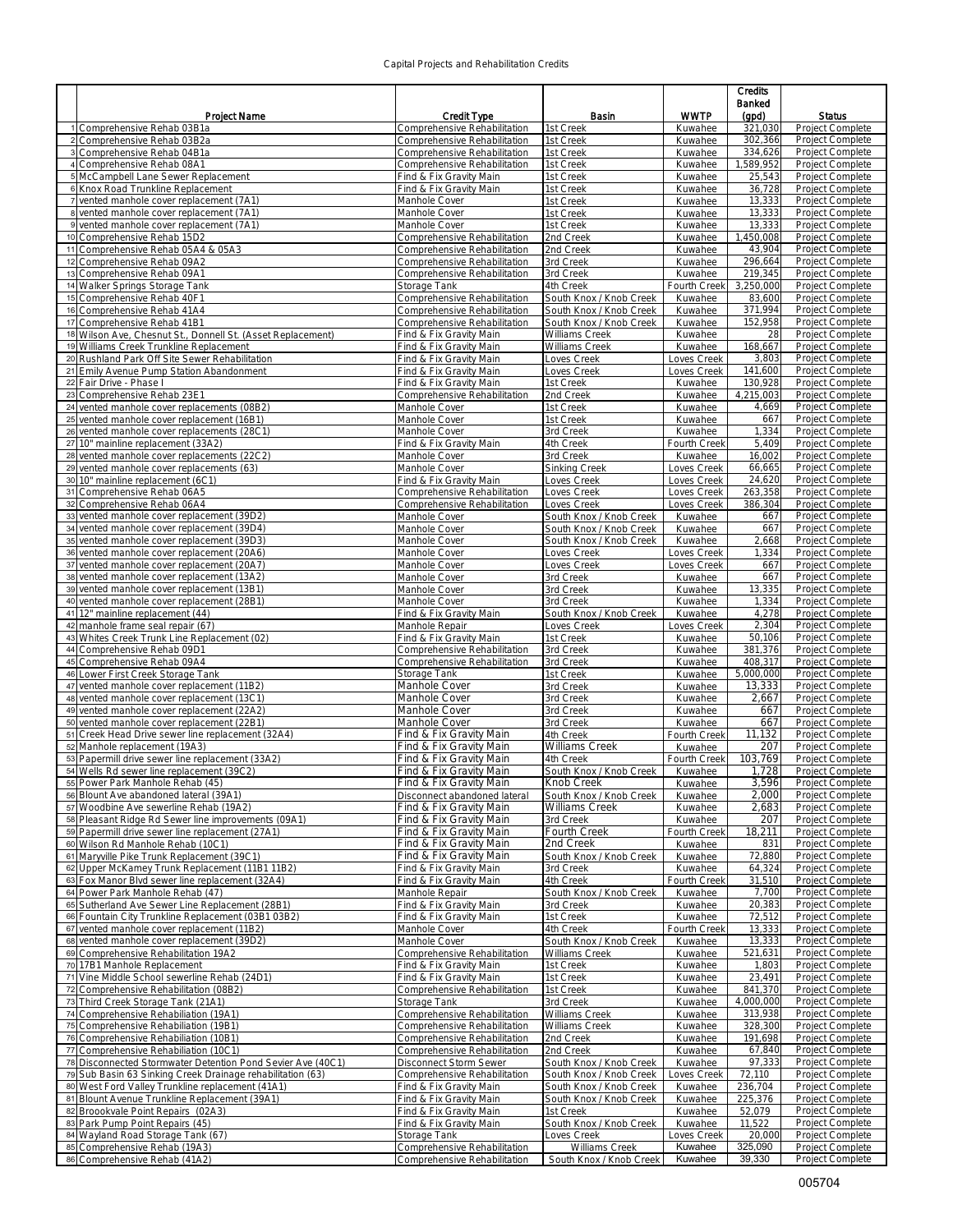#### Capital Projects and Rehabilitation Credits

|                                                                                                                 |                                                    |                                      | <b>Credits</b>          |                    |                                      |
|-----------------------------------------------------------------------------------------------------------------|----------------------------------------------------|--------------------------------------|-------------------------|--------------------|--------------------------------------|
|                                                                                                                 |                                                    |                                      |                         | Banked             |                                      |
| Project Name                                                                                                    | <b>Credit Type</b>                                 | <b>Basin</b>                         | <b>WWTP</b>             | (gpd)              | <b>Status</b>                        |
| 87 Comprehensive Rehab (41A5)                                                                                   | Comprehensive Rehabilitation                       | South Knox / Knob Creek              | Kuwahee                 | 119,327            | Project Complete                     |
| 88 Jersey Ave sewer rehabilitation (SubBasin 23)                                                                | Find & Fix Gravity Main                            | 1st Creek                            | Kuwahee                 | 419                | Project Complete                     |
| 89 East Magnolia sewer rehabilitation (SubBasin 24)                                                             | Find & Fix Gravity Main                            | 1st Creek                            | Kuwahee                 | 846                | Project Complete                     |
| 90 Walker Blvd Sewer Rehabilitation (SubBasin 16)                                                               | Find & Fix Gravity Main                            | 1st Creek                            | Kuwahee                 | 1086               | Project Complete                     |
| 91 Kingston Court Sewer Rehabilitation (SubBasin 29)                                                            | Find & Fix Gravity Main                            | 3rd Creek                            | Kuwahee                 | 3727               | Project Complete                     |
| 92 Clinch Ave Sewer Rehabilitation (SubBasin 30)                                                                | Find & Fix Gravity Main                            | 1st Creek                            | Kuwahee                 | 442                | Project Complete                     |
| 93 Badgett Drive Sewer Rehabilitation (SubBasin 22)                                                             | Find & Fix Gravity Main                            | 3rd Creek                            | Kuwahee                 | 214                | Project Complete                     |
| 94 Dickson Street Sewer Rehabilitation (SubBasin 20)<br>95 W New Street Sewer Rehabilitation (SubBasin 24)      | Find & Fix Gravity Main                            | Loves Creek<br>1st Creek             | _oves Creek<br>Kuwahee  | 417<br>2844        | Project Complete<br>Project Complete |
| 96 Rennoc Rd Sewer Rehabilitation (SubBasin 4)                                                                  | Find & Fix Gravity Main<br>Find & Fix Gravity Main | 1st Creek                            | Kuwahee                 | 2853               | Project Complete                     |
| 97 Spicewood Lane Sewer Rehabilitation (SubBasin 13)                                                            | Find & Fix Gravity Main                            | 3rd Creek                            | Kuwahee                 | 216                | Project Complete                     |
| 98 Chapman Highway Sewer Rehabilitation (SubBasin 39)                                                           | Find & Fix Gravity Main                            | South Knox / Knob Creek              | Kuwahee                 | 212                | Project Complete                     |
| 99 McCroskey Ave Sewer Rehabilitation (SubBasin 17)                                                             | Find & Fix Gravity Main                            | 1st Creek                            | Kuwahee                 | 1,076              | Project Complete                     |
| 100 East 5th Ave Sewer Rehabilitation (SubBasin 24)                                                             | Find & Fix Gravity Main                            | 1st Creek                            | Kuwahee                 | 447                | Project Complete                     |
| 101 Simms Rd Sewer Rehabilitation (SubBasin 39)                                                                 | Find & Fix Gravity Main                            | South Knox / Knob Creek              | Kuwahee                 | 2,955              | Project Complete                     |
| 102 Maynard Ave Sewer Rehabilitation (SubBasin 16)                                                              | Find & Fix Gravity Main                            | 1st Creek                            | Kuwahee                 | 423                | Project Complete                     |
| 103 Minibasin 10B1 & 10C1 find & fix                                                                            | Find & Fix Gravity Main                            | 2nd Creek                            | Kuwahee                 | 15,689             | Project Complete                     |
| 104 Third Creek Trunkline Replacement                                                                           | Find & Fix Gravity Main                            | 3rd Creek                            | Kuwahee                 | 483,793            | Project Complete                     |
| 105 Disconnected Stormwater 15" discharge pipe Island Home blvd                                                 | Disconnect Storm Sewer                             | South Knox / Knob Creek              | Kuwahee                 | 1,720,000          | Project Complete                     |
| 106 Paved Manhole Rehabilitation 40A2                                                                           | Find & Fix Gravity Main                            | South Knox / Knob Creek              | Kuwahee                 | 20,140             | Project Complete                     |
| 107 Paved Manhole Rehabilitation 40F2                                                                           | Find & Fix Gravity Main                            | South Knox / Knob Creek              | Kuwahee                 | 6,515              | Project Complete                     |
| 108 Paved Manhole Rehabilitation 40G1                                                                           | Find & Fix Gravity Main                            | South Knox / Knob Creek              | Kuwahee                 | 13,571             | Project Complete                     |
| 109 Paved Manhole Rehabilitation 39E1                                                                           | Find & Fix Gravity Main                            | South Knox / Knob Creek              | Kuwahee                 | 2,576              | Project Complete                     |
| 110 Paved Manhole Rehabilitation 03C1<br>111 Paved Manhole Rehabilitation 02A1                                  | Find & Fix Gravity Main<br>Find & Fix Gravity Main | 1st Creek<br>1st Creek               | Kuwahee                 | 3,615<br>6,491     | Project Complete<br>Project Complete |
| 112 Paved Manhole Rehabilitation SB 38                                                                          | Find & Fix Gravity Main                            | 3rd Creek                            | Kuwahee<br>Kuwahee      | 5,797              | Project Complete                     |
| 113 Paved Manhole Rehabilitation 18A1                                                                           | Find & Fix Gravity Main                            | 1st Creek                            | Kuwahee                 | 4,540              | Project Complete                     |
| 114 Paved Manhole Rehabilitation 39E1                                                                           | Find & Fix Gravity Main                            | South Knox / Knob Creek              | Kuwahee                 | 34,671             | Project Complete                     |
| 115 Paved Manhole Rehabilitation 39D1                                                                           | Find & Fix Gravity Main                            | South Knox / Knob Creek              | Kuwahee                 | 8,000              | Project Complete                     |
| 116 Paved Manhole Rehabilitation 39A2                                                                           | Find & Fix Gravity Main                            | South Knox / Knob Creek              | Kuwahee                 | 13,335             | Project Complete                     |
| 117 Paved Manhole Rehabilitation 39C3                                                                           | Find & Fix Gravity Main                            | South Knox / Knob Creek              | Kuwahee                 | 26,670             | Project Complete                     |
| 118 Broken Manhole Lid Replacement (67)                                                                         | Find & Fix Gravity Main                            | Loves Creek                          | Loves Creek             | 26,666             | Project Complete                     |
| 119 Manhole Replacement (61                                                                                     | Find & Fix Gravity Main                            | Loves Creek                          | Loves Creek             | 2,304              | Project Complete                     |
| 120 Woodbine Aver Sewer Rehab Phase II (19A2)                                                                   | Find & Fix Gravity Main                            | <b>Williams Creek</b>                | Kuwahee                 | 855                | Project Complete                     |
| 121 Comprehensive Sewer Rehab (41A6)                                                                            | Comprehensive Rehabilitation                       | South Knox / Knob Creek              | Kuwahee                 | 951,328            | Project Complete                     |
| 122 Comprehensive Sewer Rehab (41C1)                                                                            | Comprehensive Rehabilitation                       | South Knox / Knob Creek              | Kuwahee                 | 161,680            | Project Complete                     |
| 123 Comprehensive Sewer Rehab (41C2)                                                                            | Comprehensive Rehabilitation                       | South Knox / Knob Creek              | Kuwahee                 | 94,332             | Project Complete                     |
| 124 Davenport Trunkline Replacement (15A1)                                                                      | Find & Fix Gravity Main                            | 2nd Creek                            | Kuwahee                 | 86,423             | Project Complete                     |
| 125 Forks of the River Trunkline Replacement (60)                                                               | Find & Fix Gravity Main                            | Riverdale                            | Kuwahee                 | 62,037             | Project Complete                     |
| 126 Brooks & Ester Sewer Rehabilitation (25A2)                                                                  | Find & Fix Gravity Main                            | <b>Williams Creek</b>                | Kuwahee                 | 14,186             | Project Complete                     |
| 127 Grand Ave Sewer Rehabiliation (23B1)                                                                        | Find & Fix Gravity Main                            | 2nd Creek                            | Kuwahee                 | 885                | Project Complete                     |
| 128 Clinch Ave & 21st Rehabilitation (35B3)                                                                     | Find & Fix Gravity Main                            | 3rd Creek                            | Kuwahee                 | 15,453             | Project Complete                     |
| 129 Blount Ave Trunkline phase II (39A2)                                                                        | Find & Fix Gravity Main                            | South Knox / Knob Creek              | Kuwahee                 | 124,150<br>106,558 | Project Complete<br>Project Complete |
| 130 Trunkline at Woodland Ave<br>131 Keowee Ave, Sandusky Rd, and Sutherland Ave                                | Trunkline Replacement<br>Find & Fix Gravity Main   | 2nd Creek<br>3rd Creek               | Kuwahee<br>Kuwahee      | 6,367              | Project Complete                     |
| 132 Antietam Rd                                                                                                 | Find & Fix Gravity Main                            | 1st Creek                            | Kuwahee                 | 1,760              | Project Complete                     |
| 133 Cheyanne Dr                                                                                                 | Find & Fix Gravity Main                            | South Knox / Knob Creek              | Kuwahee                 | 1,760              | Project Complete                     |
| 134 Chambliss Ave                                                                                               | Find & Fix Gravity Main                            | 3rd Creek                            | Kuwahee                 | 2,642              | Project Complete                     |
| 135 Godfrey St                                                                                                  | Find & Fix Gravity Main                            | 1st Creek                            | Kuwahee                 | 218                | Project Complete                     |
| 136 Shortline-Ave B                                                                                             | Find & Fix Gravity Main                            | South Knox / Knob Creek              | Kuwahee                 | 7,332              | Project Complete                     |
| 137 Second Creek SSO Abatement                                                                                  | Find & Fix Gravity Main                            | 2nd Creek                            | Kuwahee                 | 163,471            | Project Complete                     |
| 138 Shortline- Maplehurst                                                                                       | Find & Fix Gravity Main                            | 1st Creek                            | Kuwahee                 | 6,062              | Project Complete                     |
| 139 Shortline- Parkhill                                                                                         | Find & Fix Gravity Main                            | 4th Creek                            | <b>Fourth Creek</b>     | 1,755              | Project Complete                     |
| 140 Shortline- Essary                                                                                           | Find & Fix Gravity Main                            | 1st Creek                            | Kuwahee                 | 215                | Project Complete                     |
| 141 Shortline-Ridgecrest                                                                                        | Find & Fix Gravity Main                            | 1st Creek                            | Kuwahee                 | 3,058              | Project Complete                     |
| 142 4th Creek SSO Abatement Project                                                                             | Find & Fix Gravity Main                            | 4th Creek                            | <b>Fourth Creek</b>     | 266,200            | Project Complete                     |
| 143 Ashville Highway Trunkline Replacement (20A3)                                                               | Find & Fix Gravity Main                            | Loves Creek                          | Kuwahee                 | 372,780            | Project Complete                     |
| 144 Minibasin 06A2 & 06A3 Comprehensive Rehabilitation                                                          | Comprehensive Rehabilitation                       | Loves Creek                          | Loves Creek             | 275,630            | Project Complete                     |
| 145 Sevier Ave & Jones Ave Find & Fix Rehabilitation (40C1)<br>146 Manhole Rehabilitation - National Drive (60) | Find & Fix Gravity Main                            | South Knox / Knob Creek<br>Riverdale | Kuwahee                 | 50,537<br>4,608    | Project Complete<br>Project Complete |
| 147 Washington Ave Sewer Replacement (24B1)                                                                     | Find & Fix Gravity Main<br>Find & Fix Gravity Main | 1st Creek                            | Kuwahee<br>Kuwahee      | 14,643             | Project Complete                     |
| 148 Second Creek SSO Abatement phase II                                                                         | Find & Fix Gravity Main                            | 2nd Creek                            | Kuwahee                 | 40,973             | Project Complete                     |
| 149 Highland Hills (37A3)                                                                                       | Find & Fix Gravity Main                            | 4th Creek                            | Fourth Creek            | 13,017             | Project Complete                     |
| 150 Moses Ave (29D1)                                                                                            | Find & Fix Gravity Main                            | 3rd Creek                            | Kuwahee                 | 1,761              | Project Complete                     |
| 151 Dance Ave (28A1)                                                                                            | Find & Fix Gravity Main                            | 3rd Creek                            | Kuwahee                 | 1,889              | Project Complete                     |
| 152 Texas Ave (SB 15)                                                                                           | Find & Fix Gravity Main                            | 2nd Creek                            | Kuwahee                 | 85,030             | Project Complete                     |
| 153 Ellis Road find & fix (41A3)                                                                                | Find & Fix Gravity Main                            | Knob Creek                           | Kuwahee                 | 61,614             | Project Complete                     |
| 154 Ford Valley Pump Station & gravity sewer                                                                    | Find & Fix Gravity Main                            | Knob Creek                           | Kuwahee                 | 14,520             | Project Complete                     |
| 155 Crestwood Pump Station & Gravity Sewer                                                                      | Find & Fix Gravity Main                            | Loves Creek                          | Loves Creek             | 3,950              | Project Complete                     |
| 156 Washington Pike Manhole Rehab MH IPID 20414153                                                              | Find & Fix Gravity Main                            | Eastbridge                           | Eastbridge              | 576                | Project Complete                     |
| 157 Wassman & 8th Ave                                                                                           | Find & Fix Gravity Main                            | 1st Creek                            | Kuwahee                 | 8,750              | Project Complete                     |
| 158 Lebanon Street Sewer Improvements                                                                           | Find & Fix Gravity Main                            | 3rd Creek                            | Kuwahee                 | 13,145             | Project Complete                     |
| 159 Minibasin 35B2 UT sewer improvements                                                                        | Find & Fix Gravity Main                            | 3rd Creek                            | Kuwahee                 | 39,952             | Project Complete                     |
| 160 Minibasin 35B3 UT sewer improvements                                                                        | Find & Fix Gravity Main                            | 3rd Creek                            | Kuwahee                 | 27,132             | Project Complete                     |
| 161 Boyds Bridge Trunkline Replacement                                                                          | Find & Fix Gravity Main                            | Loves Creek                          | Loves Creek             | 137,695            | Project Complete                     |
| 162 Minibasin 17B1 & 01A1                                                                                       | Find & Fix Gravity Main                            | 1st Creek                            | Kuwahee                 | 69,883             | Project Complete                     |
| 163 Lake Forest Sewer Improvements 41A6                                                                         | Find & Fix Gravity Main                            | Knob Creek                           | Kuwahee                 | 35,202             | Project Complete                     |
| 164 Bennett Place Sewer Improvements 32B<br>165 40A2 Phase I Trunkline Replacement                              | Find & Fix Gravity Main<br>Find & Fix Gravity Main | 4th Creek<br>South Knox / Knob Creek | Fourth Creek<br>Kuwahee | 25,112<br>195,583  | Project Complete<br>Project Complete |
| 166 Jersey Ave, Ball Camp & Hiawassee Sewer Improvments                                                         | Find & Fix Gravity Main                            | 3rd Creek                            | Kuwahee                 | 13,059             | Project Complete                     |
| 167 W Glenwood, Nathaniel & Boyd St Shortline project 22B1, 17A1, 01A1                                          | Find & Fix Gravity Main                            | 1st Creek                            | Kuwahee                 | 13,059             | Project Complete                     |
| 168 Minibasin 23D1/F1                                                                                           | Comprehensive Rehabilitation                       | 2nd Creek                            | Kuwahee                 | 50,577             | Project Complete                     |
| 169 Minibasin 18B1 find & fix                                                                                   | Find & Fix Gravity Main                            | 1st Creek                            | Kuwahee                 | 4,929              | Project Complete                     |
| 170 Second Creek Storage Tank                                                                                   | Storage Tank                                       | 2nd Creek                            | Kuwahee                 | 5,500,000          | Project Complete                     |
| 171 Lower Third Creek Storage Tank                                                                              | Storage Tank                                       | 3rd Creek                            | Kuwahee                 | 6,500,000          | Project Complete                     |
| 172 Noelton Drive Sewer Improvements                                                                            | Find & Fix Gravity Main                            | 3rd Creek                            | Kuwahee                 | 5,042              | Project Complete                     |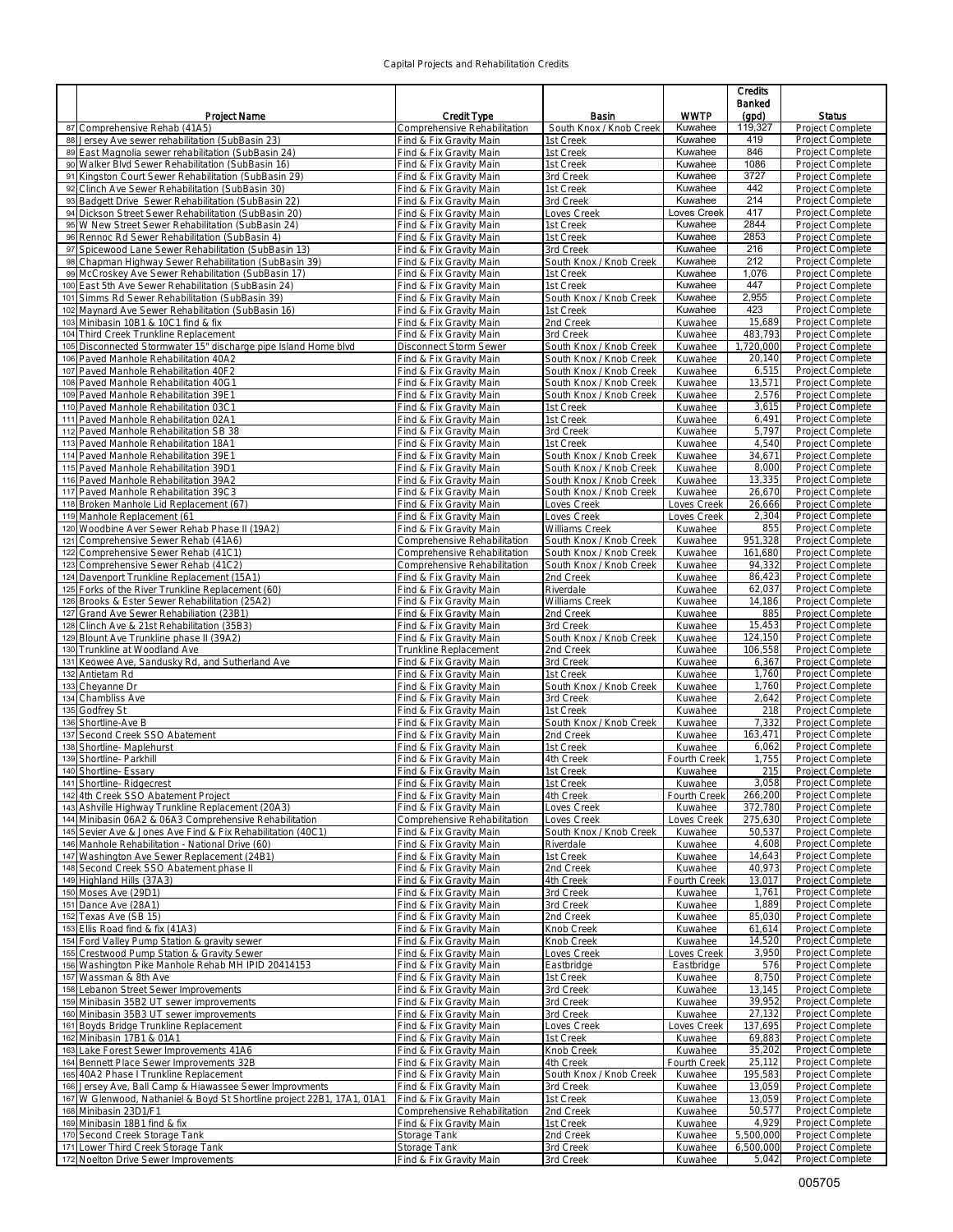|  | Capital Projects and Rehabilitation Credits |  |
|--|---------------------------------------------|--|
|  |                                             |  |

|                                                                                                   |                              |                         |              | <b>Credits</b><br>Banked |                  |
|---------------------------------------------------------------------------------------------------|------------------------------|-------------------------|--------------|--------------------------|------------------|
| <b>Project Name</b>                                                                               | <b>Credit Type</b>           | Basin                   | <b>WWTP</b>  | (gpd)                    | <b>Status</b>    |
| 173 Old Kingston Pike Sewer improvments                                                           | Find & Fix Gravity Main      | 3rd Creek               | Kuwahee      | 30 <sup>°</sup>          | Project Complete |
| 174 Northshore Trunkline Replacement                                                              | Find & Fix Gravity Main      | 4th Creek               | Fourth Creek | 183,777                  | Project Complete |
| 175 Subbasin 37 Sewer Improvements                                                                | Find & Fix Gravity Main      | 4th Creek               | Fourth Creek | 85,039                   | Project Complete |
| 176 Second Creek SSO Abatement                                                                    | Find & Fix Gravity Main      | 2nd Creek               | Kuwahee      | 827                      | Project Complete |
| 177 Minibasin 42 & 42A1                                                                           | Comprehensive Rehabilitation | 4th Creek               | Fourth Creek | 118,001                  | Project Complete |
| 178 East Fork of Third Creek Trunkline                                                            | Find & Fix Gravity Main      | 3rd Creek               | Kuwahee      | 192,992                  | Project Complete |
| 179 Minibasin 04C1 Trunkline                                                                      | Find & Fix Gravity Main      | 1st Creek               | Kuwahee      | 36,480                   | Project Complete |
| 180 South Knox SSO Abatement                                                                      | Find & Fix Gravity Main      | South Knox / Knob Creek | Kuwahee      | 50,280                   | Project Complete |
| 181 Minibasin 22A2 & 22C2 rehabilitation                                                          | Find & Fix Gravity Main      | 3rd Creek               | Kuwahee      | 16,061                   | Project Complete |
| 182 Lonas Drive - Find & Fix                                                                      | Find & Fix Gravity Main      | 3rd Creek               | Kuwahee      | 881                      | Project Complete |
| 183 Third Creek SSO Abatement Project                                                             | Find & Fix Gravity Main      | 3rd Creek               | Kuwahee      | 105,000                  | Project Complete |
| 184 Clyde Street Gavity Sewer Replacement                                                         | Find & Fix Gravity Main      | 3rd Creek               | Kuwahee      | 12,250                   | Project Complete |
| 185 Red Bud Road Gravity Sewer Replacement                                                        | Find & Fix Gravity Main      | South Knox / Knob Creek | Kuwahee      | 11,375                   | Project Complete |
| 186 Fern St Sewer Line Replacement                                                                | Find & Fix Gravity Main      | Loves Creek             | Loves Creek  | 9625                     | Project Complete |
| 187 Dallas St Sewer Line Replacement Project                                                      | Find & Fix Gravity Main      | Loves Creek             | Loves Creek  | 9625                     | Project Complete |
| 188 Loves Creek Minibasin 20A9 Magnolia ave sewer rehabilitation/replacem Find & Fix Gravity Main |                              | Loves Creek             | Loves Creek  | 34125                    | Project Complete |
| 189 Groner Drive Mini-Basin Sanitary Sewer Rehabilitation                                         | Find & Fix Gravity Main      | <b>Williams Creek</b>   | Kuwahee      | 9625                     | Project Complete |
| 190 Strawberry Plains Pike Mini-Basins                                                            | Find & Fix Gravity Main      | Loves Creek             | Loves Creek  | 4054                     | Project Complete |
| 191 Farragut Ave, Kesterwood & Jefferson Ave sewer rehabilitation                                 | Find & Fix Gravity Main      | 1st Creek               | Kuwahee      | 5,250                    | Project Complete |
| 192 Minibasins 07A1, -7A2 & 07A3 Sewer Rehabilitation                                             | Comprehensive Rehabilitation | 1st Creek               | Kuwahee      | 156,625                  | Project Complete |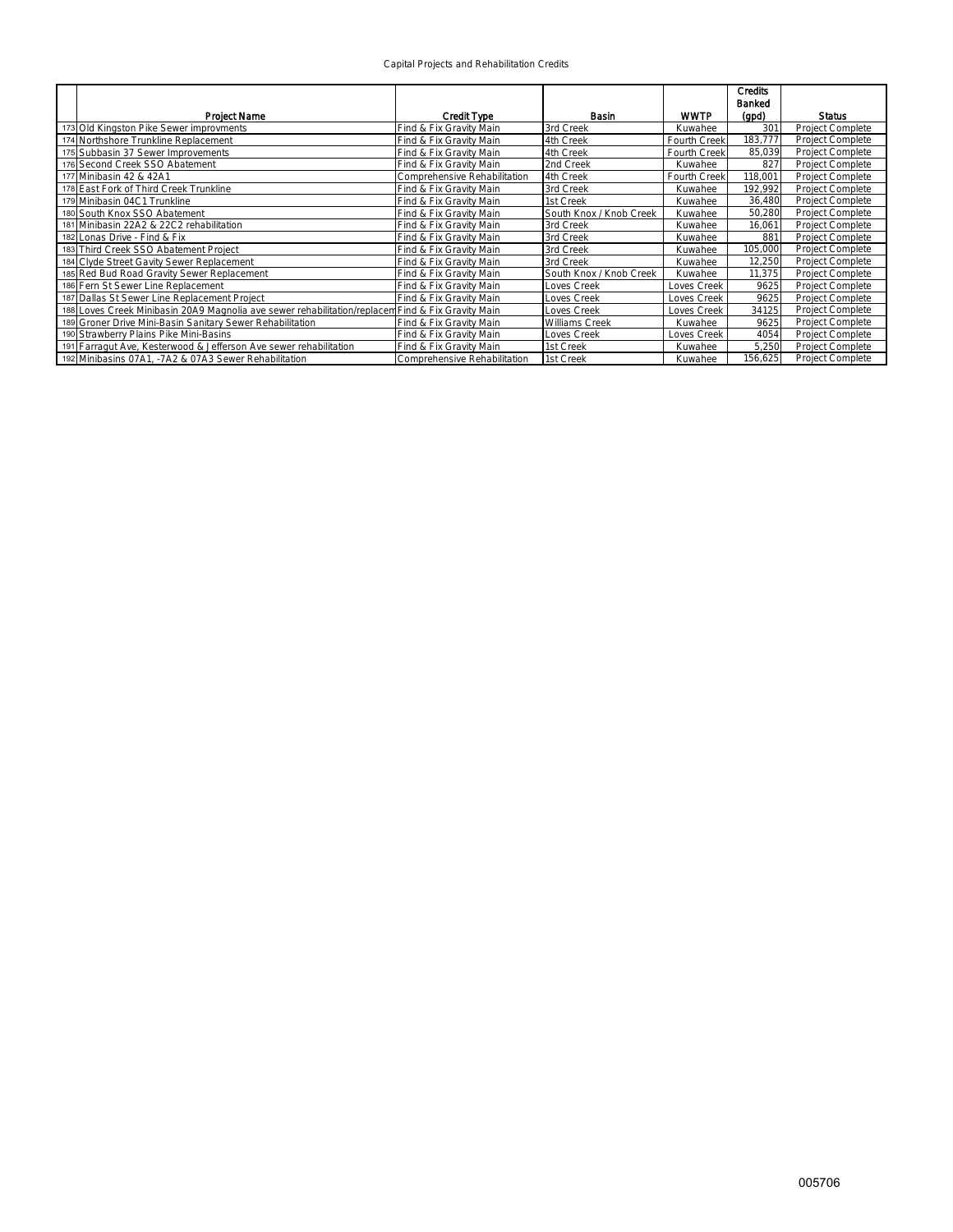# **Appendix B**

**SSOs**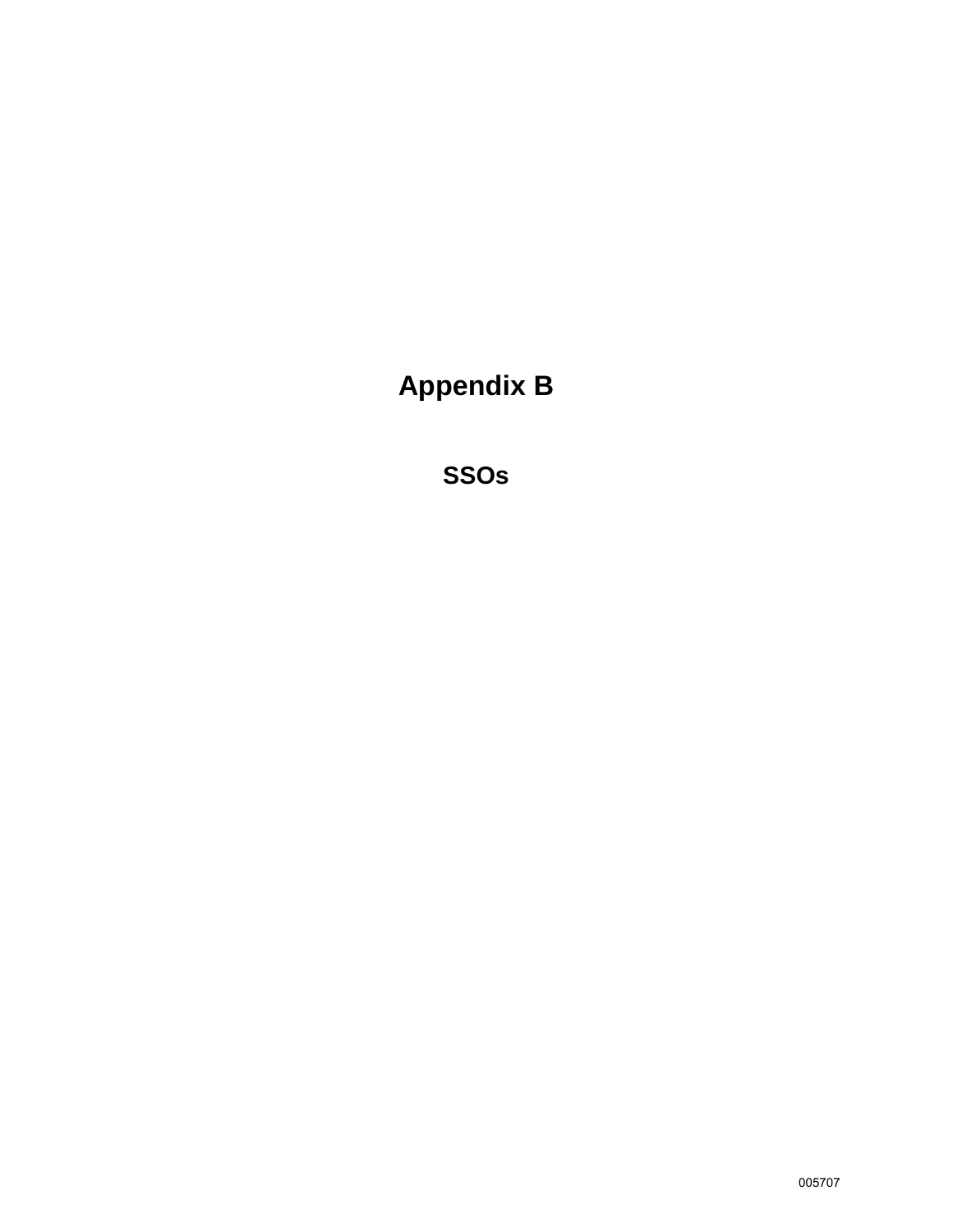| Date                | <b>Time</b> | Street # Street |                              | Plant      | Watershed          | <b>Basin</b>    | <b>Overflow Location</b> | Pathway                                     | <b>Receiving Water</b> | <b>Cause of SSO/KUB Response</b>                                                   | Total<br>Volume<br>(Gallons) | <b>Recovered</b><br>Volume<br>(Gallons) | <b>Non-Recovered</b><br>Volume<br>(Gallons) | <b>Duration</b><br>(Hours) | <b>Unpermitted</b><br><b>Discharge</b> |
|---------------------|-------------|-----------------|------------------------------|------------|--------------------|-----------------|--------------------------|---------------------------------------------|------------------------|------------------------------------------------------------------------------------|------------------------------|-----------------------------------------|---------------------------------------------|----------------------------|----------------------------------------|
|                     |             |                 |                              |            |                    |                 |                          | Pavement to Storm Drain to Ground to        |                        | Blockage - Grease and Debris. The sewer main was flushed to clear the blockage     |                              |                                         |                                             |                            |                                        |
| 10/3/2013           | 5:45 PM     |                 | 1111 West Fifth Avenue       | <b>KUW</b> | Second Creek       | 23              | Manhole 19-190 & 19-189  | Recovery and Soil Saturation                |                        | and the area was cleaned                                                           | 1.300                        | 500                                     | 800                                         | 1.5                        | <b>No</b>                              |
|                     |             |                 |                              |            |                    |                 |                          |                                             |                        | Blockage - Debris. The sewer main was flushed to clear the blockage and the area   |                              |                                         |                                             |                            |                                        |
| 10/4/2013 3:45 PM   |             |                 | 3547 Talahi Drive            | KUW        | <b>Third Creek</b> | 38              | Manhole 13-54            | Payement to Soil Saturation                 |                        | was cleaned                                                                        | 180                          | 90                                      | 90                                          | $\overline{2}$             | <b>No</b>                              |
|                     |             |                 |                              |            |                    |                 |                          |                                             |                        | Construction Failure - Testing Process Failure. The process was reinstated and the |                              |                                         |                                             |                            |                                        |
| 10/9/2013 12:20 PM  |             | 1500            | Lyons Bend Road              | FC.        | Fourth Creek       | 37              | <b>HRC Pump</b>          | Soil Saturation                             |                        | area was cleaned.                                                                  | 115                          | $\Omega$                                | 115                                         | 0.25                       | <b>No</b>                              |
|                     |             |                 |                              |            |                    |                 |                          |                                             |                        | Blockage - Debris. The sewer main was flushed to clear the blockage and the area   |                              |                                         |                                             |                            |                                        |
| 10/10/2013          | 12:38 PM    |                 | 5227 McNutt Road             | <b>KUW</b> | Knob Creek         | 41              | Manhole 95               | Pavement to Ditch to Soil Saturation        |                        | was cleaned                                                                        | 180                          | $\Omega$                                | 180                                         | $\overline{\phantom{a}}$   | <b>No</b>                              |
|                     |             |                 |                              |            |                    |                 |                          |                                             |                        | Blockage - Roots and Debris. The sewer main was flushed to clear the blockage      |                              |                                         |                                             |                            |                                        |
| 10/13/2013          | 8:00 PM     |                 | 4319 Comet Lane              | LC.        | Loves Creek        |                 | Lateral Cleanout         | Lateral Cleanout to Soil Saturation         |                        | and the area was cleaned.                                                          | 140                          | 70                                      | 70                                          |                            | <b>No</b>                              |
|                     |             |                 |                              |            |                    |                 |                          | Ground to Ditch to Soil Saturation and      |                        | Construction Failure - Blockage by Construction Debris. The sewer main was         |                              |                                         |                                             |                            |                                        |
| 10/15/2013          | 12:07 PM    | 1221            | Milam Circle                 | FC.        | Fourth Creek       | 36              | Manhole 12-3             | Recovery                                    |                        | flushed to clear the blockage and the area was cleaned.                            | 7.500                        | 7.000                                   | 500                                         |                            | <b>No</b>                              |
|                     |             |                 |                              |            |                    |                 |                          |                                             |                        | Construction Failure - Unconnected Lateral, The lateral was reinstated and the     |                              |                                         |                                             |                            |                                        |
| 10/16/2013          | 4:10 PM     | 409             | North Winston Road           | FC.        | Fourth Creek       | 32 <sub>b</sub> | Lateral Cleanout and BBU | Payement to Soil Saturation and BBU         |                        | building was cleaned by Service Master                                             | 300                          | 250                                     | 50                                          | $\overline{\phantom{a}}$   | <b>No</b>                              |
|                     |             |                 |                              |            |                    |                 |                          |                                             |                        | Blockage - Debris. The sewer main was flushed to clear the blockage and the area   |                              |                                         |                                             |                            |                                        |
| 10/24/2013          | 2:30 PM     |                 | 3847 Wilani Road             | <b>KUW</b> | <b>Third Creek</b> | 38              | Lateral Cleanout         | Lateral Cleanout to Soil Saturation         |                        | was cleaned                                                                        | 20                           |                                         | 20                                          | 0.17                       | <b>No</b>                              |
|                     |             |                 |                              |            |                    |                 |                          |                                             |                        | Blockage - Grease. The sewer main was flushed to clear the blockage and the area   |                              |                                         |                                             |                            |                                        |
| 10/26/2013          | 6:45 PM     | 1216            | <b>Baker Avenue</b>          | KUW        | South Knox         | 40              | Lateral Cleanout and BBL | Lateral Cleanout to Soil Saturation and BBU |                        | was cleaned by Disaster, Cleaning & Resoration.                                    | 10                           |                                         |                                             | 0.25                       | <b>No</b>                              |
|                     |             |                 |                              |            |                    |                 |                          |                                             |                        | Grinder Pump Failure - Mechanical failure. The grinder pump was replaced and the   |                              |                                         |                                             |                            |                                        |
| 10/28/2013          | 4:23 PM     | 5339            | <b>Bent Rive Boulevard</b>   | FC.        | Fourth Creek       | 43              | Residential Grinder Pump | Wet Well to Soil Saturation                 |                        | area was cleaned.                                                                  | 25                           |                                         | 18                                          | 0.5                        | <b>No</b>                              |
|                     |             |                 |                              |            |                    |                 |                          | Pavement to Storm Drain to Soil Saturation  |                        | Blockage - Roots. The sewer main was flushed to clear the blockage & the area      |                              |                                         |                                             |                            |                                        |
| 11/2/2013           | 12:00 PM    |                 | 508 Broome Rd                | FC.        | Fourth Creek       | 32a             | Manhole 15-6             | and Recovery                                |                        | was cleaned                                                                        | 70                           | 10                                      | 60                                          | $\overline{2}$             | <b>No</b>                              |
|                     |             |                 |                              |            |                    |                 |                          |                                             |                        | Blockage - Grease. The sewer main was flushed to clear the blockage and the area   |                              |                                         |                                             |                            |                                        |
| 11/5/2013 10:30 AM  |             | 601             | Van Street                   | <b>KUW</b> | Second Creek       | 23              | Manhole 19-262           | Pavement to Soil Saturation to Recovery     |                        | was cleaned                                                                        | 80                           | 40                                      | 40                                          |                            | <b>No</b>                              |
|                     |             |                 |                              |            |                    |                 |                          |                                             |                        | Construction Failure - Bypass Pumping Failure. The bypass pump was reinstated      |                              |                                         |                                             |                            |                                        |
| 11/7/2013           | $2:30$ PM   |                 | 1500 Amherst Road            | EC.        | Fourth Creek       | 27              | Manhole 22-68            | Pavement to Soil Saturation to Recovery     |                        | and the area was cleaned                                                           | 200                          | 100                                     | 100                                         | 0.25                       | <b>No</b>                              |
|                     |             |                 |                              |            |                    |                 |                          |                                             |                        | Grinder Pump Failure - Mechanical Failure by Blockage. The grinder pump and the    |                              |                                         |                                             |                            |                                        |
| 11/8/2013 8:35 AM   |             |                 | 5032 Lyons View Pike         | FC.        | Fourth Creek       | 37              | Grinder Pump             | Soil Saturation                             |                        | area was cleaned.                                                                  |                              | $\mathbf{r}$                            | 10 <sup>1</sup>                             | $\overline{\phantom{a}}$   | <b>No</b>                              |
|                     |             |                 |                              |            |                    |                 |                          |                                             |                        | Blockage - Debris. The sewer main was flushed to clear the blockage and the area   |                              |                                         |                                             |                            |                                        |
| 11/16/2013 5:40 PM  |             |                 | 5730 Davida Road             | KUW        | Second Creek       |                 | Manhole 8-83             | Ground to Soil Saturation                   |                        | was cleaned                                                                        | 180                          | $\Omega$                                | 180                                         |                            | <b>No</b>                              |
|                     |             |                 |                              |            |                    |                 |                          |                                             |                        | Blockage - Roots. The sewer main was flushed to clear the blockage and the area    |                              |                                         |                                             |                            |                                        |
| 11/21/2013          | 3:50 PM     |                 | 6512 Ellesmere Drive         | <b>KUW</b> | <b>Third Creek</b> | 11              | Manhole 52-6             | Ground to Soil Saturation                   |                        | was cleaned                                                                        | 450                          | 350                                     | 100                                         |                            | <b>No</b>                              |
|                     |             |                 |                              |            |                    |                 |                          |                                             |                        | Construction Failure - Blockage by Construction Debris. The sewer main was         |                              |                                         |                                             |                            |                                        |
| 11/25/2013          | 2:47 PM     |                 | 1921 Coker Avenue            | <b>KUW</b> | <b>First Creek</b> | 17              | Lateral Cleanout & BBU   | Lateral Cleanout to Soil Saturation and BBU |                        | flushed to clear the blockage and the area was cleaned.                            | 1.650                        | 1.500                                   | 150                                         |                            | <b>No</b>                              |
|                     |             |                 |                              |            |                    |                 |                          | Lateral Cleanout to Pavement to Soil        |                        | Broken System - Broken Gravity Main. The sewer main was repaired and the area      |                              |                                         |                                             |                            |                                        |
| 12/9/2013           | 1:55 PM     |                 | 2310 Sycamore Drive          | <b>KUW</b> | <b>Third Creek</b> | 22              | Lateral Cleanout         | Saturation                                  |                        | was cleaned.                                                                       | 550                          | $\Omega$                                | 550                                         |                            | <b>No</b>                              |
|                     |             |                 |                              |            |                    |                 |                          |                                             |                        | Mechanical Failure - WW Storage Facility. The facility was repaired and the area   |                              |                                         |                                             |                            |                                        |
| 12/9/2013           | 10:19 AM    |                 | 600 North Gallaher View Road | FC.        | Fourth Creek       | 32a             | Manhole 77               | Ground to Ten Mile Creek                    | Ten Mile Creek         | was cleaned.                                                                       | 59,000                       | $\Omega$                                | 59,000                                      | 3.25                       | Yes                                    |
|                     |             |                 |                              |            |                    |                 |                          |                                             |                        |                                                                                    |                              |                                         |                                             |                            |                                        |
|                     |             |                 |                              |            |                    |                 |                          |                                             |                        | Blockage - Grease. The sewer main was flushed to clear the blockage and the area   |                              |                                         |                                             |                            |                                        |
| 12/12/2013 11:52 AM |             |                 | 2437 Keith Avenue            | <b>KUW</b> | <b>Third Creek</b> | 22              | Lateral Cleanout & BBU   | Lateral Cleanout to Soil Saturation and BBU |                        | was cleaned. The building was cleaned by Diaster. Cleaning and Restoration.        | 105                          |                                         | 100                                         |                            | <b>No</b>                              |
|                     |             |                 |                              |            |                    |                 |                          |                                             |                        |                                                                                    |                              |                                         |                                             |                            |                                        |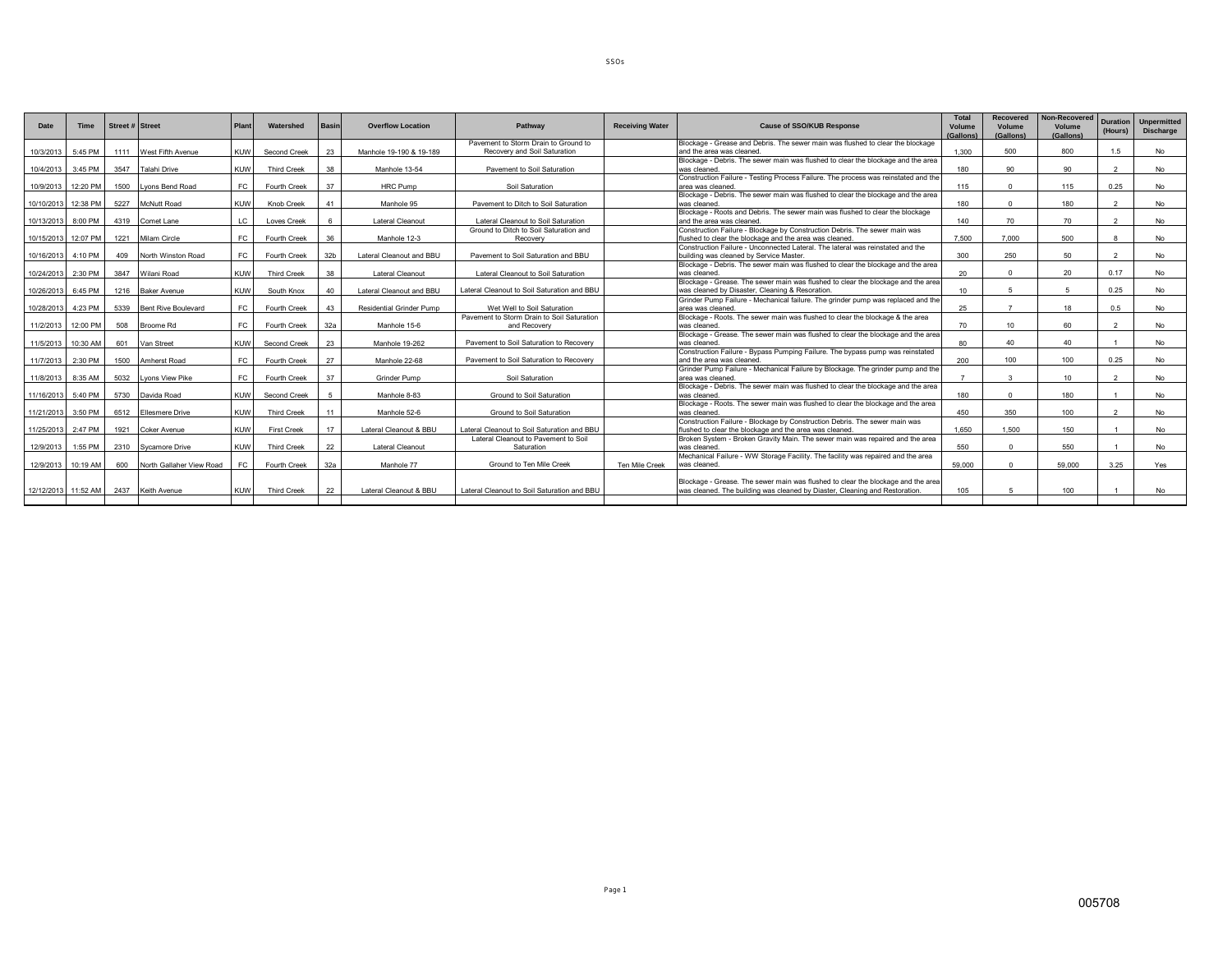# **Appendix C**

**Building Backups**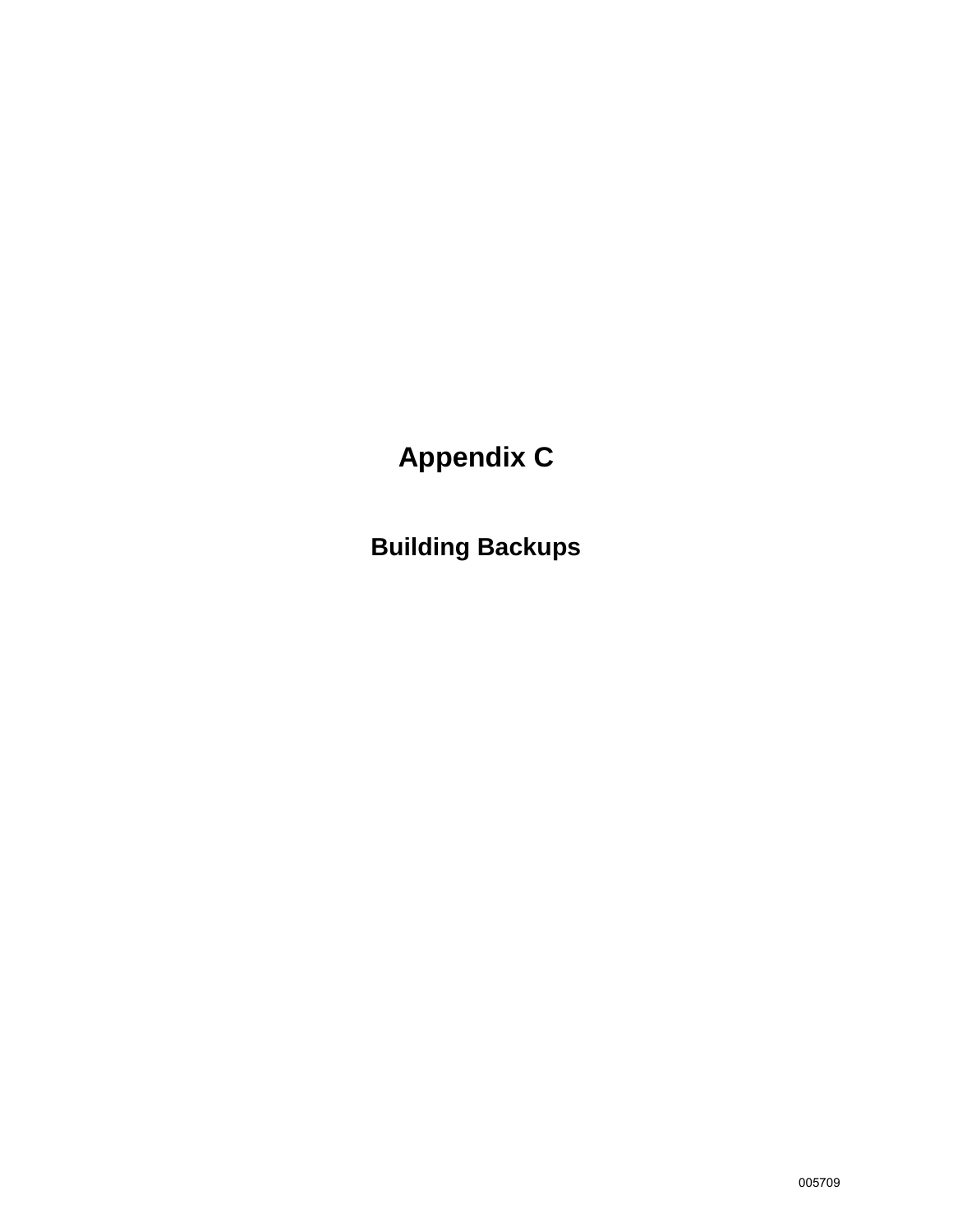|                     |             |          |                     |            |                    |              |                                                |                                                                                                                                                                    | 10                           |                                         |                                                 | 13                         |
|---------------------|-------------|----------|---------------------|------------|--------------------|--------------|------------------------------------------------|--------------------------------------------------------------------------------------------------------------------------------------------------------------------|------------------------------|-----------------------------------------|-------------------------------------------------|----------------------------|
| Date                | <b>Time</b> | Street # | <b>Street</b>       | Plant      | Watershed          | <b>Basin</b> | <b>Overflow Location</b>                       | <b>Cause of SSO/KUB Response</b>                                                                                                                                   | Total<br>Volume<br>(Gallons) | <b>Recovered</b><br>Volume<br>(Gallons) | Non-<br>Recovered<br><b>Volume</b><br>(Gallons) | <b>Duration</b><br>(Hours) |
| 10/16/2013          | 4:10 PM     | 409      | North Winston Road  | FC.        | Fourth Creek       | 32b          | Lateral Cleanout and BBU                       | Construction Failure - Unconnected Lateral. The lateral was reinstated<br>and the building was cleaned by Service Master.                                          | 300                          | 250                                     | 50                                              |                            |
| 10/26/2013          | 6:45 PM     | 1216     | <b>Baker Avenue</b> | KUW        | South Knox         | 40           | Lateral Cleanout to Soil<br>Saturation and BBU | Blockage - Grease. The sewer main was flushed to clear the blockage.<br>The building was cleaned by Disaster, Cleaning and Restoration.                            | 10                           | 5                                       |                                                 | 0.25                       |
| 10/25/2014          | 2:47 PM     | 1921     | <b>Coker Avenue</b> | KUW        | <b>First Creek</b> | 17           | Lateral Cleanout and BBU                       | Construction Failure - Blockage by Construction Debris. The sewer main<br>was flushed to clear the blockage and the area was cleaned.                              | 1.650                        | 1500                                    | 150                                             |                            |
| 11/21/2013          | 4:00 PM     | 5700     | Dogwood Drive       | <b>KUW</b> | <b>First Creek</b> |              | <b>BBU</b>                                     | Construction Failure - Flushing. The building was cleaned by ServPro.                                                                                              |                              |                                         |                                                 | 0.125                      |
| 12/12/2013 11:52 AM |             | 2437     | Keith Avenue        | KUW        | <b>Third Creek</b> | 22           | Lateral Cleanout and BBU                       | Blockage - Grease. The sewer main was flushed to clear the blockage<br>and the area was cleaned. The building was cleaned by Diaster,<br>Cleaning and Restoration. | 105                          |                                         | 100                                             |                            |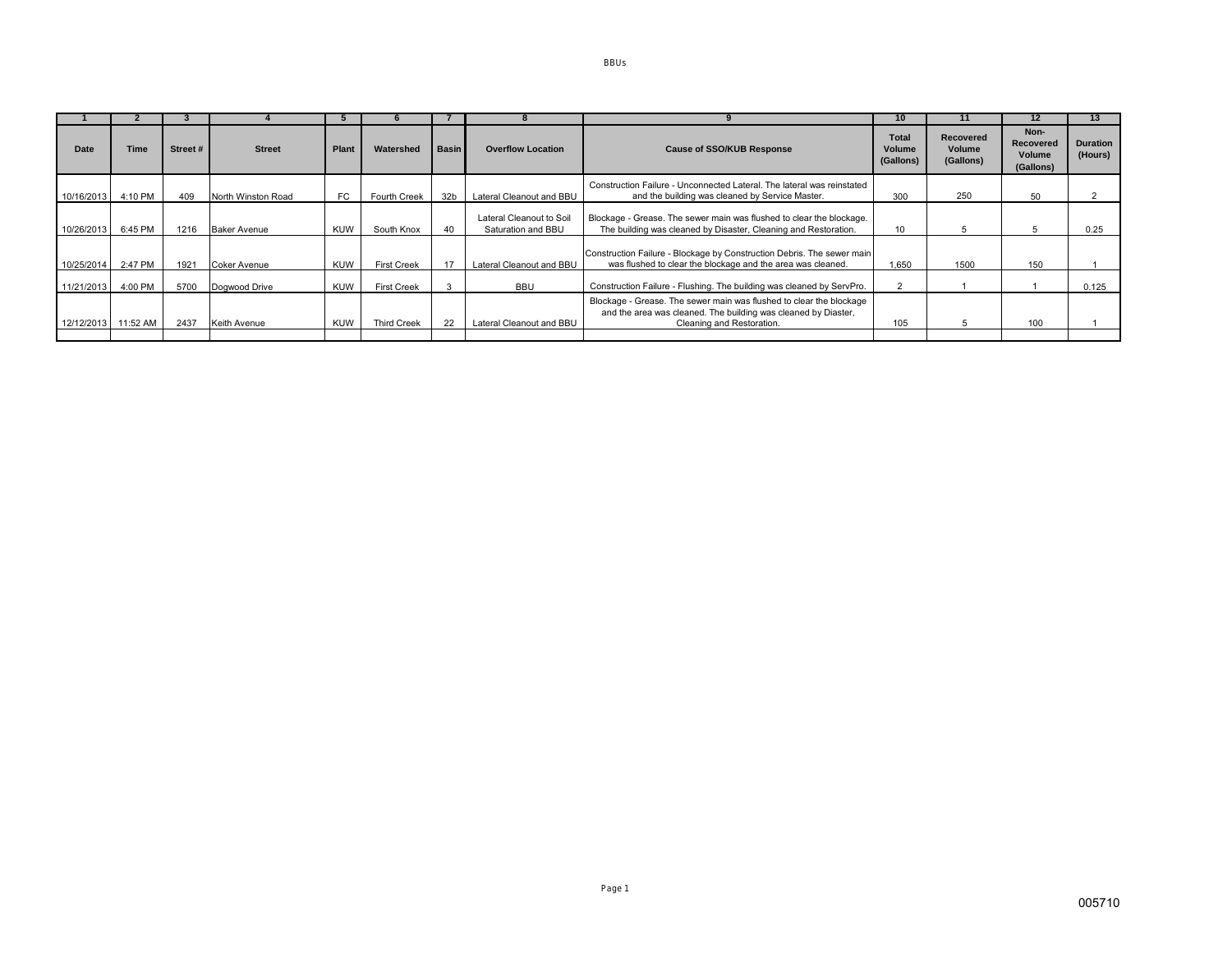# **Appendix D**

**Water Quality Monitoring Program Sampling Results**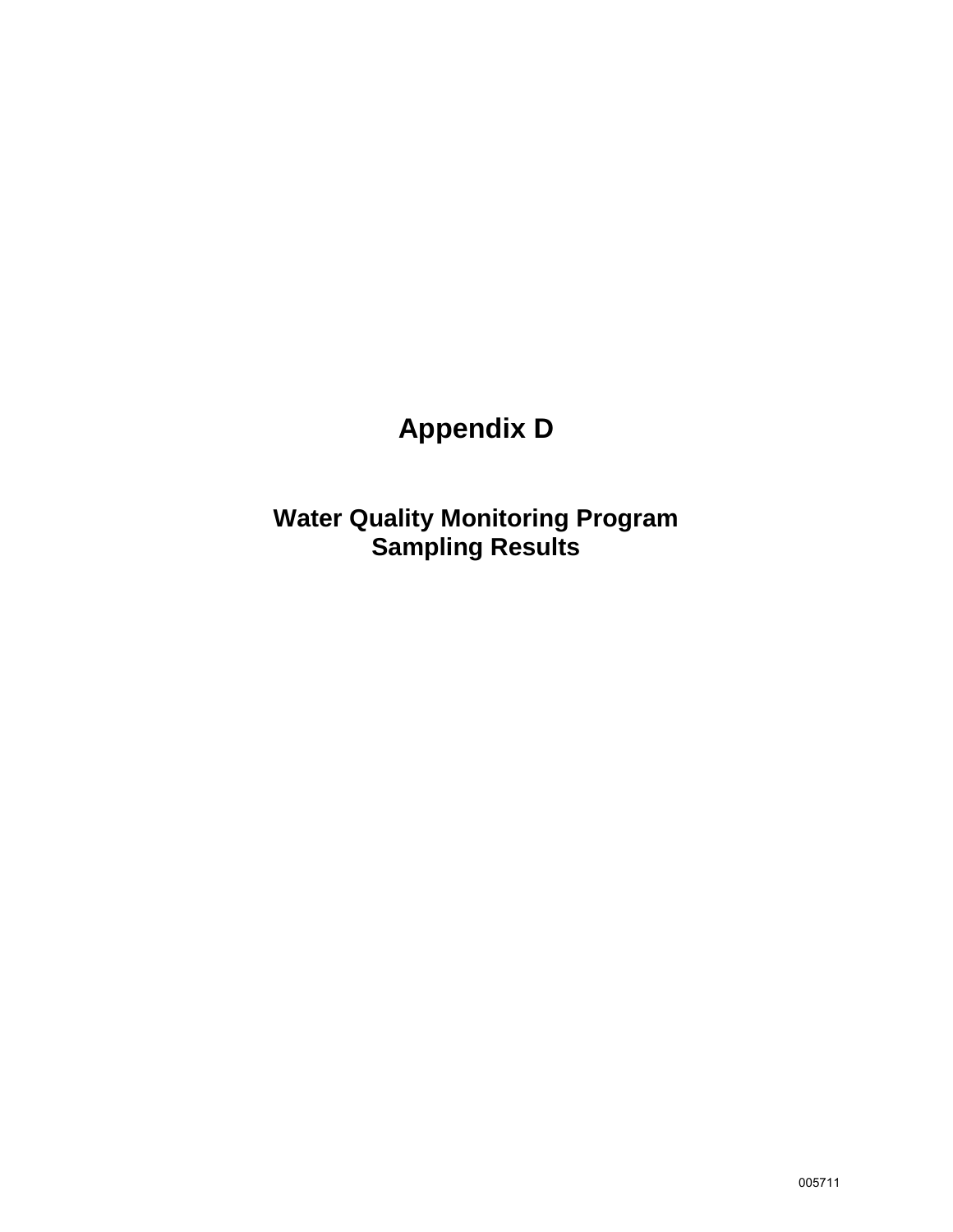

**10/1/2013 12/31/2013Through**

#### **Knoxville Utilities Board**

Water Quality Laboratory Debbie Ailey, Lab Supervisor 835 East Jackson Avenue Knoxville, Tennessee 37915 (865) 594-8286 Fax: (865)594-8245

Creek Mile # Sample Date Sample Time pH Sample Temp (C) Dissolved Oxygen (mg/l) Fecal Coliform (CFU/100 ml) E. Coli (MPN) Precipitation Event Status\***First Creek** 1.74 10/16/2013 10:05 8.0 18 8.0 250 140 Dry R2.57 10/16/2013 09:53 8.0 17 8.2 140 69 Dry R 6.33 10/16/2013 09:36 7.9 17 7.2 420 610 Dry R1.74 11/13/2013 11:21 7.9 7 11 210 200 Dry R2.57 11/13/2013 11:100 8.2 7 12 120 140 Dry R6.33 11/13/2013 10:02 7.8 10 9.3 440 1100 Dry R 1.74 12/16/2013 12:37 8.0 11 9 270 200 Wet R2.57 12/16/2013 12:20 8.0 11 9 230 190 Wet R6.33 12/16/2013 10:23 7.8 12 9.3 340 550 Wet R**Second Creek** 0.30 10/16/2013 10:19 8.1 18 8.6 < 9 < 1 Dry R1.54 10/16/2013 09:17 7.8 18 7.3 1400 220 Dry R5.11 10/16/2013 09:03 7.5 17 6.8 240 340 Dry R0.30 11/13/2013 10:50 8.1 9 11 400 410 Dry R1.54 11/13/2013 10:39 7.9 8 10 140 99 Dry R5.11 11/13/2013 10:17 7.6 11 8.8 210 290 Dry R0.30 12/16/2013 12:53 8.1 11 10 110 150 Wet R1.54 12/16/2013 10:56 8.1 11 10 230 180 Wet R5.11 12/16/2013 10:327.4 13 8.5 160 310 Wet R

\*Status:  $I =$  Site Under Investigation,  $R =$  Reportable for monitoring purposes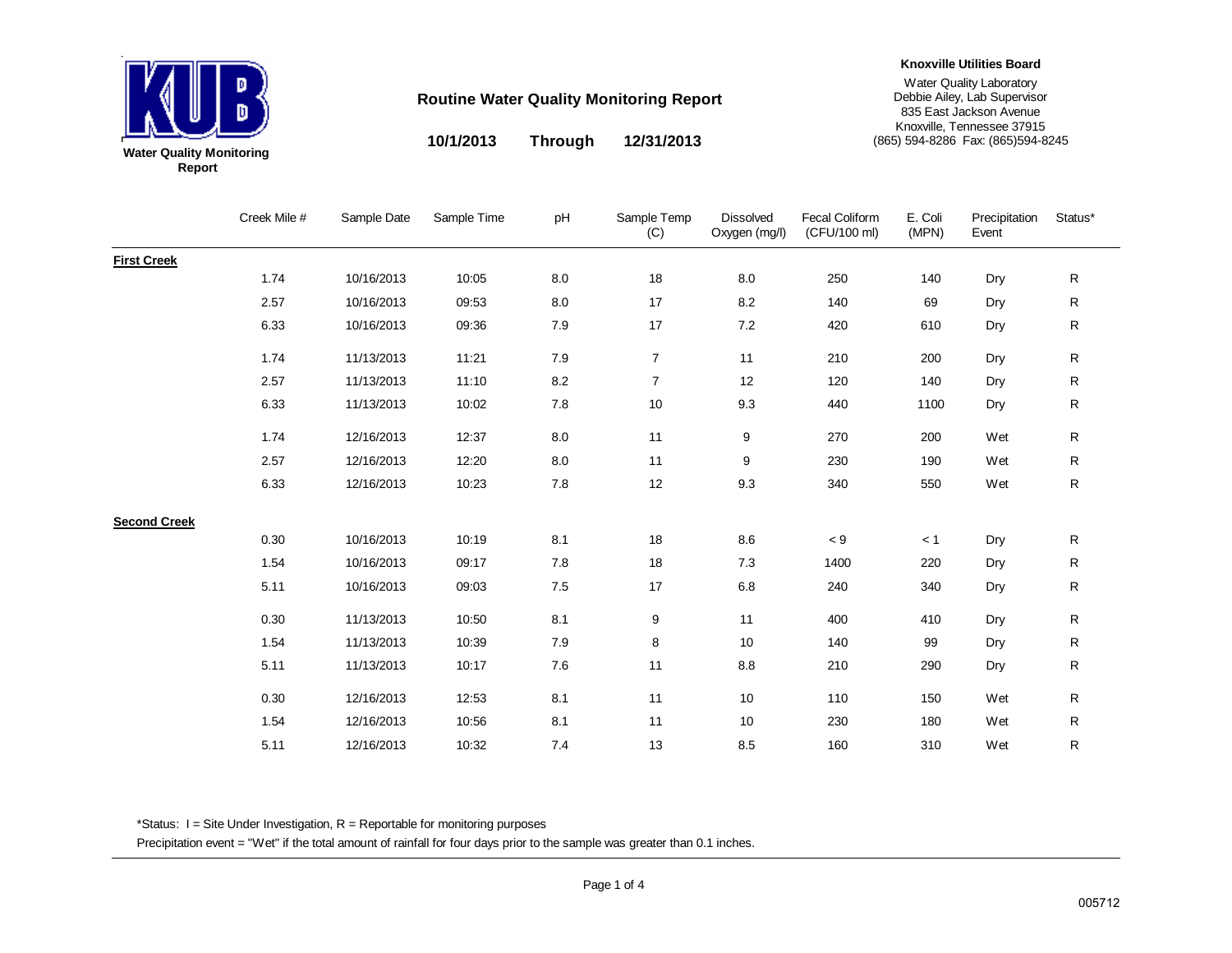

**10/1/2013 12/31/2013Through**

#### **Knoxville Utilities Board**

Water Quality Laboratory Debbie Ailey, Lab Supervisor 835 East Jackson Avenue Knoxville, Tennessee 37915 (865) 594-8286 Fax: (865)594-8245

|                     | Creek Mile # | Sample Date | Sample Time | рH    | Sample Temp<br>(C) | <b>Dissolved</b><br>Oxygen (mg/l) | <b>Fecal Coliform</b><br>(CFU/100 ml) | E. Coli<br>(MPN) | Precipitation<br>Event | Status*     |
|---------------------|--------------|-------------|-------------|-------|--------------------|-----------------------------------|---------------------------------------|------------------|------------------------|-------------|
| <b>Third Creek</b>  |              |             |             |       |                    |                                   |                                       |                  |                        |             |
|                     | 0.87         | 10/24/2013  | 12:20       | 8.1   | 12                 | 10                                | 220                                   | 460              | Dry                    | ${\sf R}$   |
|                     | 2.08E        | 10/24/2013  | 12:05       | 7.9   | 13                 | 9.2                               | 300                                   | 440              | Dry                    | ${\sf R}$   |
|                     | 4.80W        | 10/24/2013  | 11:25       | 7.9   | $12$               | 9.7                               | 160                                   | 60               | Dry                    | ${\sf R}$   |
|                     | 0.87         | 11/11/2013  | 13:56       | 7.9   | 12                 | 11                                | 63                                    | 140              | Dry                    | ${\sf R}$   |
|                     | 2.08E        | 11/11/2013  | 13:40       | 7.6   | 13                 | 8.4                               | 640                                   | 730              | Dry                    | ${\sf R}$   |
|                     | 4.80W        | 11/11/2013  | 13:21       | 7.7   | 13                 | 10                                | 36                                    | 41               | Dry                    | ${\sf R}$   |
|                     | 0.87         | 12/18/2013  | 11:22       | 8.1   | 9                  | 11                                | 86                                    | 140              | Dry                    | ${\sf R}$   |
|                     | 2.08E        | 12/18/2013  | 11:16       | 7.8   | 10                 | 9.9                               | 140                                   | 150              | Dry                    | $\mathsf R$ |
|                     | 4.80W        | 12/18/2013  | 10:28       | $7.7$ | 11                 | 10                                | 54                                    | 91               | Dry                    | $\mathsf R$ |
| <b>Fourth Creek</b> |              |             |             |       |                    |                                   |                                       |                  |                        |             |
|                     | 1.75         | 10/24/2013  | 10:46       | 8.0   | 13                 | 9.9                               | 190                                   | 250              | Dry                    | ${\sf R}$   |
|                     | 2.79         | 10/24/2013  | 10:58       | 7.9   | 13                 | 9.5                               | 200                                   | 170              | Dry                    | ${\sf R}$   |
|                     | 3.29         | 10/24/2013  | 11:07       | 8.2   | 13                 | 10                                | 210                                   | 160              | Dry                    | ${\sf R}$   |
|                     | 1.75         | 11/19/2013  | 10:41       | 8.3   | 13                 | 10                                | 550                                   | 440              | Wet                    | ${\sf R}$   |
|                     | 2.79         | 11/19/2013  | 10:16       | 7.9   | 13                 | $8.2\,$                           | 400                                   | 310              | Wet                    | $\mathsf R$ |
|                     | 3.29         | 11/19/2013  | 10:29       | 8.3   | 13                 | 10                                | 380                                   | 390              | Wet                    | R           |
|                     | 1.75         | 12/18/2013  | 11:00       | 7.9   | 11                 | 10                                | 130                                   | 75               | Dry                    | ${\sf R}$   |
|                     | 2.79         | 12/18/2013  | 10:47       | 7.9   | 11                 | 9.8                               | 81                                    | 59               | Dry                    | $\mathsf R$ |
|                     | 3.29         | 12/18/2013  | 10:40       | 7.9   | 12                 | 11                                | 54                                    | 68               | Dry                    | R           |

\*Status: I = Site Under Investigation, R = Reportable for monitoring purposes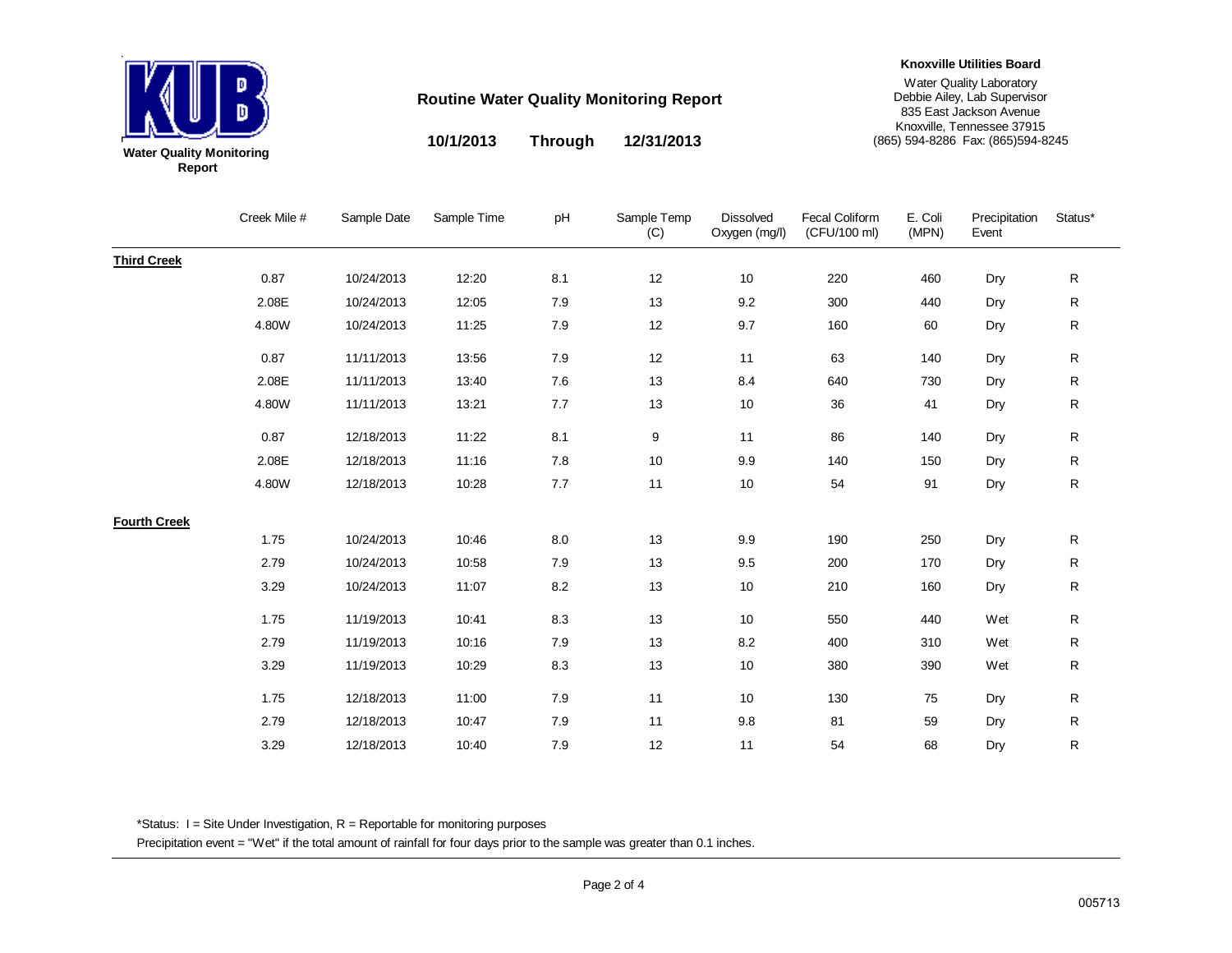

#### **Knoxville Utilities Board**

Water Quality Laboratory Debbie Ailey, Lab Supervisor 835 East Jackson Avenue Knoxville, Tennessee 37915 (865) 594-8286 Fax: (865)594-8245

**10/1/2013 12/31/2013Through**

|                    | Creek Mile # | Sample Date | Sample Time | pH      | Sample Temp<br>(C) | <b>Dissolved</b><br>Oxygen (mg/l) | <b>Fecal Coliform</b><br>(CFU/100 ml) | E. Coli<br>(MPN) | Precipitation<br>Event | Status*      |
|--------------------|--------------|-------------|-------------|---------|--------------------|-----------------------------------|---------------------------------------|------------------|------------------------|--------------|
| <b>Baker Creek</b> |              |             |             |         |                    |                                   |                                       |                  |                        |              |
|                    | 0.36         | 10/23/2013  | 10:41       | 7.8     | 14                 | 8.2                               | 730                                   | 870              | Dry                    | ${\sf R}$    |
|                    | 0.53         | 10/23/2013  | 11:09       | 8.0     | 14                 | 8.5                               | 730                                   | 820              | Dry                    | $\mathsf R$  |
|                    | 1.45         | 10/23/2013  | 10:56       | 7.7     | 14                 | 7.6                               | 560                                   | 580              | Dry                    | ${\sf R}$    |
|                    | 0.36         | 11/5/2013   | 10:13       | $7.6\,$ | 13                 | $8.0\,$                           | 1500                                  | 870              | Dry                    | ${\sf R}$    |
|                    | 0.53         | 11/5/2013   | 10:24       | 7.9     | 13                 | 8.2                               | 1600                                  | 1000             | Dry                    | ${\sf R}$    |
|                    | 1.45         | 11/5/2013   | 10:05       | 7.5     | 13                 | 7.4                               | 460                                   | 730              | Dry                    | ${\sf R}$    |
|                    | 0.36         | 12/12/2013  | 10:37       | 7.8     | 9                  | 9.5                               | 430                                   | 770              | Wet                    | $\mathsf{R}$ |
|                    | 0.53         | 12/12/2013  | 10:27       | 7.9     | 10                 | 10                                | 280                                   | 610              | Wet                    | ${\sf R}$    |
|                    | 1.45         | 12/12/2013  | 10:46       | 7.8     | 10                 | 9.0                               | 310                                   | 690              | Wet                    | ${\sf R}$    |
| <b>Goose Creek</b> |              |             |             |         |                    |                                   |                                       |                  |                        |              |
|                    | 0.40         | 10/23/2013  | 10:21       | 7.7     | 14                 | 8.0                               | 340                                   | 210              | Dry                    | $\mathsf R$  |
|                    | 1.19E        | 10/23/2013  | 10:01       | 7.8     | 14                 | 7.7                               | 1000                                  | 730              | Dry                    | $\mathsf R$  |
|                    | 1.80E        | 10/23/2013  | 10:12       | 7.9     | 14                 | 9.0                               | 120                                   | 120              | Dry                    | ${\sf R}$    |
|                    | 0.40         | 11/5/2013   | 09:50       | 7.5     | 13                 | 7.6                               | 1400                                  | 440              | Dry                    | $\mathsf R$  |
|                    | 1.19E        | 11/5/2013   | 09:38       | 7.7     | 12                 | 8.5                               | 1300                                  | 730              | Dry                    | ${\sf R}$    |
|                    | 1.80E        | 11/5/2013   | 09:30       | 7.7     | 13                 | 8.6                               | 140                                   | 98               | Dry                    | ${\sf R}$    |
|                    | 0.40         | 12/12/2013  | 09:46       | 7.9     | 9                  | 10                                | 200                                   | 280              | Wet                    | ${\sf R}$    |
|                    | 1.19E        | 12/12/2013  | 09:22       | 8.0     | 10                 | 10                                | 180                                   | 280              | Wet                    | ${\sf R}$    |
|                    | 1.80E        | 12/12/2013  | 09:36       | 8.0     | 11                 | 10                                | 81                                    | 150              | Wet                    | R            |

\*Status: I = Site Under Investigation, R = Reportable for monitoring purposes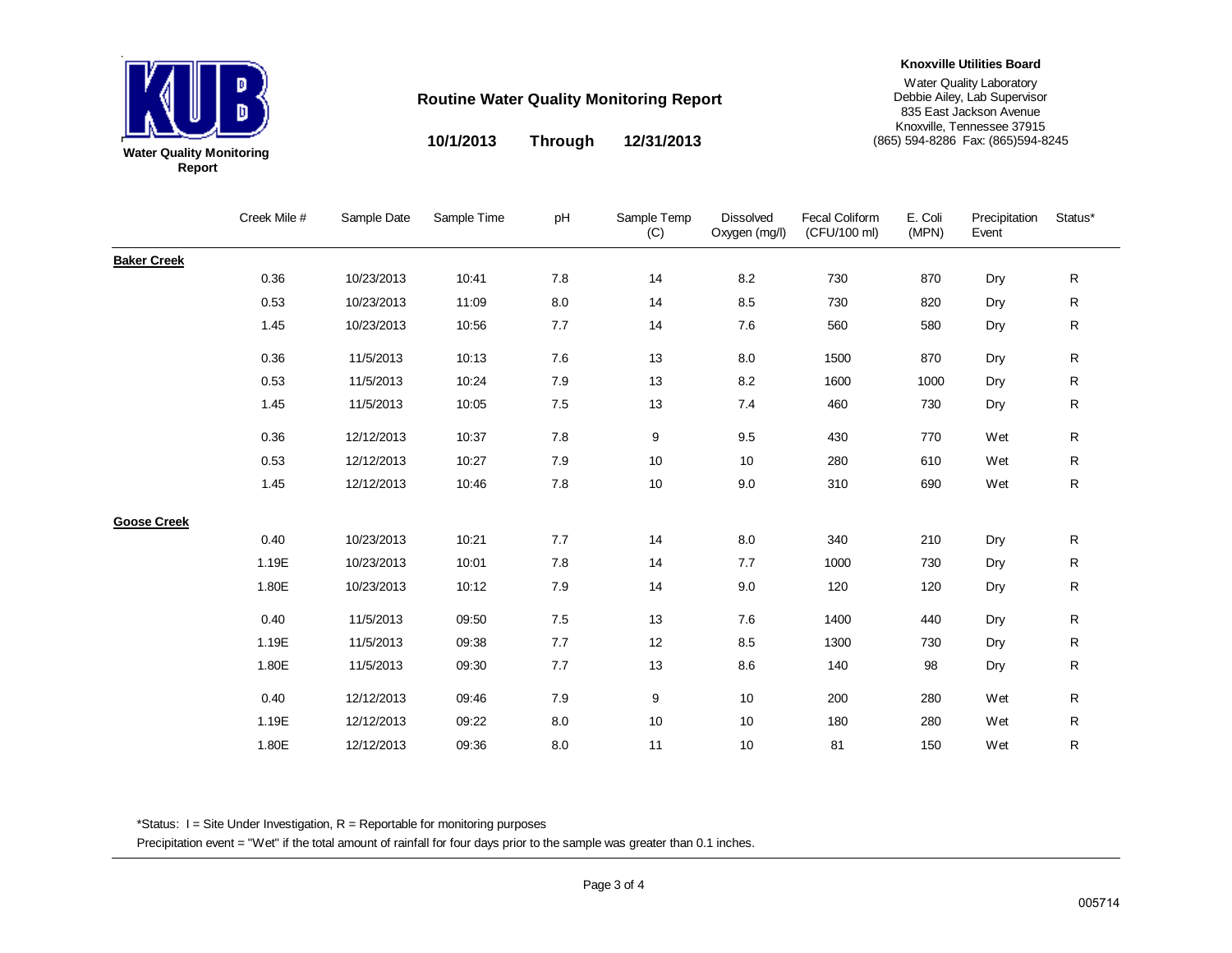

#### **Knoxville Utilities Board**

Water Quality Laboratory Debbie Ailey, Lab Supervisor 835 East Jackson Avenue Knoxville, Tennessee 37915 (865) 594-8286 Fax: (865)594-8245

 $=$   $\sim$   $\degree$ 

**10/1/2013 12/31/2013 Through**

Dissolved

|                       | Creek Mile # | Sample Date | Sample Time | рH        | Sample Temp<br>(C) | <b>Dissolved</b><br>Oxygen (mg/l) | <b>Fecal Coliform</b><br>(CFU/100 ml) | E. Coli<br>(MPN) | Precipitation<br>Event | Status*      |
|-----------------------|--------------|-------------|-------------|-----------|--------------------|-----------------------------------|---------------------------------------|------------------|------------------------|--------------|
| <b>Loves Creek</b>    |              |             |             |           |                    |                                   |                                       |                  |                        |              |
|                       | 0.85         | 10/22/2013  | 11:31       | 8.4       | 15                 | 9.4                               | 190                                   | 180              | Dry                    | $\mathsf R$  |
|                       | 1.89         | 10/22/2013  | 12:03       | $8.2\,$   | 15                 | 8.6                               | 150                                   | 110              | Dry                    | ${\sf R}$    |
|                       | 3.45         | 10/22/2013  | 11:53       | $\bf 8.5$ | 15                 | 10                                | 27                                    | 17               | Dry                    | ${\sf R}$    |
|                       | 0.85         | 11/6/2013   | 10:20       | 7.7       | 14                 | 8.4                               | 160                                   | 170              | Dry                    | $\mathsf R$  |
|                       | 1.89         | 11/6/2013   | 10:28       | 7.4       | 14                 | 7.9                               | 110                                   | 34               | Dry                    | R            |
|                       | 3.45         | 11/6/2013   | 10:39       | 7.4       | 14                 | $6.5\,$                           | 160                                   | 73               | Dry                    | R            |
|                       | 0.85         | 12/11/2013  | 08:51       | 8.0       | 9                  | 10                                | 400                                   | 310              | Wet                    | ${\sf R}$    |
|                       | 1.89         | 12/11/2013  | 08:58       | 7.5       | 10                 | 9.8                               | 330                                   | 150              | Wet                    | $\mathsf{R}$ |
|                       | 3.45         | 12/11/2013  | 09:11       | $7.8\,$   | $\overline{7}$     | 11                                | 310                                   | 290              | Wet                    | $\mathsf{R}$ |
| <b>Williams Creek</b> |              |             |             |           |                    |                                   |                                       |                  |                        |              |
|                       | 0.89         | 10/22/2013  | 10:54       | 8.5       | 16                 | 9.3                               | 63                                    | 96               | Dry                    | $\mathsf R$  |
|                       | 1.70         | 10/22/2013  | 11:10       | 8.1       | 16                 | 7.9                               | 260                                   | 160              | Dry                    | R            |
|                       | 2.02         | 10/22/2013  | 11:16       | 8.3       | 18                 | 8.3                               | 99                                    | 49               | Dry                    | ${\sf R}$    |
|                       | 0.89         | 11/6/2013   | 09:54       | $7.8\,$   | 13                 | 9.0                               | 81                                    | 66               | Dry                    | R            |
|                       | 1.70         | 11/6/2013   | 09:32       | 7.4       | 15                 | 7.3                               | 320                                   | 170              | Dry                    | $\mathsf R$  |
|                       | 2.02         | 11/6/2013   | 09:41       | $7.7\,$   | 16                 | $7.9$                             | 580                                   | 520              | Dry                    | $\mathsf{R}$ |
|                       | 0.89         | 12/11/2013  | 12:50       | 7.8       | 11                 | 11                                | 240                                   | 440              | Wet                    | R            |
|                       | 1.70         | 12/11/2013  | 13:12       | 7.7       | 12                 | 9.6                               | 1300                                  | 870              | Wet                    | ${\sf R}$    |
|                       | 2.02         | 12/11/2013  | 13:05       | 7.9       | 12                 | 9.7                               | 130                                   | 190              | Wet                    | R            |

\*Status: I = Site Under Investigation, R = Reportable for monitoring purposes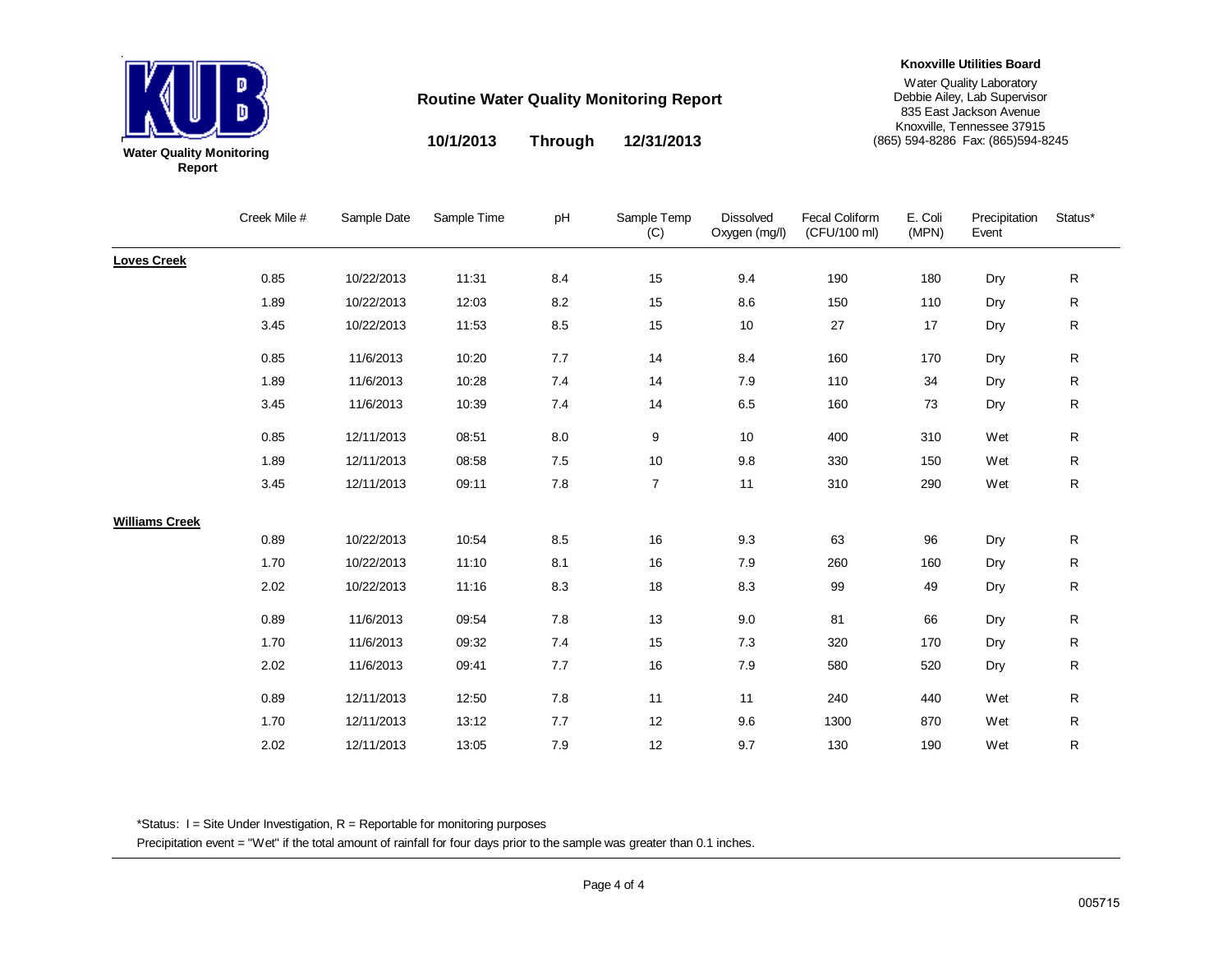## 10/1/13 - 12/31/13

## **Table 1: SSO Investigation**

| <b>Location</b>           | <b>Collection</b><br><b>Date</b> | <b>Dissolved</b><br>Oxygen | Water pH | Water<br>Temp | Fecal<br><b>Coliform</b> | E. coli |
|---------------------------|----------------------------------|----------------------------|----------|---------------|--------------------------|---------|
|                           |                                  | (mg/L)                     | s.u.     | (°C)          | (CFU/ 100mL)             | (MPN)   |
|                           |                                  |                            |          |               |                          |         |
| 611 Arthur St - Above SSO | 10/4/2013                        | 7.5                        | 8.3      | 19            | 1600                     | 820     |
| 611 Arthur St - Below SSO | 10/4/2013                        | 7.8                        | 8.4      | 19            | 1400                     | 980     |
|                           |                                  |                            |          |               |                          |         |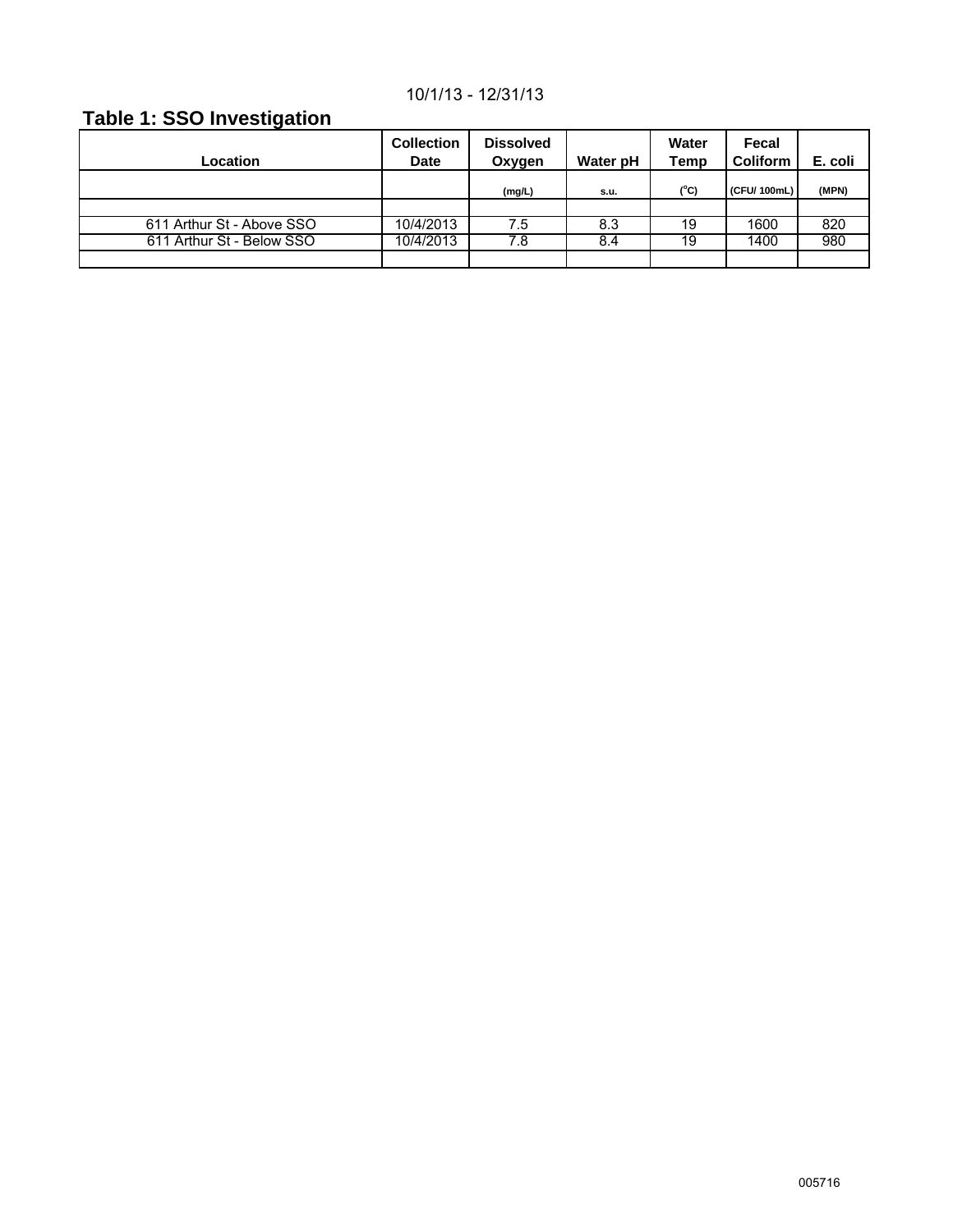# **Appendix E**

**Unpermitted Discharges Subject to Stipulated Penalties**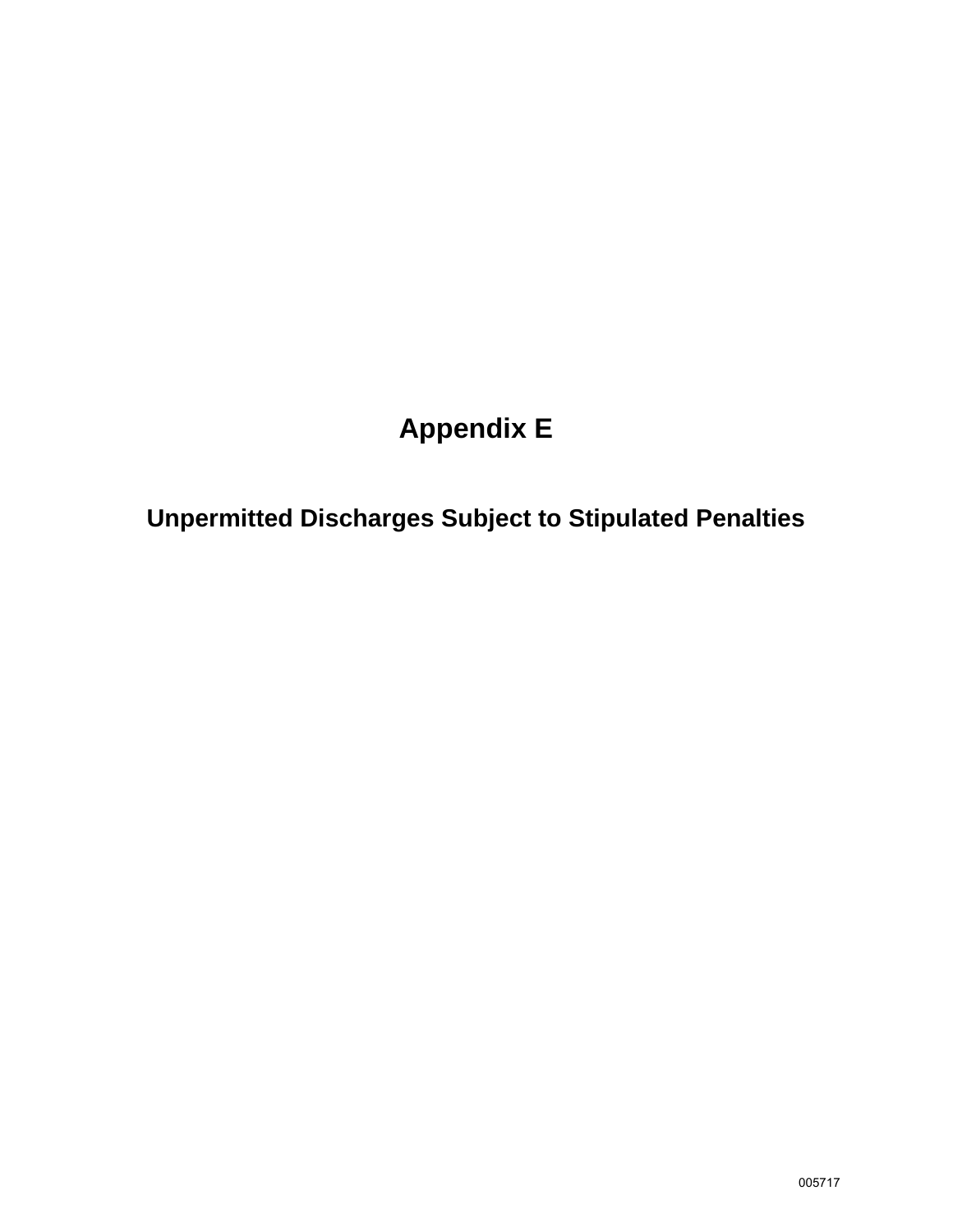## **Fourth Quarter 2013 Unpermitted Discharge Data and Analysis**

Appendix E lists all SSOs that occurred during 2013 that resulted in an unpermitted discharge along with its cause, volume, one- and three-day rainfall totals, and rainfall intensity.

The table below summarizes unpermitted discharges listed in Appendix E for this quarter that were impacted by factors that were difficult to control or events that had minimal impact on the environment due to their low volume.

| <b>Category</b>           | <b>Count</b> |
|---------------------------|--------------|
| <b>Mech/Elec. Failure</b> |              |
| <b>Vandalism</b>          |              |
| 3-day rain $> 4$ in.      |              |
| $1$ -day $>$ 3 in.        |              |
| Vol 501 - 1000 gal        |              |
| $Vol < 500$ gal.          |              |
| Intensity > 0.84 in/hr    |              |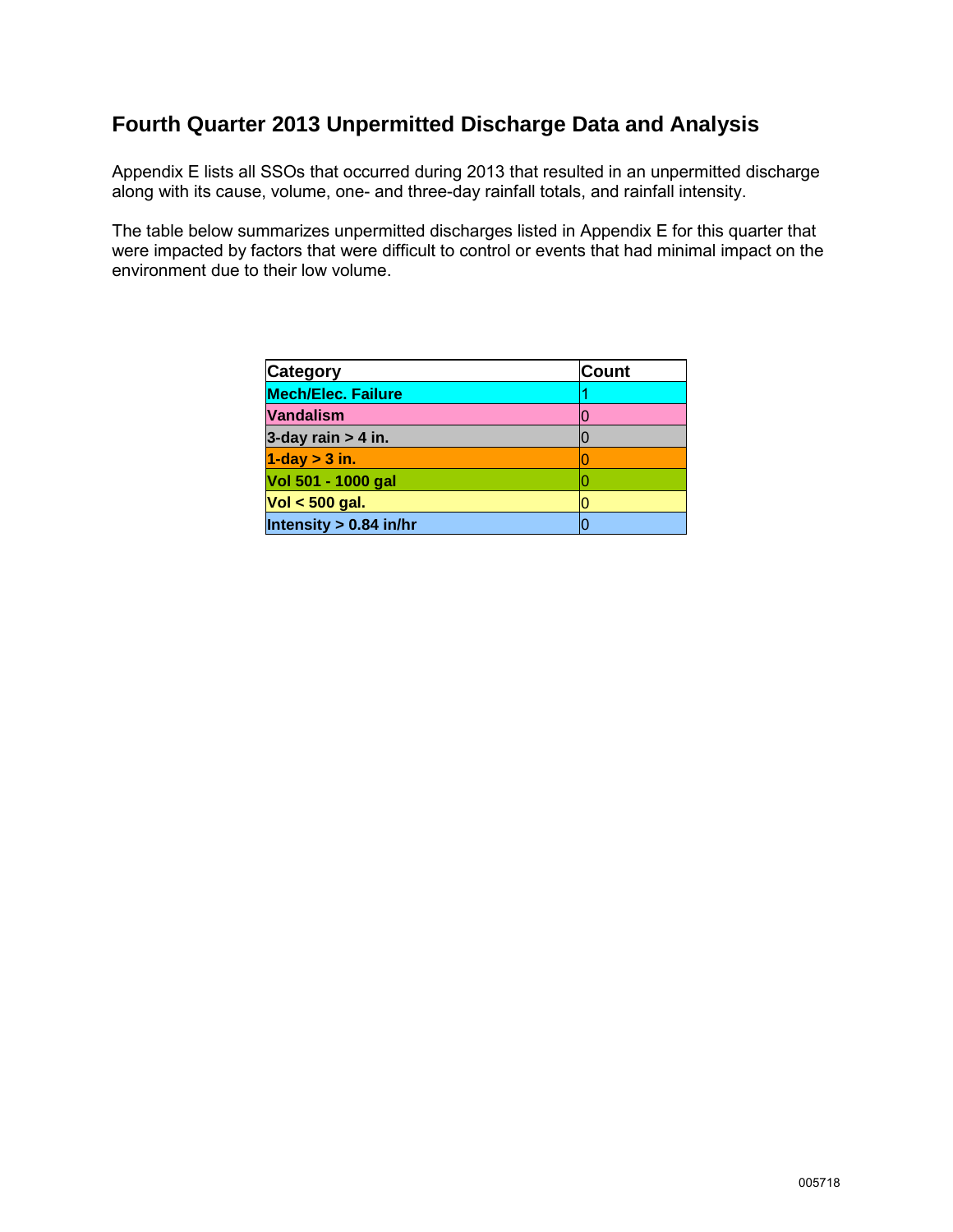| <b>Appendix E</b>    |                                |                                             |                                                              |                    |                                           |                                                |                        |              |                      |                      |
|----------------------|--------------------------------|---------------------------------------------|--------------------------------------------------------------|--------------------|-------------------------------------------|------------------------------------------------|------------------------|--------------|----------------------|----------------------|
|                      | Unpermitted Discharges in 2013 |                                             |                                                              |                    |                                           |                                                |                        |              |                      |                      |
|                      |                                |                                             |                                                              |                    |                                           |                                                |                        |              |                      |                      |
|                      |                                | Overflow volume of 500 gallons or less      |                                                              |                    | 1-day rainfall greater than 3"            |                                                |                        |              |                      |                      |
|                      |                                |                                             |                                                              |                    |                                           |                                                |                        |              |                      |                      |
|                      |                                | Overflow volume of 501 - 1000 gallons       |                                                              |                    | 3-day rainfall greater than 4"            |                                                |                        |              |                      |                      |
|                      |                                | Vandalism                                   |                                                              |                    | Intensity $> 0.84$ in/hr                  |                                                |                        |              |                      |                      |
|                      |                                |                                             |                                                              |                    |                                           |                                                |                        |              |                      |                      |
|                      |                                | Electrical or mechanical failure            |                                                              |                    |                                           |                                                |                        |              |                      |                      |
| <b>Reporting</b>     |                                |                                             |                                                              | <b>Unrecovered</b> | <b>Receiving</b>                          |                                                | <b>Rainfall Totals</b> |              | <b>Peak Rainfall</b> | <b>Force Majeure</b> |
| <b>Period</b>        | <b>Date</b>                    | Location                                    | <b>Event</b>                                                 | Volume (Gal.)      | <b>Stream</b>                             | <b>Cause</b>                                   | $1-Day^*$              | $3-Day**$    | Intensity (in/hr)    | event                |
| 1st 2013             | 1/14/2013                      | 5829 Ball Camp Pike                         | <b>Unpermitted Discharge</b>                                 | 10,600             | <b>Third Creek</b>                        | <b>Blockage</b>                                | 1.59                   | 2.54         | 0.49                 | Yes                  |
| 1st 2013             | 1/15/2013                      | 1903 Jefferson Avenue                       | <b>Unpermitted Discharge</b>                                 | 75                 | <b>First Creek</b>                        | <b>Heavy Rainfall</b>                          | 2.57                   | 5.09         | 0.49                 | Yes                  |
| 1st 2013             | 1/15/2013                      | 2328 Cedar Lane                             | <b>Unpermitted Discharge</b>                                 | 11,655             | <b>First Creek</b>                        | <b>Heavy Rainfall</b>                          | 2.57                   | 5.09         | 0.49                 | Yes                  |
| 1st 2013             | 1/15/2013                      | 3410 Boright Drive                          | <b>Unpermitted Discharge</b>                                 | 70,650             | <b>First Creek</b>                        | <b>Heavy Rainfall</b>                          | 2.57                   | 5.09         | 0.49                 | Yes                  |
| 1st 2013             | 1/15/2013                      | 2541 Mitchell Street                        | <b>Unpermitted Discharge</b>                                 | 317,000            | <b>First Creek</b>                        | <b>Heavy Rainfall</b>                          | 2.57                   | 5.09         | 0.49                 | Yes                  |
| 1st 2013             | 1/15/2013                      | 2008 Riverside Drive                        | <b>Unpermitted Discharge</b>                                 | 628,000            | <b>Williams Creek</b>                     | <b>Heavy Rainfall</b>                          | 2.57                   | 5.09         | 0.49                 | Yes                  |
| 1st 2013             | 1/15/2013                      | 1500 Lyons Bend Road                        | <b>Unpermitted Discharge</b>                                 | 4,285,300          | <b>Fourth Creek</b>                       | <b>Heavy Rainfall</b>                          | 2.57<br>2.57           | 5.09<br>5.09 | 0.49<br>0.49         | Yes<br>Yes           |
| 1st 2013             | 1/15/2013                      | 600 N Gallaher View Road                    | <b>Unpermitted Discharge</b>                                 | 11,324,000         | <b>Ten Mile Creek</b>                     | <b>Heavy Rainfall</b>                          |                        |              |                      |                      |
| 1st 2013             | 1/15/2013                      | 4719 Old Broadway                           | <b>Unpermitted Discharge</b>                                 | 16,320,000         | <b>First Creek</b>                        | <b>Heavy Rainfall</b>                          | 2.57                   | 5.09<br>5.09 | 0.49<br>0.49         | Yes<br>Yes           |
| 1st 2013             | 1/15/2013                      | 2004 Neyland Drive                          | <b>Unpermitted Discharge</b>                                 | 18,440,000         | Tennessee River                           | <b>Heavy Rainfall</b>                          | 2.57                   | 4.98         | 0.49                 | Yes                  |
| 1st 2013             | 1/16/2013<br>1/16/2013         | 201 Hermitage Drive<br>2412 Bernhurst Drive | <b>Unpermitted Discharge</b>                                 | 1,225<br>1,425     | <b>Butterfly Lake</b>                     | <b>Heavy Rainfall</b><br><b>Heavy Rainfall</b> | 0.79<br>0.79           | 4.98         | 0.49                 | Yes                  |
| 1st 2013             | 1/16/2013                      | 6410 S Northshore Drive                     | <b>Unpermitted Discharge</b>                                 | 5,800              | <b>First Creek</b>                        | <b>Heavy Rainfall</b>                          | 0.79                   | 4.98         | 0.49                 | Yes                  |
| 1st 2013<br>1st 2013 | 1/16/2013                      | 4505 Middlebrook Pike                       | <b>Unpermitted Discharge</b><br><b>Unpermitted Discharge</b> | 10,000             | <b>Fourth Creek</b><br><b>Third Creek</b> | <b>Heavy Rainfall</b>                          | 0.79                   | 4.98         | 0.49                 | Yes                  |
| 1st 2013             | 1/16/2013                      | 6016 Neubert Springs Road                   | <b>Unpermitted Discharge</b>                                 | 10,000             | <b>Knob Creek</b>                         | <b>Heavy Rainfall</b>                          | 0.79                   | 4.98         | 0.49                 | Yes                  |
| 1st 2013             | 1/17/2013                      | 6532 Westside Drive                         | <b>Unpermitted Discharge</b>                                 | 200                | <b>Ten Mile Creek</b>                     | <b>Heavy Rainfall</b>                          | 0.99                   | 4.35         | 0.49                 | Yes                  |
| 1st 2013             | 1/17/2013                      | 2541 Fair Drive                             | <b>Unpermitted Discharge</b>                                 | 13,900             | <b>First Creek</b>                        | <b>Heavy Rainfall</b>                          | 0.99                   | 4.35         | 0.49                 | Yes                  |
| 1st 2013             | 1/30/2013                      | 2500 Cedar Lane                             | <b>Unpermitted Discharge</b>                                 | 280                | <b>First Creek</b>                        | <b>Heavy Rainfall</b>                          | 2.71                   | 2.71         | 0.66                 |                      |
| 1st 2013             | 1/30/2013                      | 1903 Jefferson Avenue                       | <b>Unpermitted Discharge</b>                                 | 875                | <b>First Creek</b>                        | <b>Heavy Rainfall</b>                          | 2.71                   | 2.71         | 0.66                 |                      |
| 1st 2013             | 1/30/2013                      | 3305 McKamey Road                           | <b>Unpermitted Discharge</b>                                 | 6,400              | <b>Third Creek</b>                        | <b>Heavy Rainfall</b>                          | 2.71                   | 2.71         | 0.66                 |                      |
| 1st 2013             | 1/30/2013                      | 2008 Riverside Drive                        | <b>Unpermitted Discharge</b>                                 | 13,100             | <b>Williams Creek</b>                     | <b>Heavy Rainfall</b>                          | 2.71                   | 2.71         | 0.66                 |                      |
| 1st 2013             | 1/30/2013                      | 2541 Mitchell Street                        | <b>Unpermitted Discharge</b>                                 | 19,600             | <b>First Creek</b>                        | <b>Heavy Rainfall</b>                          | 2.71                   | 2.71         | 0.66                 |                      |
| 1st 2013             | 1/30/2013                      | 3412 Boright Drive                          | <b>Unpermitted Discharge</b>                                 | 21,300             | <b>First Creek</b>                        | <b>Heavy Rainfall</b>                          | 2.71                   | 2.71         | 0.66                 |                      |
| 1st 2013             | 1/30/2013                      | 1500 Lyons Bend Road                        | <b>Unpermitted Discharge</b>                                 | 905,700            | Fourth Creek                              | <b>Heavy Rainfall</b>                          | 2.71                   | 2.71         | 0.66                 |                      |
| 1st 2013             | 1/31/2013                      | 600 N Gallaher View Road                    | <b>Unpermitted Discharge</b>                                 | 570,700            | Ten Mile Creek                            | <b>Heavy Rainfall</b>                          | 0.0013                 | 2.71         | 0.66                 |                      |
| 1st 2013             | 2/4/2013                       | 4100 Central Avenue Pike                    | <b>Unpermitted Discharge</b>                                 | 50                 | <b>Second Creek</b>                       | <b>Heavy Rainfall</b>                          | 0.00                   | 0.06         | 0.08                 |                      |
| 1st 2013             | 2/4/2013                       | 409 N Bellemeade Avenue                     | <b>Unpermitted Discharge</b>                                 | 500                | <b>Third Creek</b>                        | <b>Heavy Rainfall</b>                          | 0.00                   | 0.06         | 0.08                 |                      |
|                      |                                |                                             |                                                              |                    |                                           | <b>WWTP - Mechanical</b>                       |                        |              |                      |                      |
| 1st 2013             | 2/10/2013                      | 1521 Saylors Ford Road                      | Unpermitted Discharge                                        | 435                | <b>Holston River</b>                      | Failure                                        | 0.20                   | 0.30         | 0.12                 |                      |
| 1st 2013             | 3/11/2013                      | 2840 Essary Drive                           | <b>Unpermitted Discharge</b>                                 | 180                | <b>First Creek</b>                        | <b>Blockage</b>                                | 0.73                   | 0.73         | 0.03                 |                      |
| 1st 2013             | 3/11/2013                      | 4917 Ball Road                              | <b>Unpermitted Discharge</b>                                 | 3,400              | Fourth Creek                              | <b>Broken System</b>                           | 0.73                   | 0.73         | 0.03                 |                      |
| 1st 2013             | 3/15/2013                      | 4923 Ball Road                              | <b>Unpermitted Discharge</b>                                 | 2,700              | Fourth Creek                              | <b>Broken System</b>                           | 0.00                   | 0.00         | 0.00                 |                      |
| 1st 2013             | 3/27/2013                      | 2418 Selma Avenue                           | <b>Unpermitted Discharge</b>                                 | 800                | <b>Williams Creek</b>                     | <b>Blockage</b>                                | 0.00                   | 0.05         | 0.04                 |                      |
| 2nd 2013             | 4/8/2013                       | 2724 Western Avenue                         | <b>Unpermitted Discharge</b>                                 | 20,000             | <b>Third Creek</b>                        | <b>Construction Failure</b>                    | 0.00                   | 0.00         | 0.00                 |                      |
| 2nd 2013             | 4/27/2013                      | 608 Van Street                              | <b>Unpermitted Discharge</b>                                 | 1,000              | <b>Second Creek</b>                       | <b>Blockage</b>                                | 1.09                   | 1.09         | 0.38                 |                      |
| 2nd 2013             | 4/28/2013                      | 1540 Jourolman Avenue                       | Unpermitted Discharge                                        | 6,350              | <b>Third Creek</b>                        | Blockage                                       | 2.42                   | 3.51         | 0.38                 |                      |
| 2nd 2013             | 4/28/2013                      | 1500 Lyons Bend Road                        | <b>Unpermitted Discharge</b>                                 | 1,660,879          | <b>Fourth Creek</b>                       | <b>Electrical Failure</b>                      | 2.42                   | 3.51         | 0.38                 |                      |
| 2nd 2013             | 5/6/2013                       | 2722 Chukar Road                            | <b>Unpermitted Discharge</b>                                 | 5,500              | Fourth Creek                              | Blockage                                       | 0.23                   | 2.00         | 0.19                 |                      |
| 2nd 2013             | 5/6/2013                       | 2541 Mitchell Street                        | <b>Unpermitted Discharge</b>                                 | 12,500             | <b>First Creek</b>                        | <b>Heavy Rainfall</b>                          | 0.23                   | 2.00         | 0.19                 |                      |
| 2nd 2013             | 5/16/2013                      | 2327 South Haven Road                       | Unpermitted Discharge                                        | Unknown            | Unknown Tributary to Baker                | <b>Heavy Rainfall</b>                          | <b>NA***</b>           | NA***        | <b>NA***</b>         |                      |
| 2nd 2013             | 6/4/2013                       | 2111 Schofield Street                       | <b>Unpermitted Discharge</b>                                 | 40,000             | <b>Third Creek</b>                        | <b>Construction Failure</b>                    | 0.00                   | 2.50         | 0.73                 |                      |
| 2nd 2013             | 6/12/2013                      | 6549 Creekhead Drive                        | <b>Unpermitted Discharge</b>                                 | 3,000              | <b>Ten Mile Creek</b>                     | Vandalism                                      | 0.00                   | 0.52         | 0.10                 |                      |
|                      |                                |                                             |                                                              |                    |                                           |                                                |                        |              |                      |                      |
| 2nd 2013             | 6/18/2013                      | 2500 Cedar Lane                             | <b>Unpermitted Discharge</b>                                 | 300                | <b>First Creek</b>                        | <b>Heavy Rainfall</b>                          | 0.87                   | 1.91         | 0.59                 | 005719               |